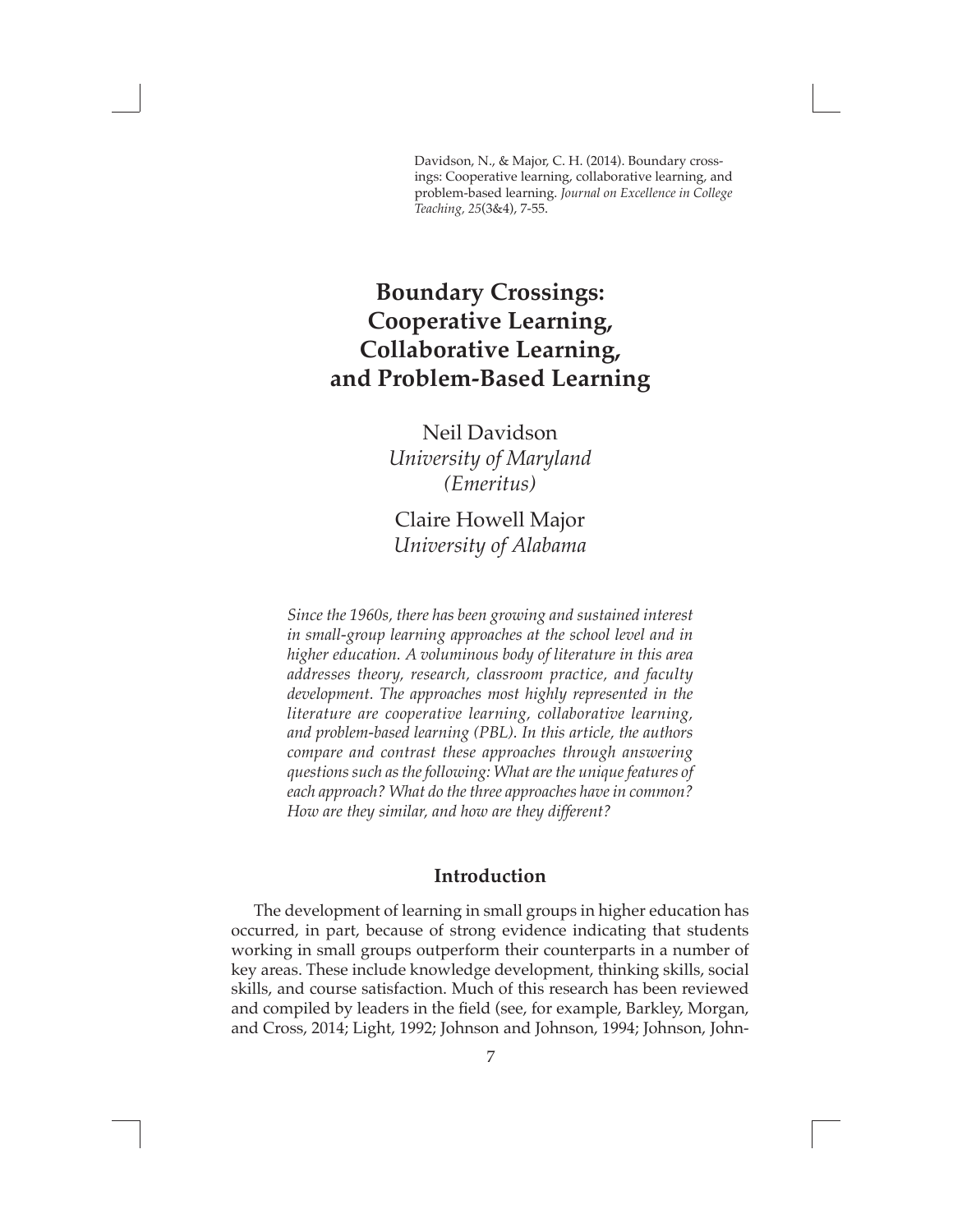$\Box$ 

son, and Smith, 1991; McKeachie, Pintrich, Lin, and Smith, 1986; Springer, Stanne, and Donovan, 1999; Strobel and Van Barneveld, 2009). Numerous publications on small-group learning have emerged during the last four decades, in which myriad terms have been used to differentiate a number of different approaches to group learning, such as small-group learning, collaborative learning, cooperative learning, problem-based learning, team-based learning, peer instruction, peer tutoring, and team learning, to name but a few.

The benefit of the wide ranges of approaches is that teachers have multiple forms of group learning from which to choose. The challenge is that there are so many approaches that making a choice can be daunting, and, at times, it can be difficult to make distinctions between the myriad variations of specific group-learning approaches.

Some forms of group learning have become more mainstream than others, and these provide useful direction for faculty to consider as they weigh the options. The main areas of publication about group learning that have emerged in the past four decades appear under the terms collaborative learning, cooperative learning, and problem based learning (PBL). These three forms of group learning share important elements. All three movements, for example, stand against passive modalities and lengthy lectures. All three small-group approaches are forms of active learning (Bonwell & Eison, 1991). They all favor active engagement, small-group learning, development of thinking capabilities, and so on. They all have similar goals for teaching and learning, namely, to encourage development of content knowledge and related skills, even though there are differences in methodology. They have much more in common with each other than with the pure lecture method.

Unfortunately, the terminology associated with group-learning approaches has become so entangled that it is difficult to distinguish between them, and there are unclear and even muddled messages in the literature. Indeed, these approaches share so much that the terms often are conflated or used interchangeably, or alternately, they are considered related forms. As Weimer observes, group work, as it is currently used, is not always called *cooperative learning* or *collaborative learning* or *PBL*, or if it is, the name is often inappropriately applied. Most often, what students are doing in groups are blends of cooperative learning, collaborative learning, and PBL, or some form of group work that is unique and only peripherally illustrative of these major forms (M. E. Weimer, personal communication, March 22, 2014).

These three approaches—cooperative, collaborative, and problem-based learning—are also different from each other, however, and these differ-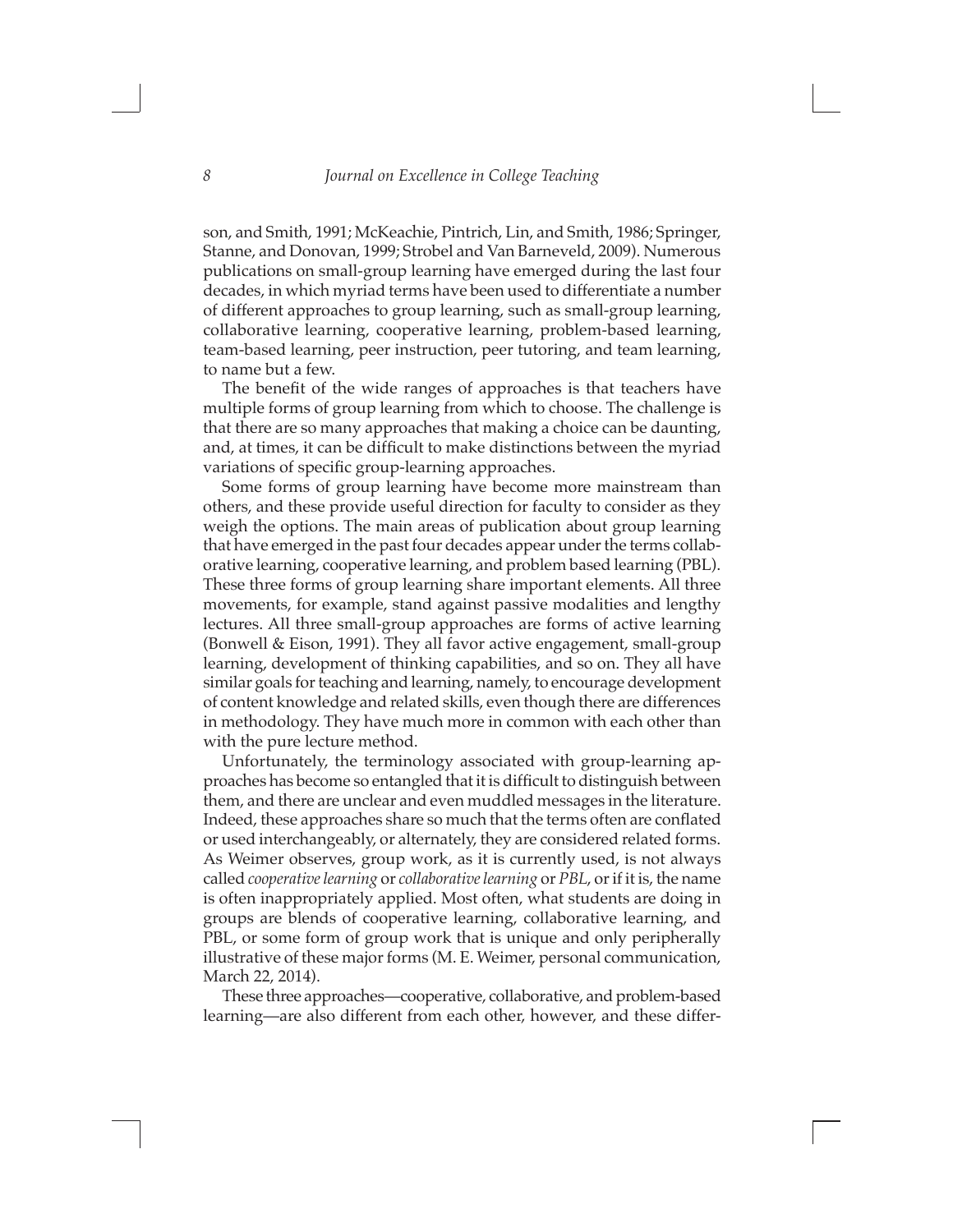$\Box$ 

ences are important. As Bruffee (1993) suggests, "Describing cooperative and collaborative learning as complementary understates some important differences between the two. Some of what collaborative learning pedagogy recommends that teachers do tends in fact to undercut some of what cooperative learning might hope to accomplish, and vice versa" (p. 16). We argue that the same idea applies to problem-based learning as well; to view it as a form of cooperative or collaborative learning understates important differences between it and the other approaches.

The underlying distinctions come from different origins and originators. Indeed, the three approaches have developed separately. There were different innovators, separate conferences, and separate publications. Initially, advocates of the three approaches were blissfully ignorant of the other camps, and they were often very cautious or even threatened upon hearing of the other two approaches. Each movement had its own turf or silo and seemed happy remaining there.

The emergence and development of each group work approach, with a few exceptions, has followed along disciplinary lines. Collaborative learning has been used mostly in the humanities, some in the social sciences, but rarely in other sciences or professional programs. Cooperative learning has been used mainly in the sciences, mathematics and engineering, the social sciences, and professional programs. PBL in various forms has been used across the board, but in its pure forms, it has been used most extensively in the health professions (M. E. Weimer, personal communication, March 22, 2014). There are reasons for the differences in adoption and use across the disciplines, which we believe are deeply rooted in the philosophies and purposes of the methods.

Many educators have asked intriguing questions about the similarities and the differences of these approaches. Is collaboration a special form of cooperation? Or is the reverse true? Is problem-based learning a form of one or the other, both, or neither? Such questions are not just about semantics; rather, they question the underlying philosophies, goals, and methods of the different approaches. Questions such as these are worthy of scholarly attention and lead to a larger question: "Does it matter what we call it?" (M. E. Weimer, personal communication, March 22, 2014).

By way of example, Mazur and colleagues have developed a method of small group learning in physics, which they call peer instruction (Crouch & Mazur, 2001). This approach is closely related to the cooperative learning method called think-pair-share (Lyman, 1992), but is enhanced by use of personal response systems (clickers) for immediate classroom assessment feedback. Here is an instance of leading innovators in different camps creating similar methods under different names, who might possibly learn from or with each other.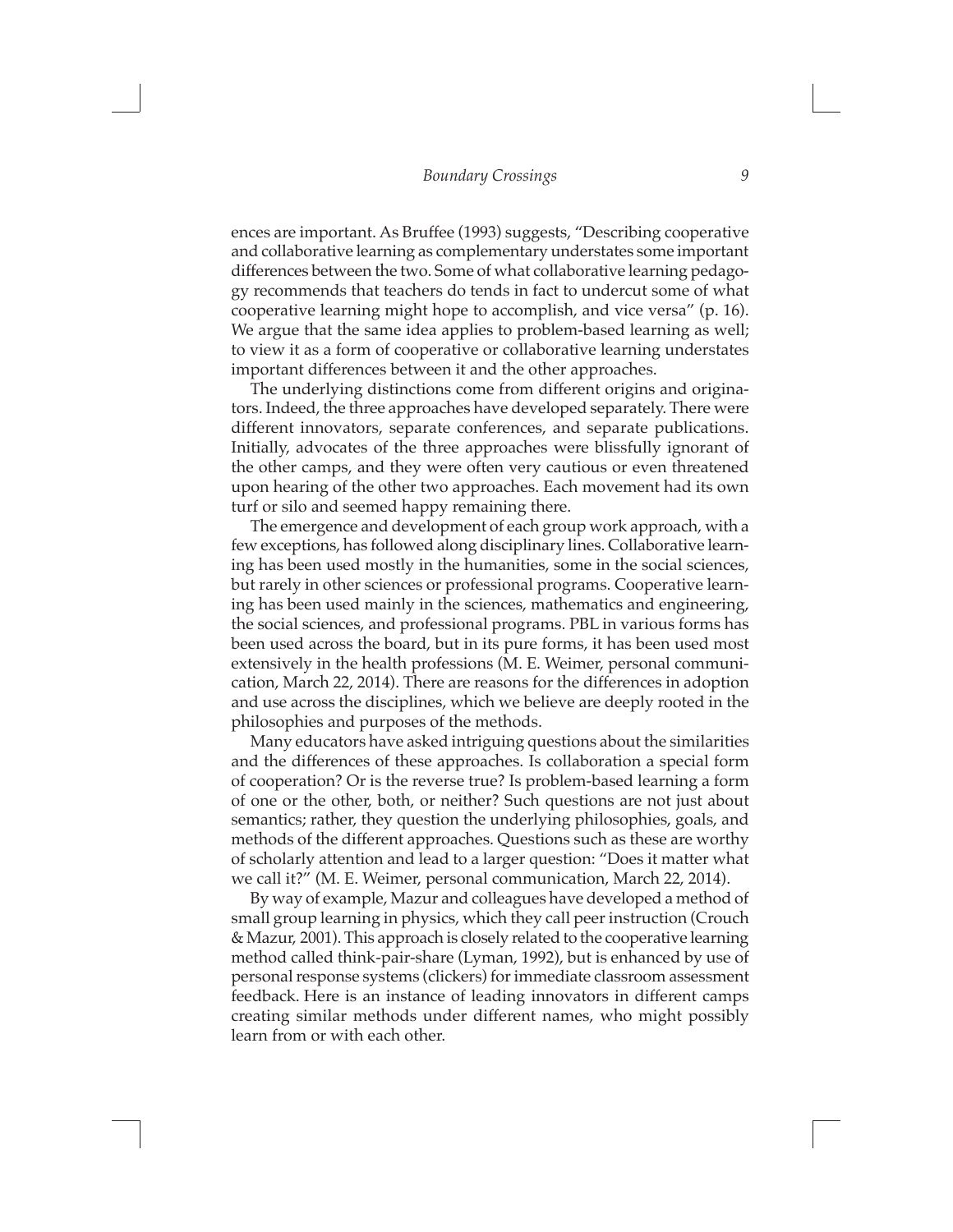$\Box$ 

We argue that it is important for educators to understand the similarities and differences of these group approaches in order to make appropriate selections for their own classes, or, alternately, to blend the methods effectively. Finding a common language not only will benefit teaching practice, but also research on teaching, as scholars will be better able to name what they are studying and, therefore, be better able to articulate and understand the results. Thus, we believe it is critical to begin to clarify and untangle the definitions, finding commonalities as well as differences, in order to help the field of small-group learning advance.

While differences among the three major approaches are evident, given their common goals, there seems to be a unique opportunity for collaboration and learning from each other. So why not emerge from our silos, learn from one another, maintain an open mind about different approaches, and perhaps even consider opportunities for working together?

## **Objectives of This Article**

This synthesis article will focus on the relationships among cooperative learning, collaborative learning, and problem-based learning (PBL). We selected these three approaches for examination because they have been intensively studied, they all incorporate small group work, and because of the ideological/philosophical similarities and differences among them. Moreover, many of our colleagues over time have asked us to differentiate among the three, indicating both a lack of and need for clarity in terminology (see the second synthesis article in this issue, by Michaelsen, Davidson, and Major, which focuses on the relationships among team-based learning [TBL], problem-based learning [PBL], and cooperative learning).

For each approach, we describe the following elements:

- origins of the approach
- definitions of the approach that appear in the literature
- essential features and elements of the approach
- goals of the approach

 $\Box$ 

- specific strategies, techniques, and variations of the approach
- research that supports the efficacy of the approach

After the narrative synthesis, we present comparison tables illustrat-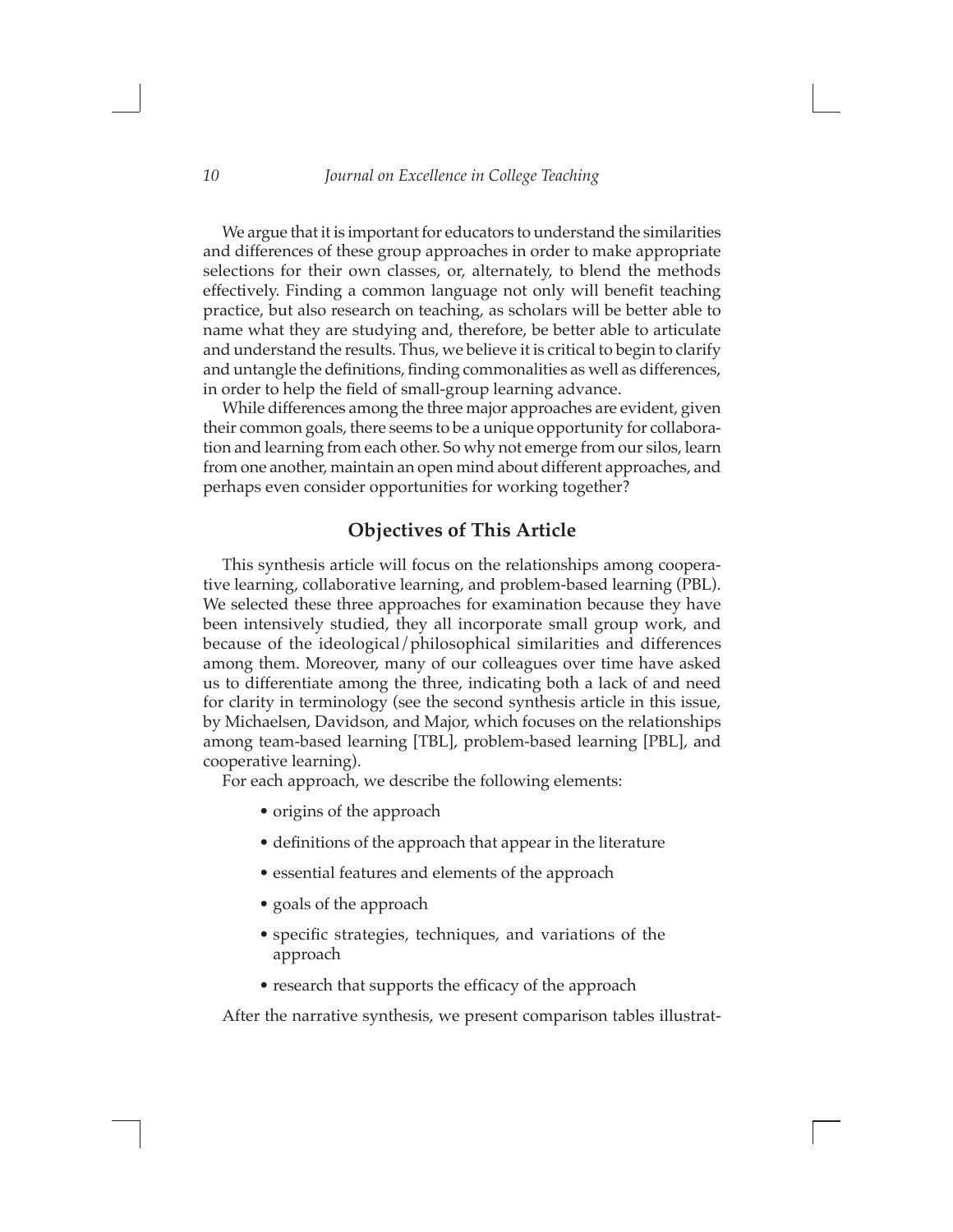$\Box$ 

ing common and varying characteristics across the approaches. We also present a concept map of how the main forms of problem solving learning done in groups may be categorized, and we show how the most closely comparable forms of each of these approaches are related. This article, then, serves as an initial effort at taking stock of what we know about these three approaches so that we can begin to expand knowledge about them.

Our aim is not to be prescriptive; rather, it is to be descriptive in ways that encourage conversation and collaboration or cooperation that can drive the field forward. What makes this article unique is its invitation to practitioners to cross traditional boundaries, to consider similarities and differences of these approaches, and to begin productive conversations that can advance the field of small-group learning.

Another boundary is the traditional distinction between higher education and school-level education. Much of the theory, research, and classroom procedures for cooperative and collaborative learning were first developed at the school level. That body of knowledge merits serious attention by higher education faculty. The procedures for cooperative learning are essentially the same in schools and in colleges and universities, even though the academic content is different. For example, a jigsaw at one age level is done in essentially the same way as a jigsaw at another age level. At the elementary, secondary, and higher education levels, a jigsaw is a jigsaw is a jigsaw (to paraphrase famous quotations involving roses by Shakespeare and, later, by Gertrude Stein).

### **Cooperative Learning**

#### *Origins of Cooperative Learning*

Cooperative learning arguably is the oldest form of group learning in our comparison of approaches. For example, study partners were used by the Hebrews thousands of years ago, as boys studied the Talmud. In common parlance, the term "cooperate" has many synonyms: work together, act jointly, collaborate, join forces, share in, pitch in, work side by side, and stand shoulder to shoulder. According to the *Oxford English Dictionary*, the term "cooperate" comes from the late 16th century: from the Latin *cooperat* ("worked together"), from the verb *cooperari* (from *co "*together" + *operari* "to work")—in other words, to work together jointly to complete an educational operation, such as activity or project.

In their early work in the 1960s, the Johnsons were beginning to integrate social psychology and constructivism (D. Johnson, personal communication, July 7, 2014). Constructivist philosophy asserts that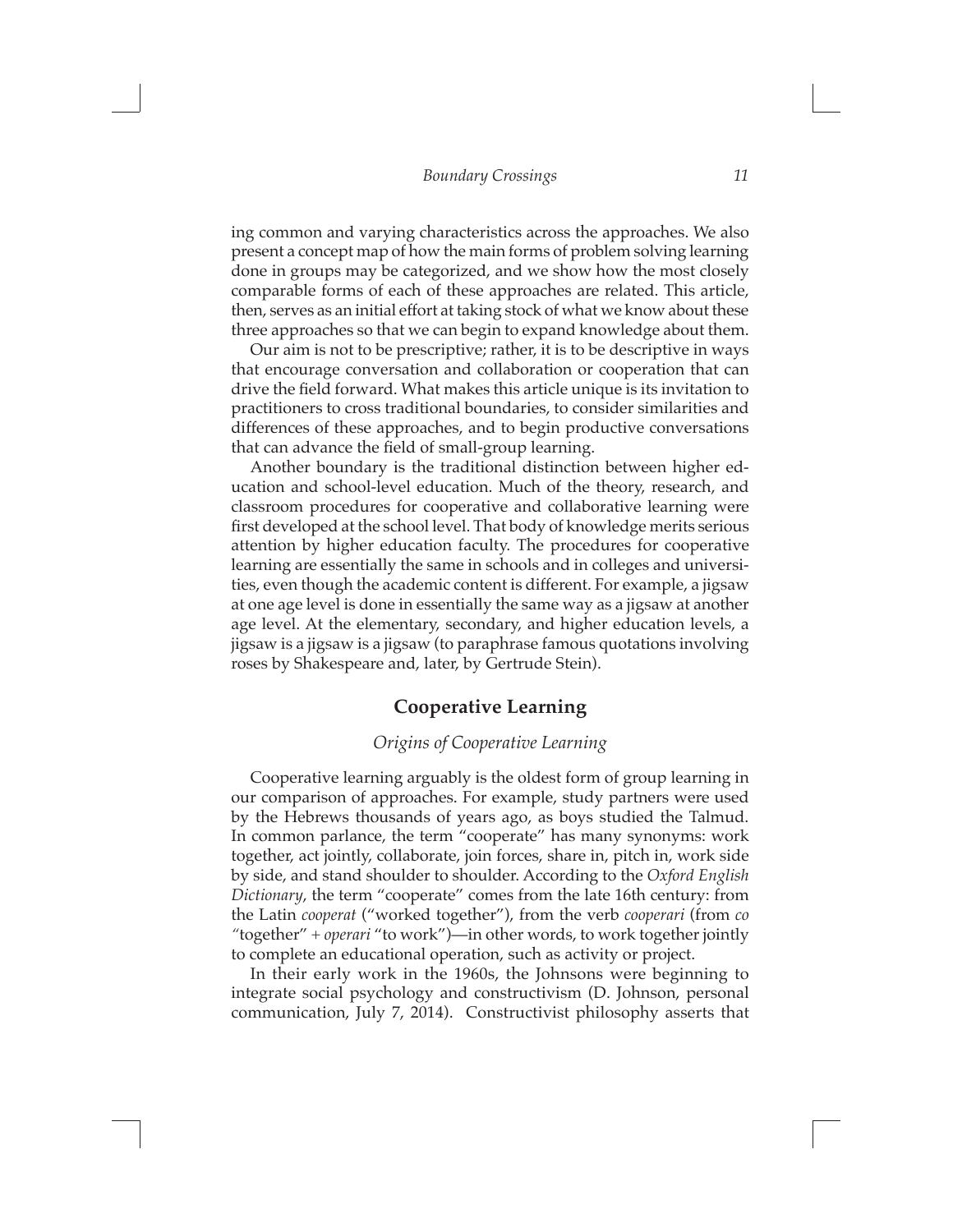$\Box$ 

students make their own meaning (in other words, meaning is not supplied by the teacher). Later, Johnson, Johnson, and Holubec (1998) make a direct connection between their approach and cognitive development theory, as seen in the work of Piaget (1951) and Vygotsky, putting their approach squarely in the constructivist camp. These theories suggest that when students work together, sociocognitive conflict stimulates reasoning. Vygotsky (1962, 1978) suggests that knowledge is a social product, that it arises at the social level before the individual level. He stresses that "Every function in the child's cultural development appears twice: first on the social level, and later, on the individual level" (1978, p. 57). Cooperative learning, then, involves a focus on students co-laboring to accomplish a learning task, a social product, together, just as the Latin root word suggests. A classic book by Miel (1952) describes cooperative procedures for learning. (For further discussion of the history of cooperative learning, see the article by Johnson, Johnson, and Smith in this issue.)

#### *Definitions of Cooperative Learning*

The many definitions of cooperative learning in the literature demonstrate the importance of construction of knowledge. The following are just a few examples:

> Cooperative learning will be defined as students working together in a group small enough that everyone can participate on a collective task that has been clearly assigned. Moreover, students are expected to carry out their task without direct and immediate supervision of the teacher. The study of cooperative learning should not be confused with small groups that teachers often compose for the purpose of intense, direct instruction—for example, reading groups. (Cohen, 1994, p. 3)

> Cooperative learning encompasses a wide range of strategies for promoting academic learning through peer cooperation and communication. As the term "cooperative learning" implies, students help each other learn, share ideas and resources, and plan cooperatively what and how to study. The teacher does not dictate specific instructions but rather allows students varying degrees of choice as to the substance and goals of their learning activities, thus making students active participants in the process of acquiring knowledge. . . . Cooperative learning encourages, and is in fact built upon, the contributions of group members (Sharan & Sharan, 1987, p. 21)

> Cooperative learning refers to a set of instructional methods in which students are encouraged or required to work together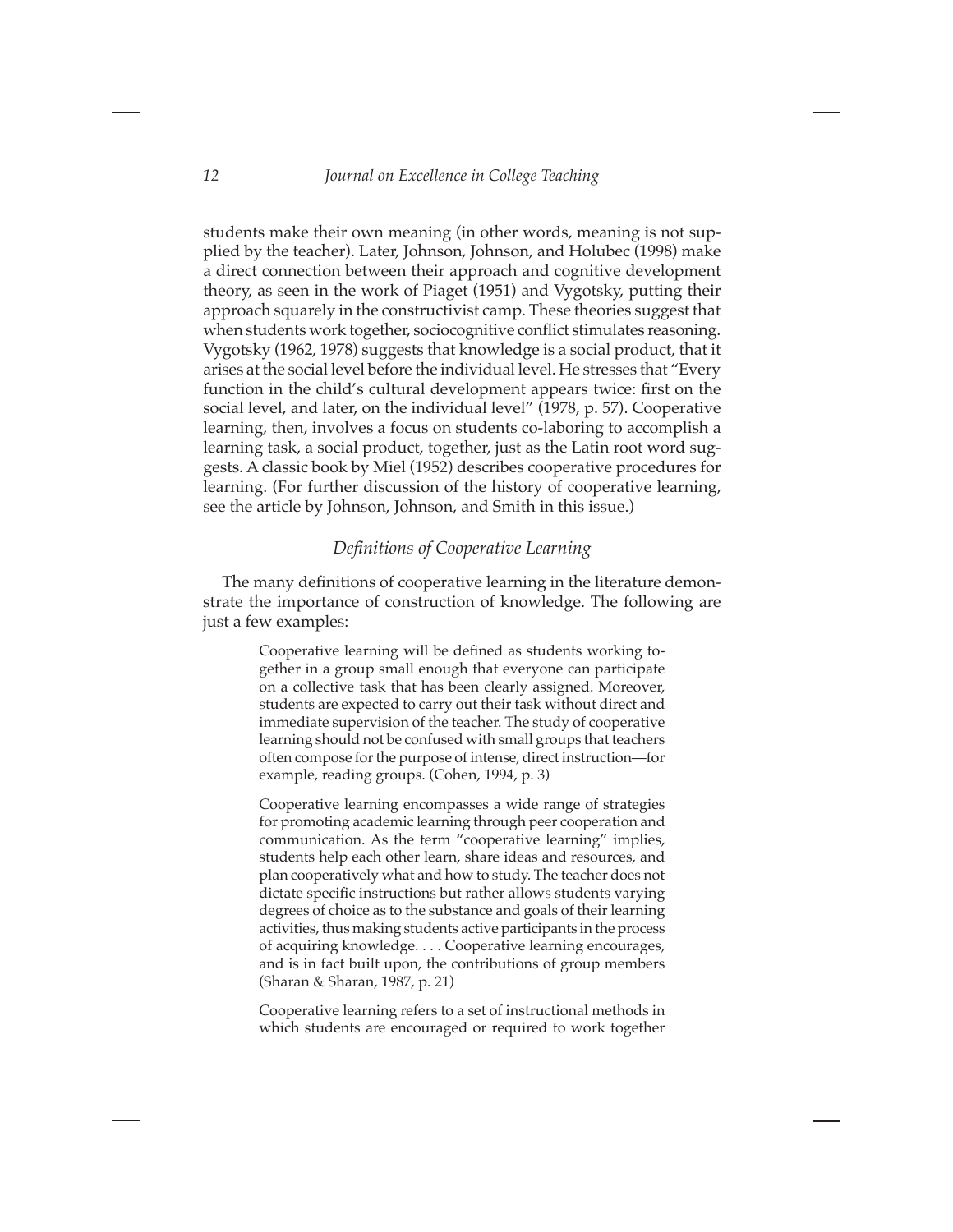$\Box$ 

on academic tasks. Cooperative learning methods may be as simple as having students sit together to discuss or help one another with classroom assignments, or may be quite complex. Cooperative learning is distinguished from peer tutoring in that all students learn the same material, that there is no tutor or tutee, and that information usually comes initially from a teacher rather than a student. (Slavin, 1987, p. 1161)

The structural approach to cooperative learning is based on the creation, analysis, and systematic application of structures, or content-free ways of organizing social interaction in the classroom. Structures usually involve a series of steps, with proscribed behavior at each step. An important cornerstone of the approach is the distinction between "structures" and "activities.'' A structure combined with academic content yields an activity. (Kagan, 1989, p. 12; also see Kagan's article in this issue.) [Examples of structures are the three step interview, think-pair-share, and jigsaw.]

Several other views of the nature of cooperative learning are given in the next section.

#### *Essential Features and Elements of Cooperative Learning*

Several scholars have attempted to define the critical features and elements of cooperative learning, with some agreement across the different versions. In the following paragraph, for example, Davidson and Worsham (1992) describe cooperative learning as follows:

> Cooperative learning procedures are designed to engage students actively in the learning process through inquiry and discussion with their peers in small groups. The group work is carefully organized and structured so as to promote the participation and learning of all group members in a cooperatively shared undertaking. Cooperative learning is more than just tossing students into a group and telling them to talk together. A class period might begin with a meeting of the entire class to provide an overall perspective. This may include a teacher presentation of new material, class discussion, posing problems or questions for group discussions, and clarifying directions for the group activities. The class is then divided into small groups, usually with four members apiece. . . . Students work together cooperatively in each group to discuss ideas, clarify their understanding, think and reason together, solve problems, make and test conjectures, and so forth. Students actively exchange ideas with one another, and help each other learn the materi-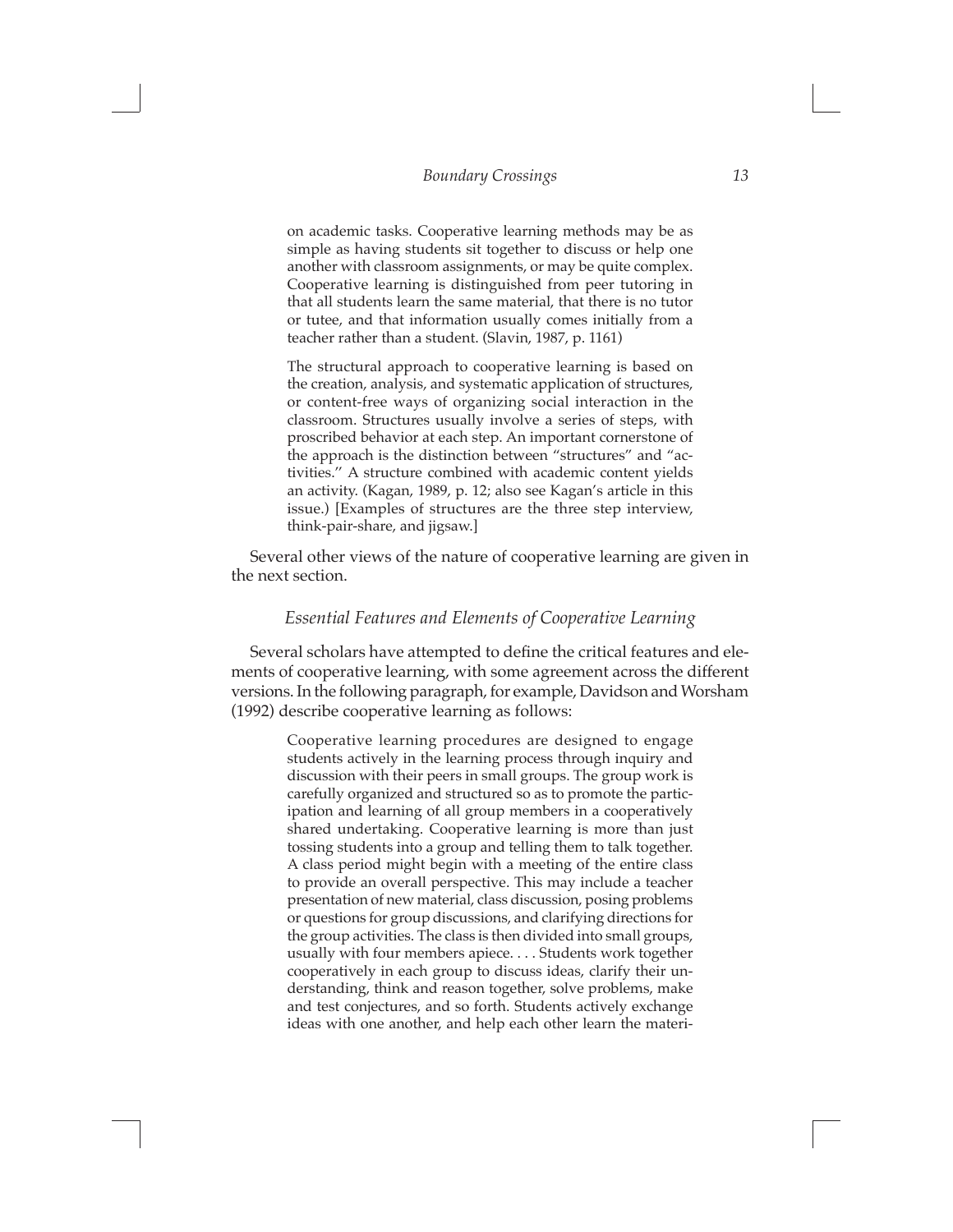$\Box$ 

al. The teacher takes an active role, circulating from group to group, providing assistance and encouragement, and asking thought-provoking questions as needed. In each type of small group learning, there are a number of leadership and management functions that must be performed. . . . (pp. xi-xii)

Thus, the focus of the approach is upon ensuring that students are working *together*, not simply on the same project.

There is no single universal method of cooperative learning and no single guru who can speak for the entire field; definitions and methods vary to some extent. Davidson and Worsham (1992), for example, suggest that the following four critical attributes illustrate the importance of working together and are common to all methods of cooperative learning : (1) a task or learning activity suitable for group work, (2) student-to-student interaction in small groups, (3) interdependence structured to foster cooperation within groups, and (4) individual responsibility and accountability. In later work, Davidson (1994, 2002) added a fifth critical attribute: (5) cooperative, mutually helpful behavior among students. (This is needed to accomplish the task or learning activity.)

According to Johnson, Johnson, and Smith (1998), cooperative learning has five key elements: positive interdependence, face-to-face promotive interaction, individual and group accountability, development of teamwork skills, and group processing. (See their article in this issue.)

Kagan and Kagan (2009) identify four critical attributes of the structural approach to cooperative learning with the acronym *PIES*: Positive interdependence, Individual accountability, Equal participation, and Simultaneous interaction. (See Kagan's article in this issue.)

Millis and Cottell (1998) suggest that positive interdependence may be established as students achieve

> (1) mutual goals, such as solving specific problems or creating a team project; (2) mutual rewards, such as individually assigned cooperative-learning points that count toward a criterion-referenced final grade (points that only help, but never handicap); (3) structured tasks, such as a report or complex problem with sections contributed by each team member; and (4) interdependent roles, such as group members serving as discussion leaders, organizers, recorders, and spokespersons. (p. 11; see Millis's article in this issue)

The main idea in all the cooperative learning approaches is that students work and learn together actively in small groups to accomplish a common goal in a mutually helpful manner. Cooperative learning combines active learning and social learning via peer interaction in small groups on aca-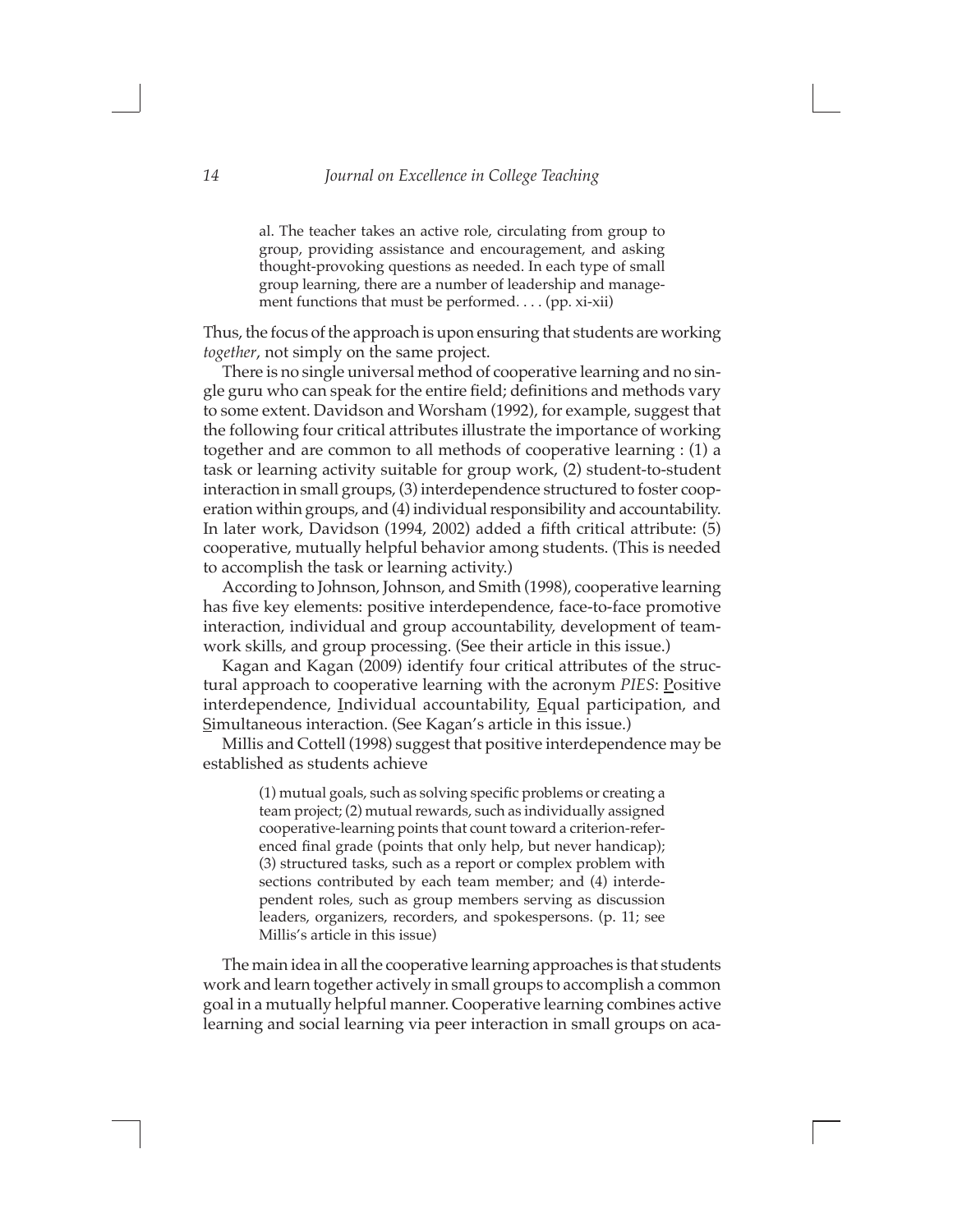$\Box$ 

demic tasks. We argue that this also holds true for collaborative learning and problem based learning.

In a research review titled "When Does Cooperative Learning Improve Student Achievement?" Slavin (1983) identifies two conditions: group goals/rewards and individual accountability. This fits perfectly with his research on student team learning methods: student teams achievement divisions (STAD) and teams-games-tournaments (TGT). Different groups of researchers investigating effects of cooperative learning on achievement begin with different assumptions. Slavin (1995) identified *motivationalist, social cohesion, cognitive-developmental,* and *cognitive elaboration* as four major theoretical perspectives held by different researchers. He suggests that these perspectives be viewed as complementary rather than antithetical.

Cooperative learning has received considerable attention in scholarly literature over time. Works devoted to cooperative learning in higher education include those of Johnson et al. (1991, 2006), Millis and Cottell (1998), Millis (2010), and various works by Davidson and colleagues in teaching mathematics (see below). Kalman (2007) addresses successful teaching in science and engineering. Weimer (2002) describes learner-centered teaching methods including cooperative and collaborative learning. The work on small-group learning by Cooper and Robinson (2011) addresses the interface between cooperative and collaborative learning. (See their article in this issue.)

Schmuck and Schmuck (2000) address cooperative learning through the perspective of group processes in the classroom and organization development to create a cooperative culture. Brody and Davidson (1998) present a number of approaches for faculty development in cooperative learning**.** Cohen, Brody, and Sapon-Shevin (2004) describe various university programs in teacher education for cooperative learning. Baloche (1998), Gillies (2007), and Bennett, Rolheiser-Bennett, and Stevahn (1991) have contributed to teacher education related to cooperative learning.

#### *Goals of Cooperative Learning*

 Cooperative learning activities can be designed at all levels of the taxonomy by Bloom and associates (1956): knowledge, comprehension, application, analysis, synthesis, and evaluation. In particular, there is a strong connection between cooperative learning and the development of higher-order thinking skills (HOTS). Publications in this area include those of Bellanca and Fogarty (1991), Davidson and Worsham (1992), and Solomon and Davidson (2009). Meta-analyses have shown profound effects of cooperative learning in developing thinking skills and processes. (See the article by Johnson et al. in this issue.)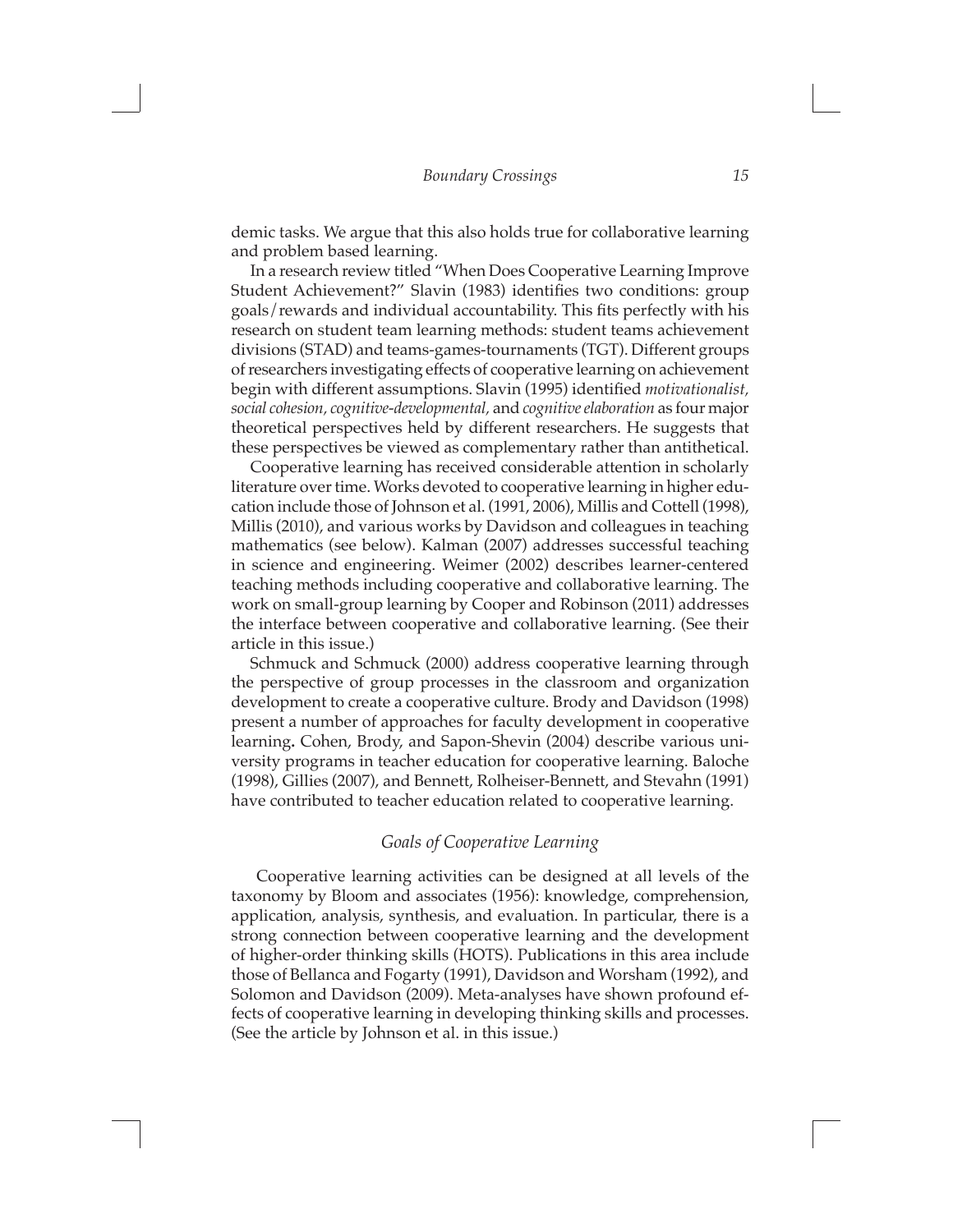$\Box$ 

One major goal of cooperative learning is to help students learn academic content. One of the earliest systematic examples of this occurred in the late 1960s in mathematics, before the term "cooperative learning" was invented. Davidson (1970, 1971) developed and applied a "small group discovery method" in teaching an entire first-year calculus course. Students working together cooperatively in small groups discussed mathematical ideas, developed techniques for solving problems, made conjectures for investigation, proved theorems, and discovered many ideas and techniques which were new to them. The method was based on the educational philosophy of John Dewey (1916, 1938), whose many ideas included this profound statement: "The primary source of social control resides in the very nature of the work done as a social enterprise in which all individuals have an opportunity to contribute and to which all feel a responsibility" (1938, p. 56). The means to implement Dewey's philosophy were based upon research in social psychology and group dynamics: cooperation versus competition (Deutsch, 1960), leadership styles (White & Lippitt, 1960), group size (Bales & Borgatta, 1961), avoiding conformity pressure (Asch, 1960), and the effects of anxiety upon learning (McKeachie, 1951; McKeachie et al., 1986).

Certain major professional associations have published works on cooperative learning in their academic field. For example, the Mathematical Association of America has published not only a number of journal articles (for instance, Davidson, 1971; Weissglass, 1976) but also several major books related to cooperative learning in mathematics. These include volumes by Hagelgans, Reynolds, Schwingendorf, Vidakovic, and Dubinsky (1995); Dubinsky, Reynolds, and Mathews (1997); and Rogers, Reynolds, Davidson, and Thomas (2002). An MAA publication on learning to teach in mathematics (DeLong & Winter, 2001) places major emphasis on cooperative learning.

#### *Strategies and Techniques for Cooperative Learning*

Because of the intense focus on having students work together, cooperative learning advocates have developed a range of strategies for ensuring that it does happen. The task, as suggested above, is structured, requiring students to work together in order to be able to complete the assignment. Table 1 provides some examples of cooperative learning strategies.

#### *Research on Cooperative Learning*

Cooperative learning has shown up well in education research studies designed to test its effectiveness. Research conducted in many different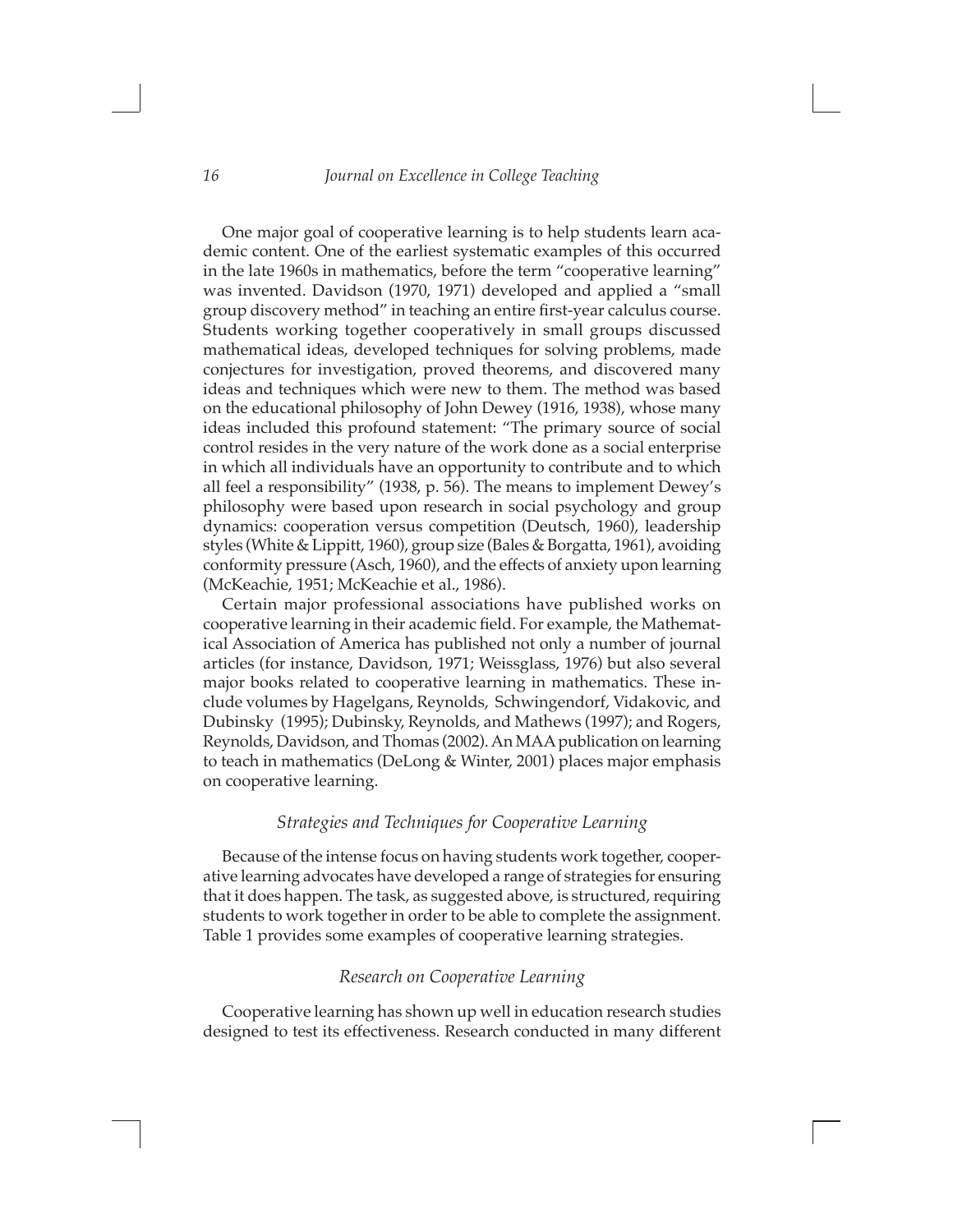$\Box$ 

| Table 1<br><b>Sample Cooperative Learning Strategies</b> |     |                                                                                                                                                                                                |
|----------------------------------------------------------|-----|------------------------------------------------------------------------------------------------------------------------------------------------------------------------------------------------|
| Sample Cooperative Learning<br><i><b>Strategies</b></i>  |     | Description                                                                                                                                                                                    |
| Think-Pair-Share<br>(Lyman, 1992)                        | (1) | The instructor poses a discussion<br>question and gives students time to<br>think through a response<br>individually. This "think-time" may be<br>spent writing (called Write-Pair-<br>Share). |
|                                                          |     | (2) Students then turn to a peer and<br>discuss their responses.                                                                                                                               |
|                                                          |     | (3) Students respond within a larger<br>group or with an entire class during a<br>follow-up discussion.                                                                                        |
|                                                          |     | Think-Pair-Share is very rich, with<br>many variations on how to think, how<br>to pair, and how to share.                                                                                      |
| <b>Timed Pair Share</b><br>(Kagan & Kagan, 2009)         |     | (1) The teacher announces a topic, states<br>how long each student will share, and<br>provides think time.                                                                                     |
|                                                          |     | (2) In pairs, Partner A shares; Partner B<br>listens.                                                                                                                                          |
|                                                          |     | (3) Partner B responds with a positive<br>remark.                                                                                                                                              |
|                                                          |     | (4) Partners switch roles.                                                                                                                                                                     |
| <b>Three-Step Interview</b><br>(Kagan & Kagan, 2009)     |     | (1) Students form pairs, and one student<br>interviews the other for a fixed period<br>of time.                                                                                                |
|                                                          |     | (2) Students switch roles; the interviewer<br>becomes the interviewee, and vice<br>versa, for the same time.                                                                                   |
|                                                          |     | (3) The pair links with a second pair, and<br>the four-member team then shares<br>and discusses the information or<br>insights gleaned from the initial<br>paired interviews.                  |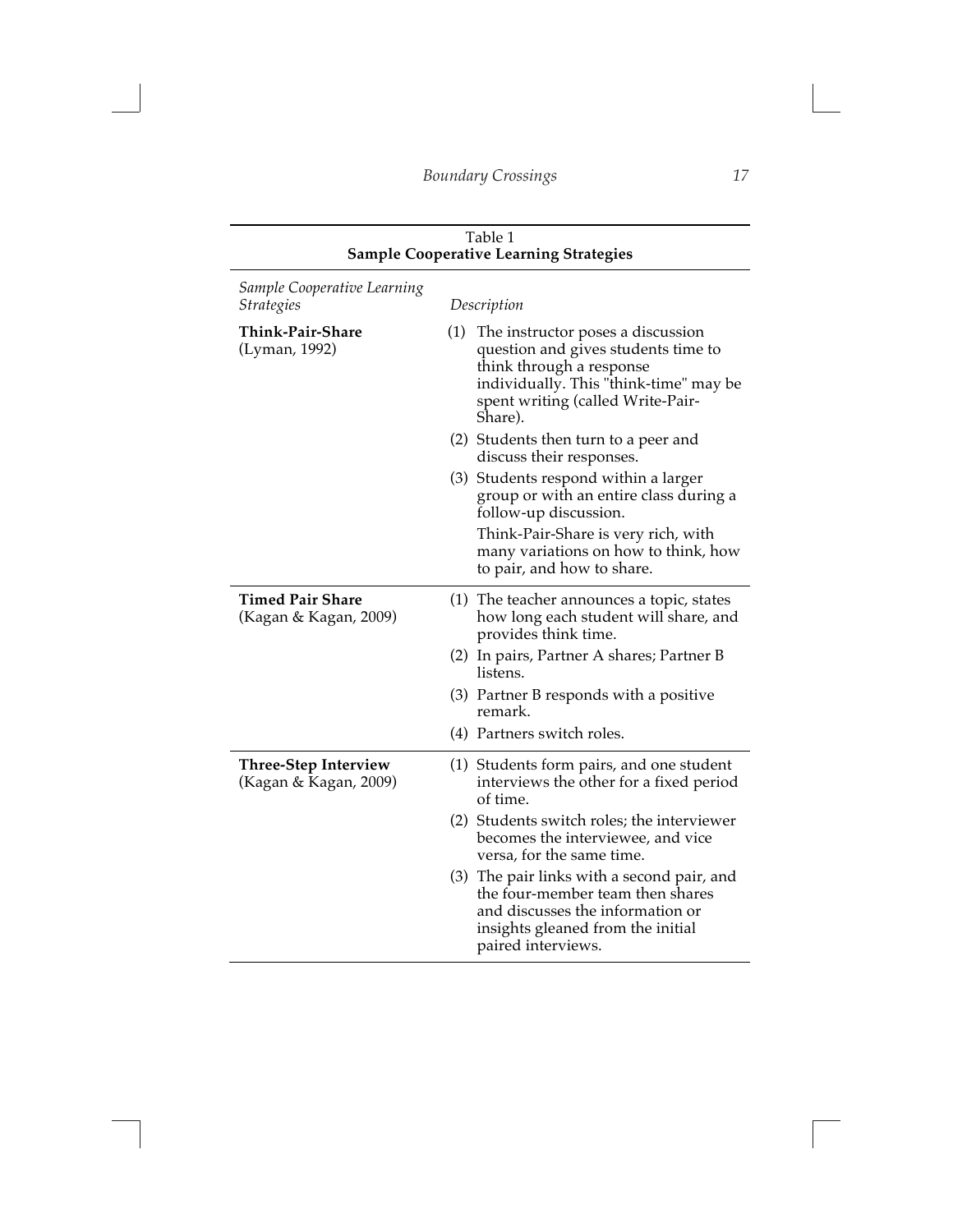| Table 1 (continued)<br><b>Sample Cooperative Learning Strategies</b>                                          |                                                                                                                                                                                                                                                                                                                                                                                                                                                                                                                                                                                                       |  |
|---------------------------------------------------------------------------------------------------------------|-------------------------------------------------------------------------------------------------------------------------------------------------------------------------------------------------------------------------------------------------------------------------------------------------------------------------------------------------------------------------------------------------------------------------------------------------------------------------------------------------------------------------------------------------------------------------------------------------------|--|
| Sample Cooperative Learning<br><b>Strategies</b><br><b>Jigsaw</b><br>(Aronson, 2000; Aronson et<br>al., 1978) | Description<br>Students are seated in home groups with<br>four members. The instructor divides an<br>assignment or topic into four parts, and<br>each group member is responsible for one<br>part. The instructor forms four expert<br>teams, with each team becoming expert<br>on the same part of the assignment.<br>Expert teams work together to master<br>their fourth of the material and also to<br>develop a plan to help others learn it. All<br>experts then reassemble into their home<br>groups with four experts leading in turn,<br>one expert on each part, in each learning<br>group. |  |
|                                                                                                               |                                                                                                                                                                                                                                                                                                                                                                                                                                                                                                                                                                                                       |  |

subject areas and various age groups of students has shown positive effects favoring cooperative learning in academic achievement; development of higher-order thinking skills (both critical and creative); self-esteem and self-confidence as learners; intergroup relations, including friendship across racial and ethical boundaries; social acceptance of mainstreamed students labeled as handicapped or disabled; development of interpersonal skills; and the ability to take the perspective of another person.

Much of this research has taken place at the school level, and some at the college or university level. For major syntheses of cooperative learning research, see the extensive reviews by Johnson and Johnson (1989), Slavin (1990), Sharan (1980, 1990), and Newmann and Thompson (1987) at the high school level.

In a meta-analysis by Springer et al. (1999), the authors found that postsecondary students participating in cooperative learning in science, technology, engineering, and math, STEM courses, *demonstrate greater achievement* than non-CL students, *express more favorable attitudes* than their non-CL counterparts, and *persisted through STEM courses or programs to a greater extent* than non-CL students.

Additional reviews have focused on conditions for productive group work such as challenging and demanding tasks, delegating authority to the groups, and teacher behavior to foster effective interaction in groups (Cohen, 1994). In studies of task-related group interaction in mathematics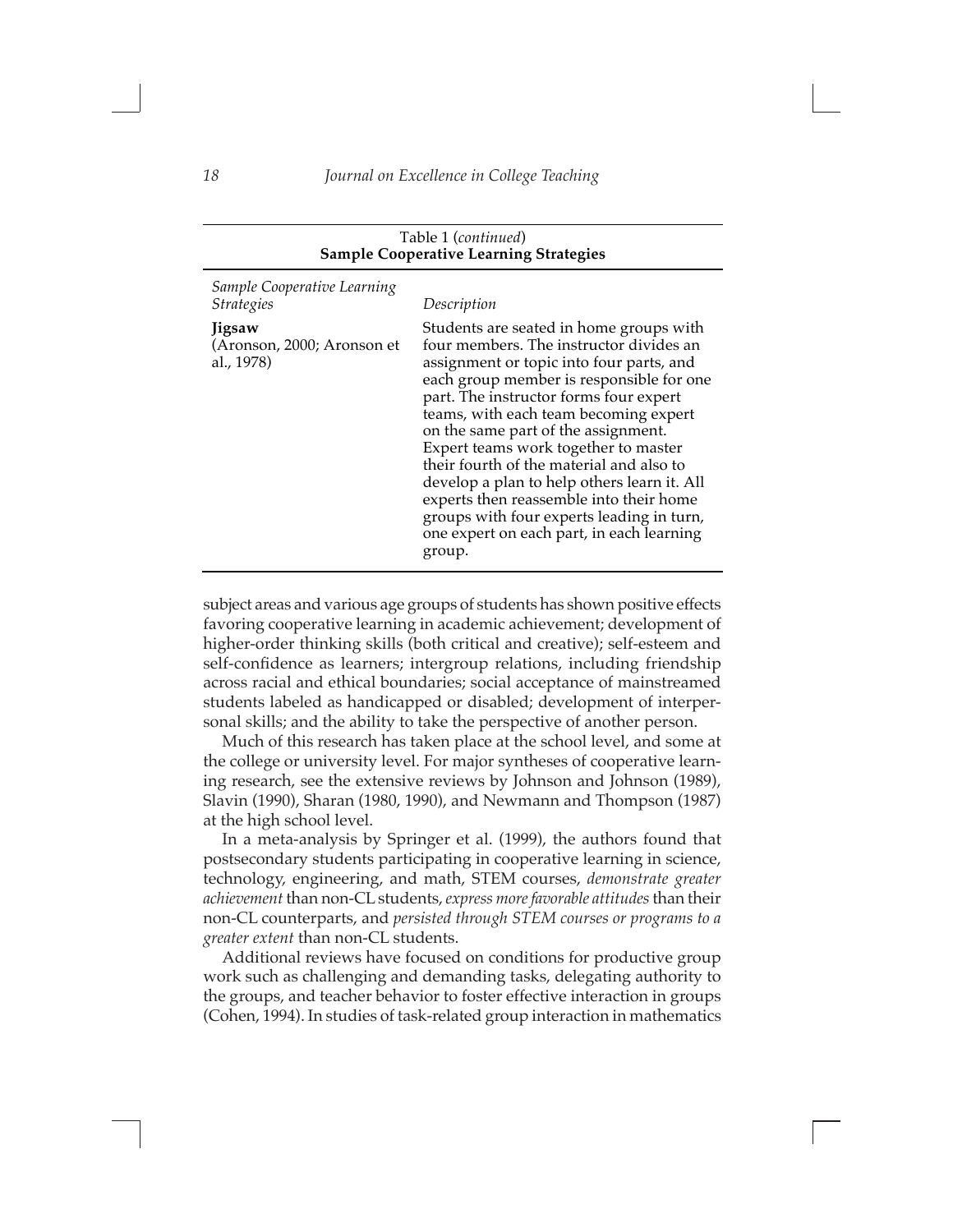$\Box$ 

groups (Webb, 1991). Farivar and Webb (1991) and others (for example, Peterson, Janicki, and Swing, 1981) found that giving and receiving elaborated help through explanations are more strongly related to achievement than are giving and receiving non-elaborated help, for example, just the answers. Simply receiving answers without explanations can be detrimental to learning.

Research on processes of implementing and sustaining change is important for cooperative learning and other approaches to small group learning. Learning new approaches requires change, and supporting people in the change process is critical for learning to "take hold." Schmuck and Runkel (1994) have studied the effects of organization development in change processes in schools and colleges. Fullan (1991, 1993) and colleagues have examined the change process in relation to the culture of the school or college. Sahlberg (2011) has presented lessons learned from Finnish educational reform. Hall and Hord (1987) created a Concerns-Based Adoption Model (CBAM) for looking at changes processes for individuals. Schniedewind and Sapon-Shevin (1998) have studied professional development for socially-conscious cooperative learning, which fosters teachers' reflection on democratic and cooperative values and on issues of equity and social justice involving race, gender, learning styles, and so on.

The International Association for the Study of Cooperation in Education (IASCE), established in 1979, is an international, non-profit organization for educators who research and practice cooperative learning in order to promote student academic improvement and democratic social processes. Its conferences deal with cooperative learning, occasionally with collaborative learning, and rarely with problem-based learning (See www. IASCE.net).

The *Newsletter of the International Association for the Study of Cooperation in Education* (IASCE.com) helps educators keep abreast of current conferences and publications on cooperation and collaboration in education around the globe. Each issue includes reviews of major books and brief summaries of current publications. A few varied examples, some at the higher education (tertiary) level internationally, are cooperative learning in a research methodology course (Agashe, 2012), a special issue of a journal on cooperation in education (Breeze, 2011), cooperative learning in music (Cangro, 2004), cooperative learning in multicultural groups in New Zealand (Clark & Baker, 2009), group work in foreign language education (Fushino, 2010), cooperative learning in the thinking classroom (Lee, Ng, & Jacobs, 1998), celebratory learning (Flood, Liebling, Gilmer, Kinzie, & Markovchick (2007), structures for success in chemistry (Plumb, 2005), and assessment and evaluation in social studies (Myers, 2004).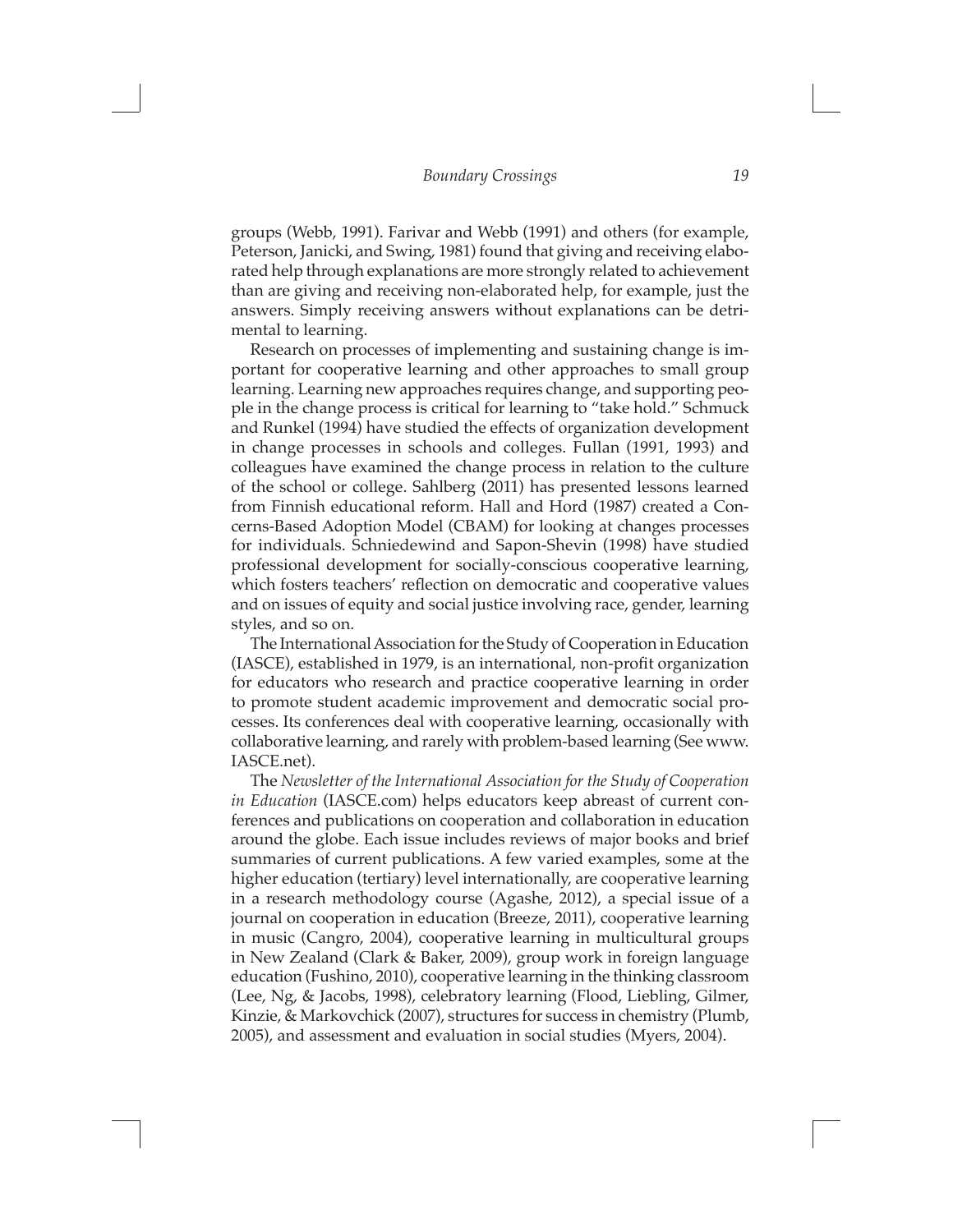## **Collaborative Learning**

#### *Origins of Collaborative Learning*

According to the *Oxford English Dictionary*, the term "collaborate" comes from the late 19th century: from the Latin *collaborat* ("worked *with*"), from the verb *collaborare* (from *col "*together" + *laborare* "to work"); thus, it means to labor with each other towards the same end, but not necessarily cooperatively on the same tasks.

At the school level, collaborative learning approaches were employed in the 1970s by Britton (1973) and colleagues in the field of language and learning such as Barnes (1976) and Barnes and Todd 1977).

Theorists including Vygotsky (1962, 1978), Dewey (1938), and Piaget (1951) have influenced both collaborative and cooperative learning. Kelly (1955) and Polanyi (1958) have had more influence in collaborative learning circles. Other authors contributing to social constructivism in education include Palincsar (1998) and Flynn, Mesibov, Vermette, and Smith (2013).

At the school level in Great Britain, Australia, Canada, and the United States, collaborative learning has often developed in conjunction with areas such as Language Across the Curriculum, Whole Language Learning, Oracy, Psycholinguistics, Learning through Talking, Negotiating the Curriculum, etc. These perspectives tend to focus on creating an environment that best helps an individual to develop mentally, emotionally, and socially through being an active participant, personally committed to learning within the context of a supportive learning community.

Brubacher, Payne, and Rickett (1990) identify the individuals who have taken significant leadership in collaborative learning at the conceptual and research level, and in the practical classroom implementation level, with some contributing to both. At the conceptual and research leadership level, they cite James N. Britton, Douglas Barnes, Jerome S. Bruner, Gordon Wells, Ian Pringle, Aviva Freedman, Nancy Martin, Patrick Dias, Louise Rosenblatt, Michael Marland, Michael Fullan, Michael Halliday, Harold Rosen, Donald Graves, and James Moffat. At the classroom implementation level, they cite Bill Green, Jo-Anne Reid, Peter Forrestal, Garth Boomer, Peter Chilver, Diane Patterson, Tony Martin, Ernie Tucker, and Peta Heywood. Some experts on collaborative learning (for example, Hill & Hill, 1990) focus on younger learners.

In higher education, collaborative learning is arguably the most recent of the three approaches to group learning, being recognized as a unique approach to group learning in higher education in part through the efforts of Bruffee (1973, 1984, 1993). Bruffee often identifies collaborative learning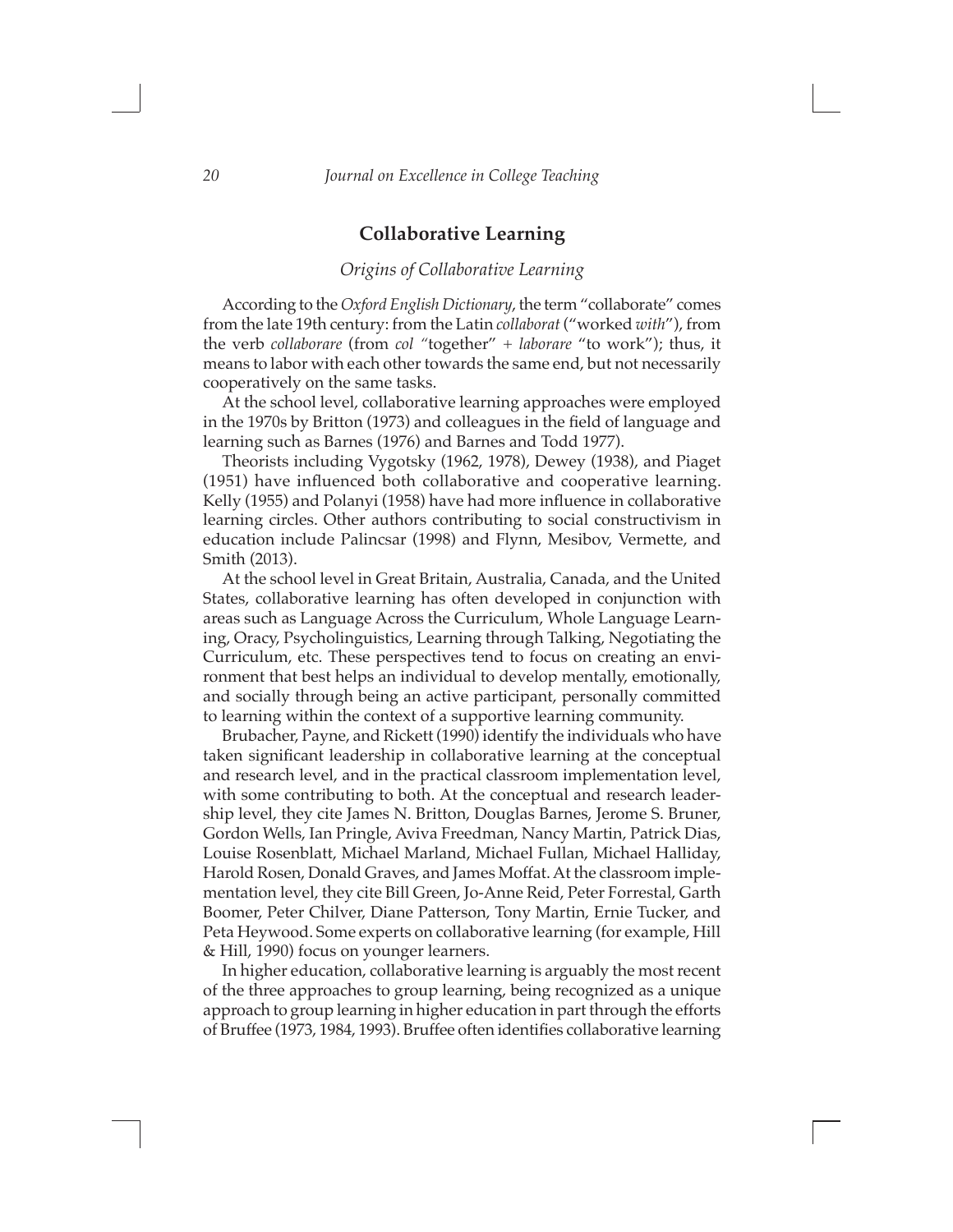$\Box$ 

as interpretivist in nature, meaning that individuals strive to understand and act in the world around them. His definitions share much with social constructivism, but with a critical stance, as he recommends that professors should see themselves as change agents who help students better themselves by developing independence through interdependence.

Collaborative learning has helped to spur interest in learning communities. That banner was carried forward by the Washington Center at Evergreen State College and at other colleges (see Gabelnick, MacGregor, Matthews, and Smith, 1990). The Washington Center's National Learning Communities Directory has over 250 learning community initiatives in colleges and universities throughout the nation. And with learning communities came a wave of curricular innovations that involved linked and cluster courses, freshman interest groups, and the first-year experience. All of these efforts have advocated group work and collaborative discussions.

#### *Definitions of Collaborative Learning*

The definitions of collaborative learning in the literature most often describe the importance not only of students working together in groups, but also of the group working together with the teacher in an effort to develop knowledge, thus shifting the nature of authority in the classroom. Bruffee (1993), an advocate of collaborative learning, describes knowledge as "something people construct by talking together and reaching agreement" (p. 3). Consider the following definitions from leading proponents of collaborative learning, in which the critical/emancipatory stance is evident:

> Collaborative learning occurs when students and faculty work together to create knowledge. . . . It is a pedagogy that has at its center the assumption that people make meaning together and that the process enriches and enlarges them. (Matthews, 1996, p. 101)

> Collaborative learning provides a social context in which students can experience and practice the kinds of conversation valued by college teachers. (Bruffee, 1984, p. 642)

Thus, unlike in cooperative learning, where the focus is on working together, or interdependence, in collaborative learning, the focus is on working with each other (but not necessarily interdependently) toward the same goal, as the root word suggests—in this case toward the discovering, understanding, or production of knowledge. For example, in a collaborative project, in contrast to a collaborative group discussion, students could divide up the task and assemble the individual parts in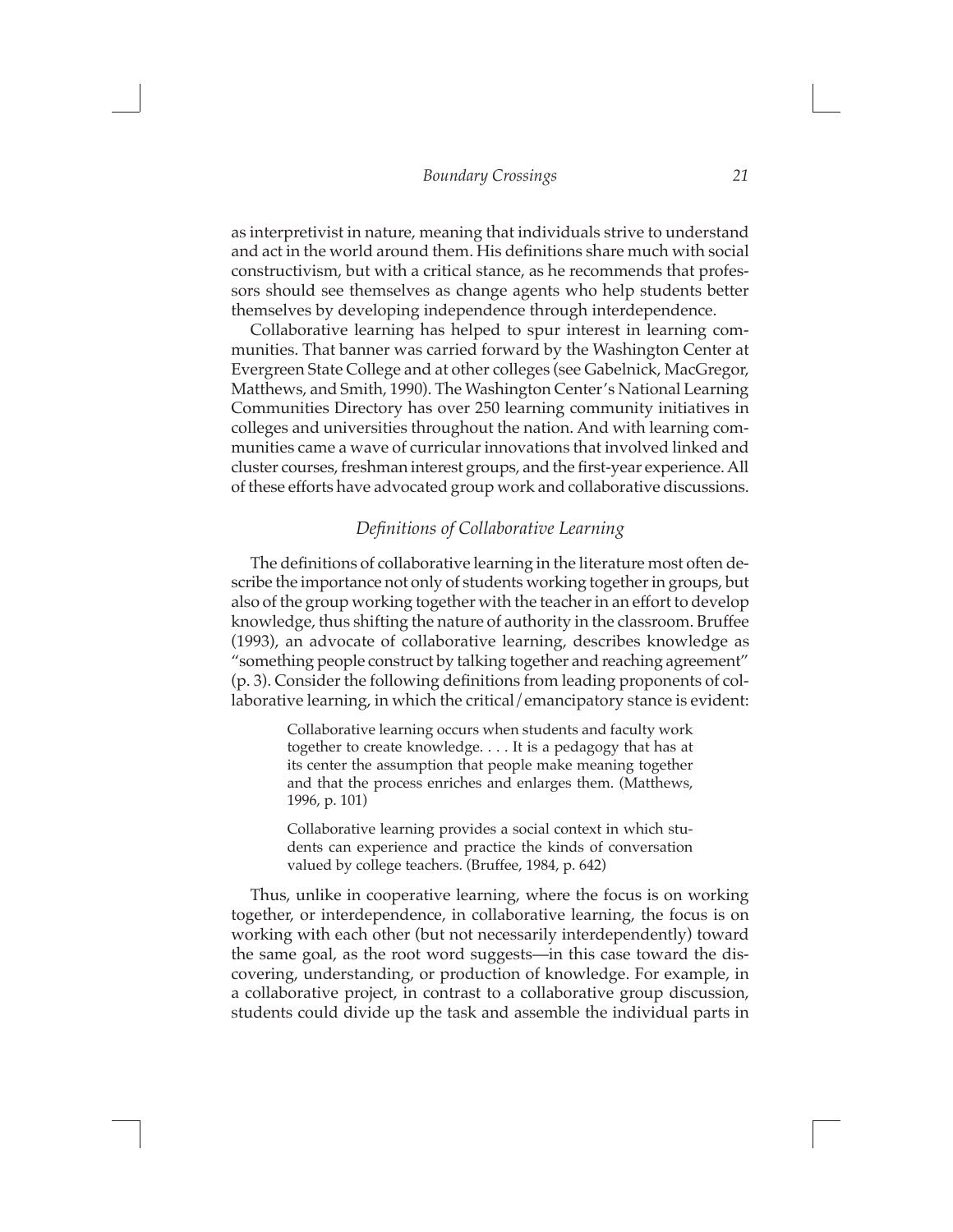$\Box$ 

order to accomplish the common goal. In contrast, cooperative learning would require some cooperation in which all members would be held accountable to increase their knowledge of the individual parts. For example, in the jigsaw method of cooperative learning, with material divided into component parts, all team members are expected to learn all parts of the material, not just the piece that they present in their role as experts. (Incidentally, the jigsaw is one of the methods employed at times by collaborative instructors.)

A classic example of a complex, real-world collaborative project would be creating an original production of a musical theater drama. Major tasks would involve creating the stage play, the instrumental music, vocal music, choreography, costume design, sets, lighting, and so on. One person is primarily responsible for each major aspect of the design. Yet all of the major components must be fitted together interdependently to create the whole drama under the leadership of the stage director. While this example conveys the idea of a collaborative project, it is much more complex and ambitious than a typical classroom discussion in collaborative learning groups.

#### *Critical Features and Elements of Collaborative Learning*

The critical elements of collaborative learning are less precise than those of the other two group learning approaches we describe in this article. Smith and MacGregor (1992), however, provide some insight into the essential features:

> In most collaborative learning situations, students are working in groups of two or more, mutually searching for understanding, solutions, or meanings, or creating a product. There is wide variability in collaborative learning activities, but most center on the students' exploration or application of the course material, not simply the teacher's presentation or explication of it. Everyone in the class is participating, working as partners or in small groups. Questions, problems, or the challenge to create something drive the group activity. Learning unfolds in the most public of ways. (p. 11)

### *Goals of Collaborative Learning*

One goal of collaborative learning is getting students to take substantive responsibility for working together. Because of this, collaborative learning requires a shift of the responsibility for learning away from the teacher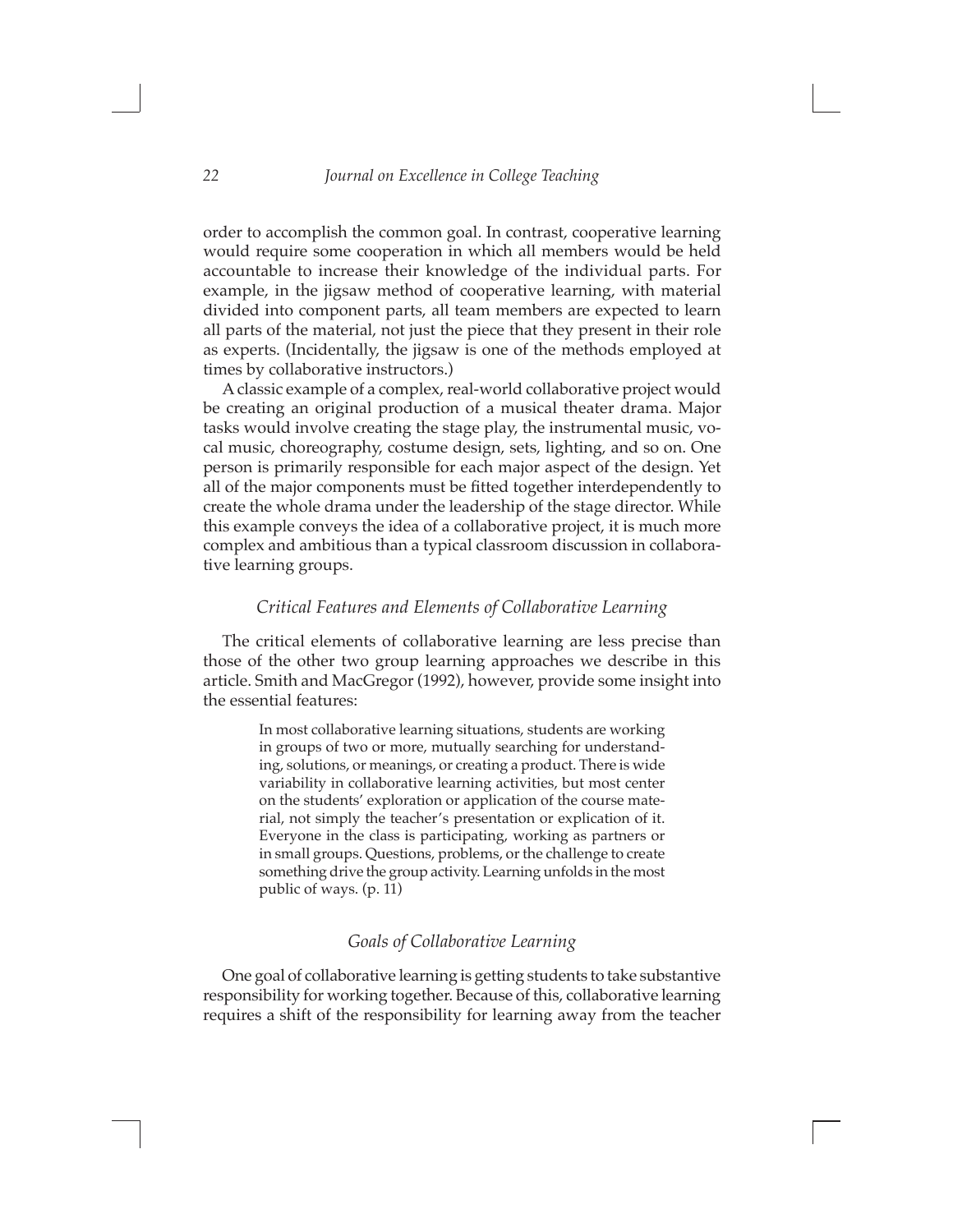$\Box$ 

and to the students. Another goal of collaborative learning is to enable students to build knowledge together. By working together to achieve a common goal, they construct knowledge through their interactions with each other.

#### *Strategies and Techniques for Collaborative Learning*

In collaborative learning, the role of student talk in small groups is central. According to Barnes (2008), "exploratory talk provides an important means of working on understanding. . . . Presentational talk, on the other hand, offers a 'final draft' for display and evaluation" (p. 6). Barnes goes on to say that

> Students can be encouraged to contribute examples, make connections with their own experience, and discuss areas where the new material seems to clash with what they thought to be the case. Discussion and explanation *by the pupils* should be a central part of lessons, and this should also include the producing and evaluating of supporting evidence. Pupils should be expected to ask questions as well as to answer them; their questions not only engage them in productive thinking but can provide valuable information to the teacher about their level of comprehension. (p. 12)

Pierce and Gilles (2008) elaborate on the use of talk through the following categories: social talk, exploratory talk, presentational talk, meta-talk (making their talk visible), and critical talk. According to them, "These forms of talk work interdependently and concurrently in a classroom focused on making and sharing meaning. Each is important for creating meaning, as well as for creating the action to bring about change" (pp. 51-52).

 Forrestal (in Brubacher et al., 1990) describes five stages of the collaborative learning process, typically employing open-ended rather than closed questions:

- *• Engagement (or Input):* In this stage of the learning process, students meet and engage with information. Input may be provided in a wide range of ways: lecture, reading, media, and the like.
- *• Exploration:* Students have the opportunity to make an initial exploration of the information. Students can make tentative judgments as they bring their past experience and understandings to bear in coming to terms with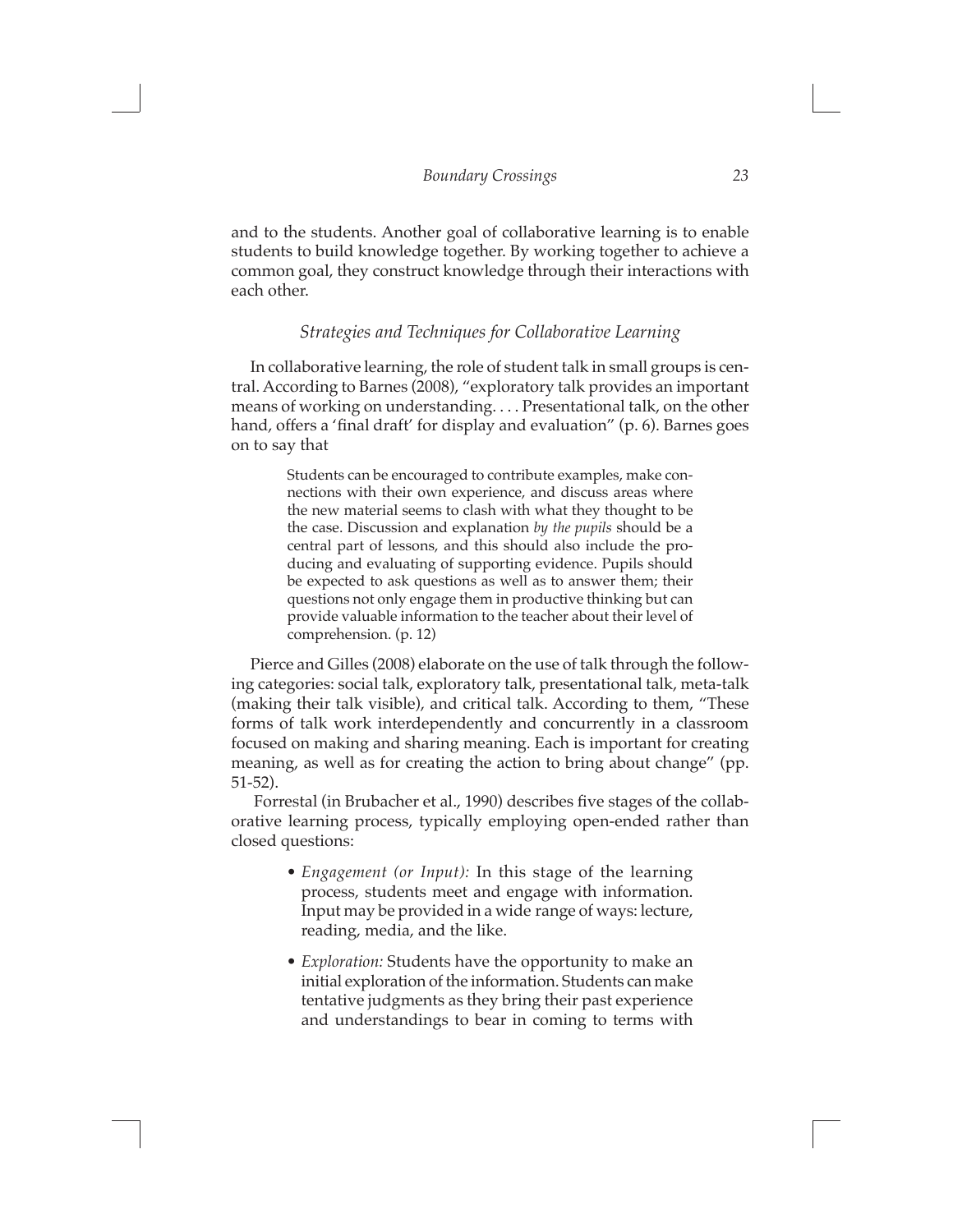$\Box$ 

new information. Students are free to think aloud, to make mistakes, or not to fully understand.

- *• Transformation:* Students are asked to work with the information to better understand it. The teachers´ role during this stage is to monitor their students´ learning, to address misconceptions or to provide additional information.
- *• Presentation:* Students are asked to present their findings to an interested and critical audience. Group presentations can occur with varied audiences, such as the whole class or in a combination of two groups of four into a group of eight.
- *• Reflection:* By looking back at what they have learned and the process they have gone through, students can gain a deeper understanding of both the content and the learning process itself.

Just as there are no fixed criteria and methods for all cooperative learning approaches, there are very few specific strategies or techniques that are expressly collaborative.

#### *Research on Collaborative Learning*

The research on collaborative learning is not as robust as that of cooperative learning. This shortcoming may be due to differences in disciplinary orientation of their leading contributors—mainly psychology in cooperative learning, and language and literature in collaborative learning. Professors in language and literature are not typically inclined to do experimental research with statistical analysis. Yet there are some notable research exceptions. Cabrera et al. (2002), for example, found positive effects of collaborative learning on learner preference, student outcomes, and openness to diversity. Tinto, Goodsell, and Russo (1993) found positive effects of collaborative learning on student engagement.

### **Problem-Based Learning**

#### *Origins of Problem-Based Learning*

Problem-based learning (PBL) developed as a curricular approach in the 1960s with the faculty led by Howard Barrows at McMaster Univer-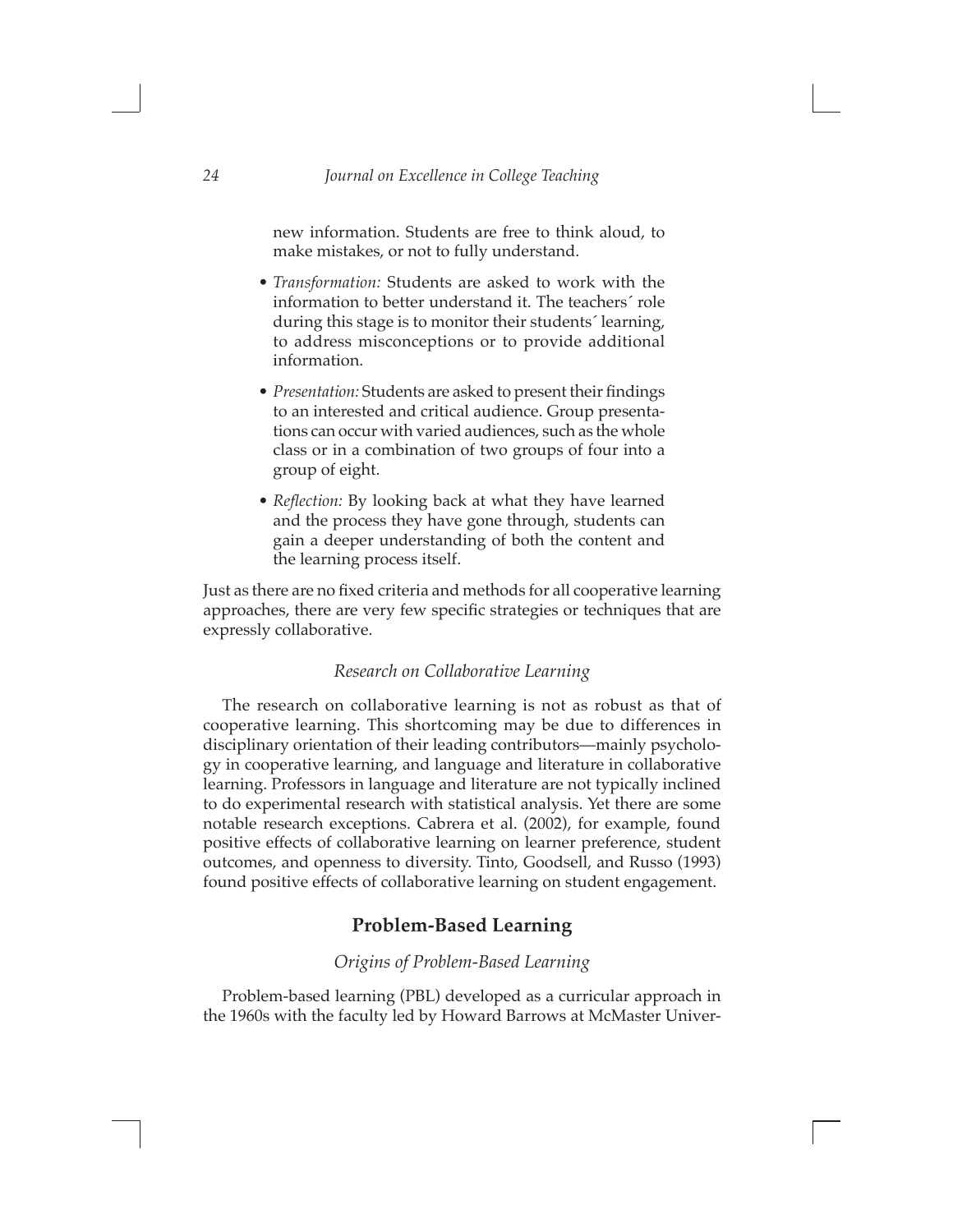$\Box$ 

sity medical school, and was soon after adopted by The University of Limburg at Maastricht in the Netherlands, the University of Newcastle in Australia, and the University of New Mexico in the United States. The method was soon adopted by other health professions, such as dentistry, nursing, and occupational and physical therapy; professional schools, such as engineering and architecture; and, eventually, undergraduate education (Savin-Baden & Major, 2004). The idea behind the development of the approach was that with the information explosion, physicians could no longer rely upon rote memorization of information; they simply could not retain that much content. Rather, these physicians needed to develop the critical thinking and problem solving-skills necessary to analyze the essence of a problem and then the research skills necessary to gather information required to solve the problem. As with collaborative learning, PBL is based upon constructivist ideas, but moves more toward constructionism, as suggested by Papert (1991) and others, in that there is always a tangible expression of the knowledge that is shared with others, most often as an original oral or written solution to the problem posed. Others have adapted this curricular model to the course level (see Savin-Baden and Major, 2004 for additional information).

#### *Definitions of Problem-Based Learning*

In problem-based learning, it is the *problem* that drives the learning. The constructionist nature of the approach may be seen in the following definitions in the literature:

> PBL is an approach to learning in which problems serve as the context and the stimulus for students to learn course concepts and metacognitive skills. PBL problems are compelling theoretical or practical problems, are based on real situations, and often have more than one right answer or more than one right way to get to an answer. In a PBL classroom, students confront a problem before they receive all of the relevant information necessary to solve it. Students work in teams to define the nature of the problem, to identify what additional resources they need, and to find viable solutions to the problem at hand. Students must generally apply the knowledge they have gained through their research, not only to solve the problem, but also to communicate the results of their findings. Faculty members act as facilitators who guide students by asking probing questions and monitoring group processes. (Major & Eck, 2000, pp. 1-2)

> In the problem-based approach, complex, real-world problems are used to motivate students to identify and research the con-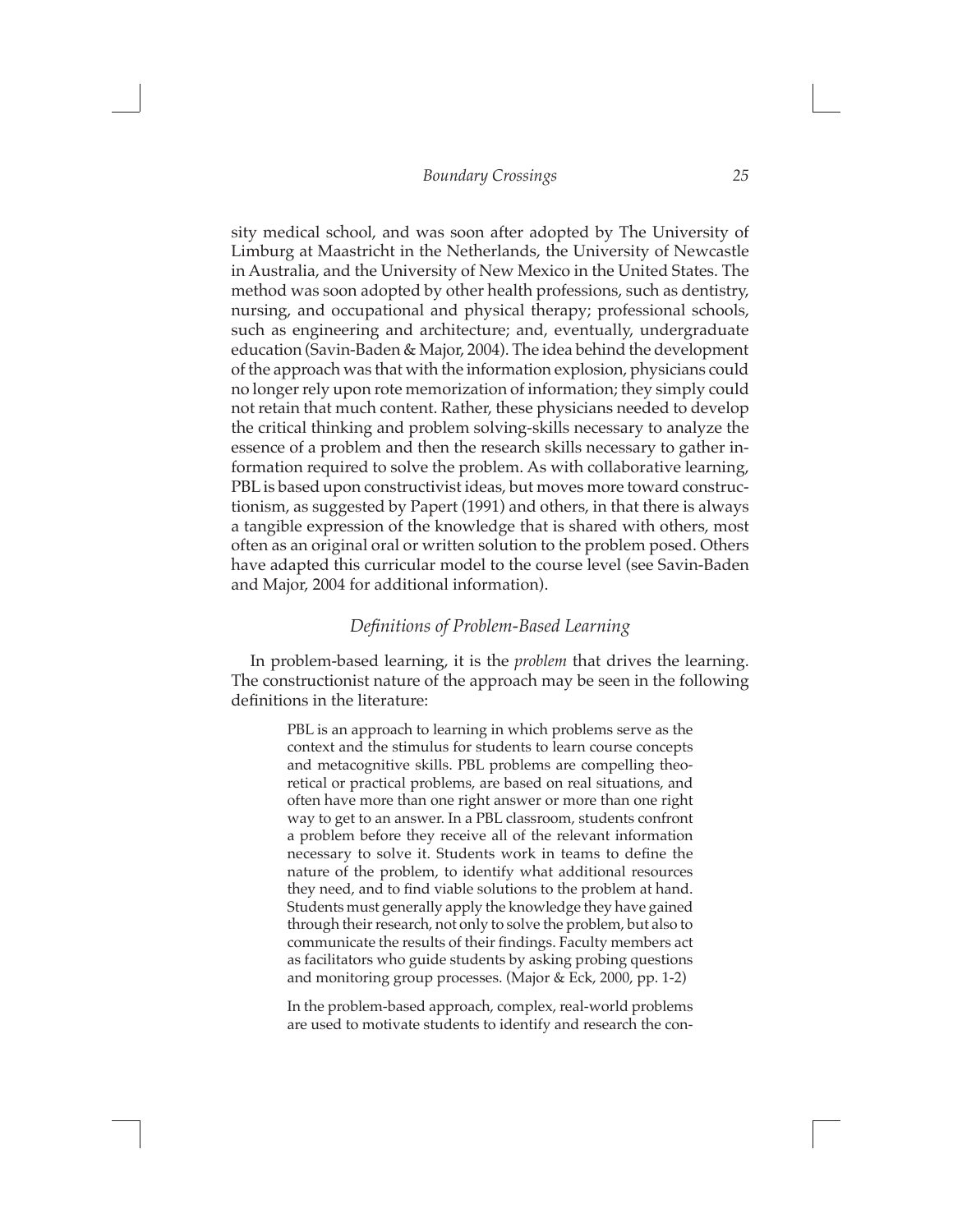$\Box$ 

cepts and principles they need to know to work through the problems presented for students to solve. Students work in small learning teams, bringing together collective skill at acquiring, communicating, and integrating information. Problem-based instruction addresses directly many of the recommended and desirable outcomes of an undergraduate education, specifically, the ability to do the following:

- Think critically and be able to analyze and solve complex, real-world problems
- Find, evaluate, and use appropriate learning resources
- Work cooperatively in teams and small groups
- Demonstrate versatile and effective communication skills, both verbal and written
- Use content knowledge and intellectual skills acquired at the university to become continual learners. (Boud & Feletti, 1997, p. 2)

PBL fosters the ability to identify the information needed for a particular application, where and how to seek that information, how to organize that information in a meaningful conceptual framework, and how to communicate that information to others. (Duch, Groh, & Allen, 2001, pp. 6-7)

#### *Essential Features and Elements of Problem-Based Learning*

Barrows (1986) identifies the essential characteristics of problem-based learning; PBL is

- *• Problem-based*. A real-world problem is the learning catalyst.
- *• Interdisciplinary*. Because the problem is real-world, it necessarily spans disciplines.
- *• Authentic***.** The problem presents a situation that mimics what students would find in the real world, often in the workplace. Learning then is authentic, and students may directly see its relevance and value.
- *• Motivating***.** One goal of problem-based learning is to create a situation in which students are motivated to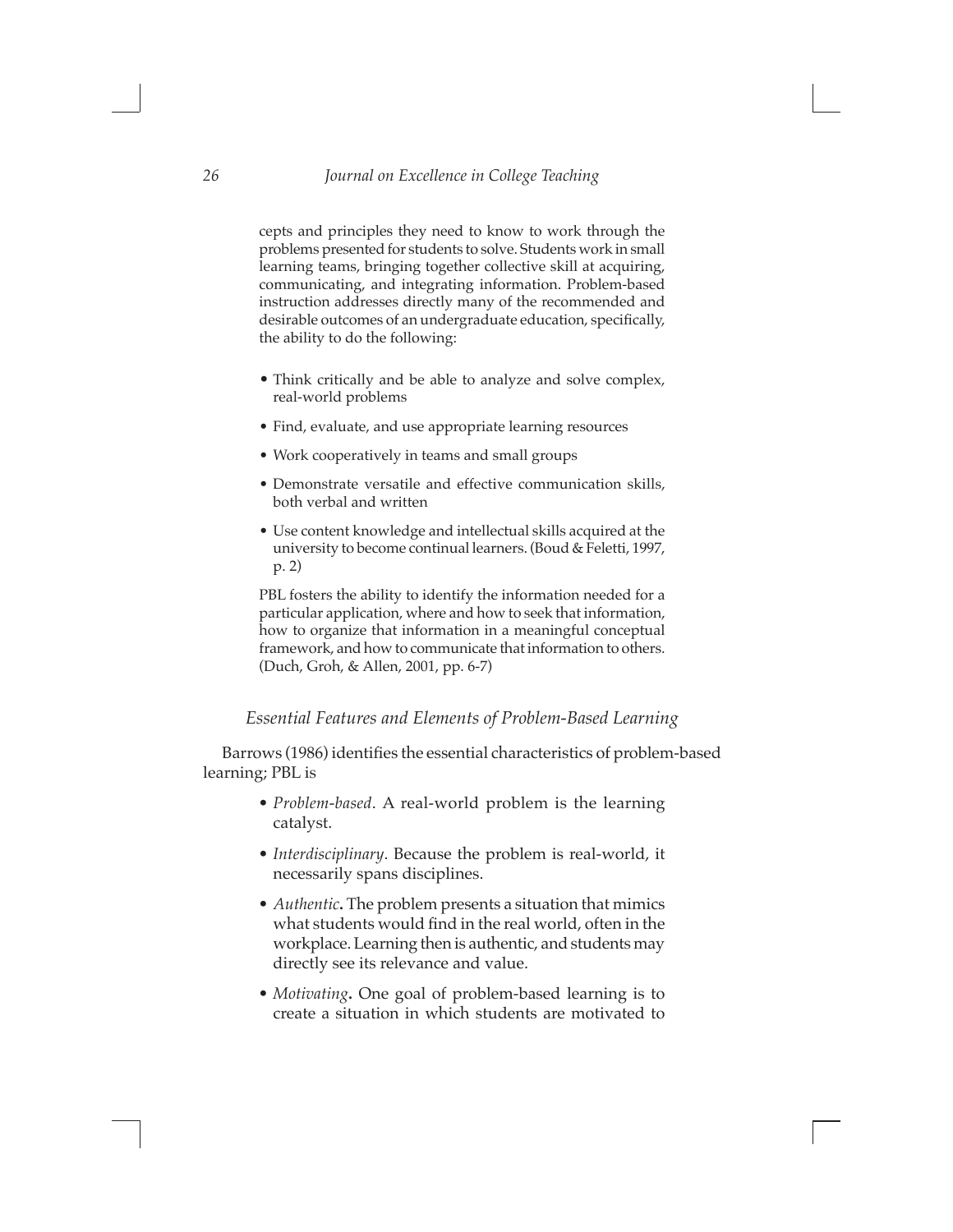$\Box$ 

learn. If they need information for the express purpose of solving a problem, then they are, it is assumed, motivated to find it and learn it.

- *• Student centered*. Students are responsible for their own learning and for the learning of their peers.
- *• Self-directed*. Students determine the direction of their problem-solving process, rather than having the instructor determine it for them.
- *• Skill directed*. In addition to developing knowledge, the approach is specifically geared toward helping students to develop problem-solving, critical-thinking, and team skills.
- *• Collaborative*. Teams work toward solving the problem.
- *• Reflective***.** Student teams typically reflect upon the learning that took place, helping to solidify it.

#### *Goals of Problem-Based Learning*

There are myriad goals for PBL. Among them are the development and long-term retention of content knowledge. Other goals include problem-solving; collaborative skills; self-direction and self-regulation; and, at times, clinical skills (see Savin-Baden and Major, 2004; Strobel and Van Barneveld, 2009). Thus, PBL is associated with the development of knowledge as well as higher-order thinking skills.

#### *Strategies and Techniques for Problem-Based Learning*

Barrows (1986) proposed a taxonomy of problem-solving methods (all of which he identified as problem-based learning). The taxonomy has highlighted the educational objectives that it is possible to address through problem-based learning and has included the following varieties:

- *• Lecture-based cases.* Students receive information through lectures, and case material is used to demonstrate that information.
- *• Case-based lectures.* Students read case histories or vignettes before a lecture that then covers relevant material.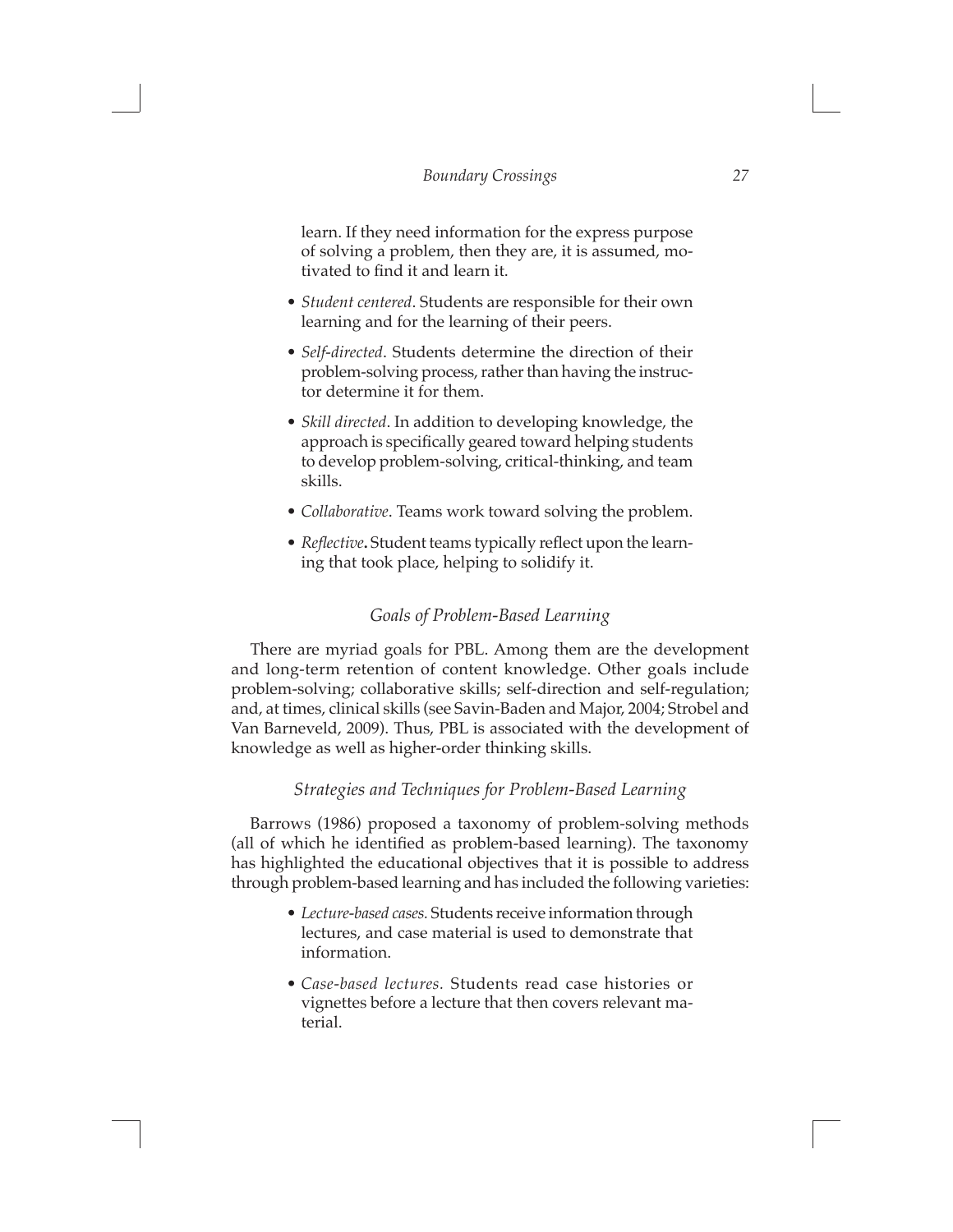$\Box$ 

- *• Case method.* Students receive a complete case study that they must research and prepare for discussion in the next class.
- *• Modified case-based.* Students receive information and must decide upon the action they may take. Following their conclusions, they receive more information about the case.
- *• Problem-based.* Students meet with a client in some form of simulated format that allows for free inquiry to take place.
- *• Closed-loop problem-based.* This is an extension of the problem-based method, in which students consider the resources they used in the process of problem-solving in order to evaluate how they may have reasoned through the problem more effectively.

#### *Research on Problem-Based Learning*

Hundreds of studies have compared PBL to traditional instruction (see, for example, Kendler and Grove, 2004; Parker, 1995; Pennell and Miles, 2009). Several meta-analyses/systematic reviews have been conducted of these individuals' studies (see, for example, Albanese and Mitchell, 1993; Colliver, 2000; Dochy, Segers, Van den Bossche, and Gijbels, 2003; Gijbels, Dochy, Van den Bossche, and Segers, 2005; Kalian, Mullan, and Kasim, 1999; Newman, 2003; Savin-Baden and Major, 2004; Strobel and Van Barneveld, 2009; Vernon and Blake, 1993). The meta-analyses and individual studies also show positive results for cognitive, developmental, and affective outcomes. The studies show mixed results with regard to short term knowledge retention: Some show slightly higher knowledge on the part of PBL students, some show no differences, and some show slightly less knowledge. Measures that focused on recall over recognition (for example, free recall and short answers) favored PBL. Measures that focused on long-term knowledge retention favored PBL. Strobel and van Barneveld (2009) found, overall, that PBL students outperformed their counterparts on professional skills and elaborated assessments (essay questions and case studies). Severiens and Schmidt (2009) found that exposure to PBL improved student study pace and progress as well as social and academic integration for undergraduate students. In addition, students in PBL courses and curricula cited improved satisfaction with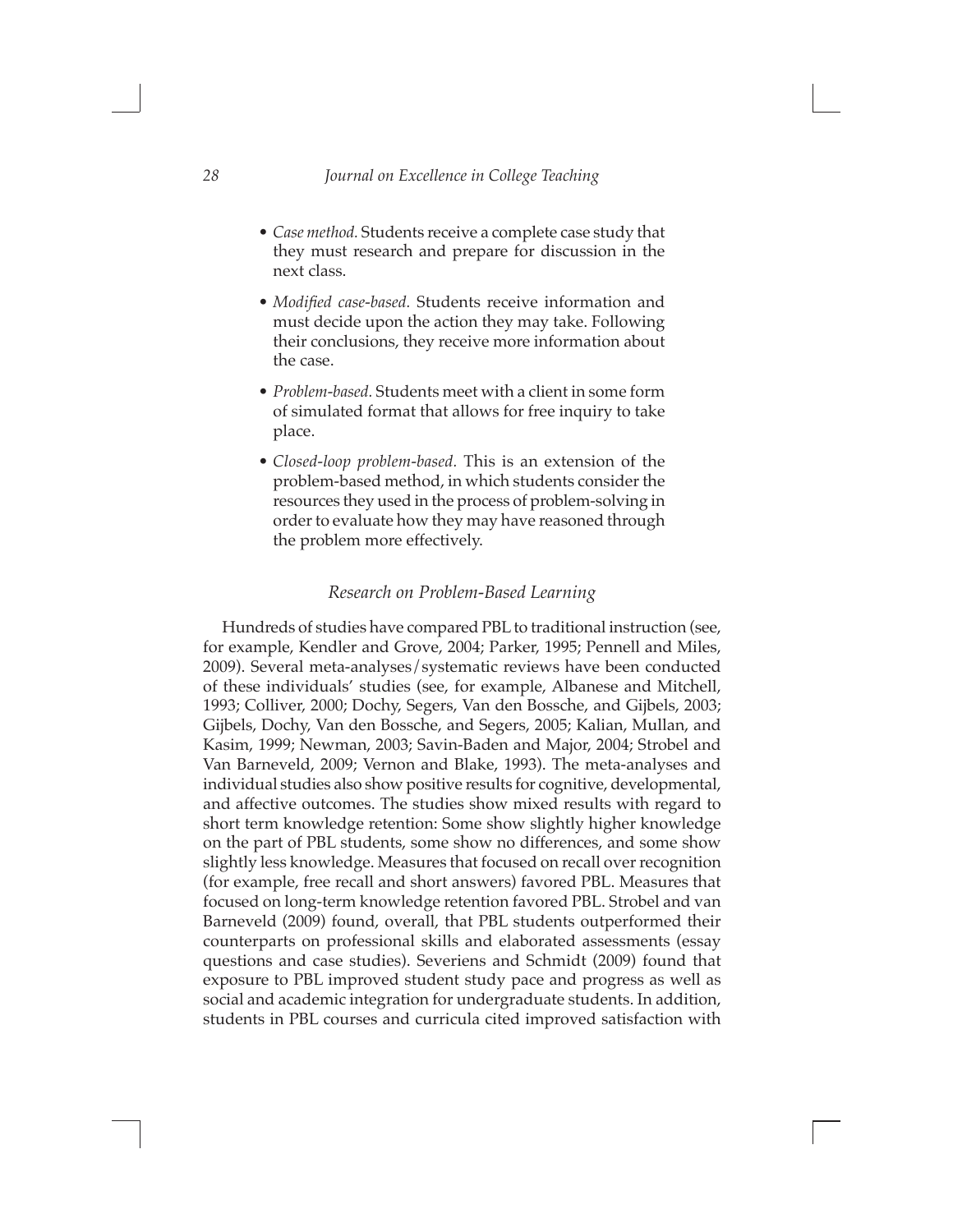$\Box$ 

their learning compared to students receiving traditional instruction (Sobral, 1995). PBL students have reported that their studies were more engaging, difficult, and useful than have non-PBL students (Albanese & Mitchell, 1993). PBL students also give higher ratings for their instruction than students in traditional programs, who are more likely to describe instruction as boring and irrelevant (de Vries, Schmidt, & de Graff, 1989; Schmidt, Dauphinee, & Patel, 1987). (See the Albanese and Dast article in this issue for further information about findings from PBL studies).

# **Common Features of Cooperative, Collaborative, and Problem-Based Learning**

While we have acknowledged differences in origins, philosophies, and elements of these three group work approaches, there also are some commonalities across them. In a theoretical synthesis of varied cooperative and collaborative learning approaches, Davidson (1994, 2002) has identified five attributes that are common to both. We will show that these attributes apply to PBL as well. We expand on these attributes as follows, bearing in mind that they refer to group discussions in class and not necessarily to group projects done outside of class. Here is the list of five attributes common to the three small-group approaches:

- *• A common task or learning activity suitable for group work.* With the CLs, the task may or may not be a problem. In PBL, it must be a problem.
- *• Small-group interaction focused on the learning activity.* In each of the approaches, there must be small group interaction for the purposes of completing the assignment.
- *• Cooperative, mutually helpful behavior among students as they strive together to accomplish the learning task.*
- *• Individual accountability and responsibility.* In all of the approaches, students must have individual accountability for what they learned and/or contributed toward the learning goal.
- *Interdependence in working together*.

 $\Box$ 

Interdependence is a fundamental construct in all three approaches. This concept warrants additional attention, however, as advocates of the various methods approach this notion in very different ways. It is variously called interdependence, positive interdependence, or mutual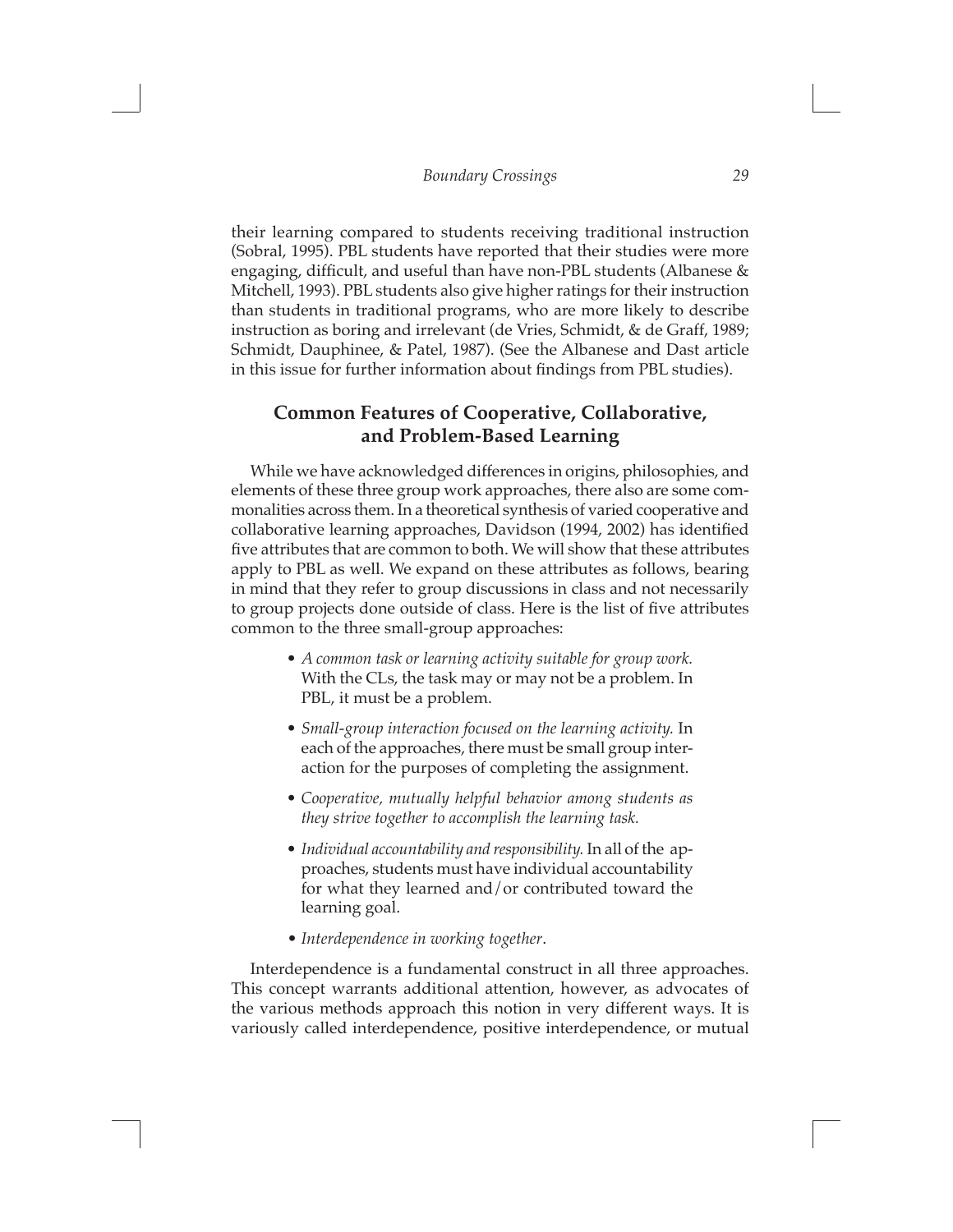interdependence. A fourth term to describe interdependence, explored by Pradle (1982), is *mature dependency*. This concept, then, is at the heart of the differences among the approaches, and it includes the following alternative techniques to foster positive interdependence:

 $\Box$ 

- *• Goals.* These include both social and academic goals.
- *• Tasks.* These include structured learning tasks or assignments, which can be designed at varying levels of intellectual challenge.
- *• Resources.* Materials may be limited, for example, two information sheets in a group of four, or divided into parts as in jigsaw, where each group member has different information to share.
- *• Roles.* These include students assuming assigned, pre-set roles, either task roles or group maintenance roles.
- *• Extrinsic rewards.* These include bonus points for improved performance, or public recognition for groups that meet criteria.

In fostering positive interdependence, *cooperative learning* teachers consider using all of the techniques named above: goals, tasks, resources, roles, and rewards. *Collaborative learning* teachers mainly use goal and task interdependence and occasionally resources, say with a jigsaw. They almost never use assigned roles and rewards. *Problem-based learning* teachers almost always use goals, tasks, and resources. They use roles at times; rarely do they use rewards.

# **Additional Attributes That Vary Among the Three Group Learning Methods**

In addition to the five attributes common to the group learning approaches, there are others that vary among the approaches to cooperative, collaborative, and problem-based learning. Examples of these are as follows: how groups are formed, how or whether to teach interpersonal skills, the structure of the group, and the role of the teacher:

> *• Grouping.* Instructors decide whether to do intentional grouping (typically heterogeneous) or random assignment or to allow students to choose their groups. Cooperative learning groups typically have 2-4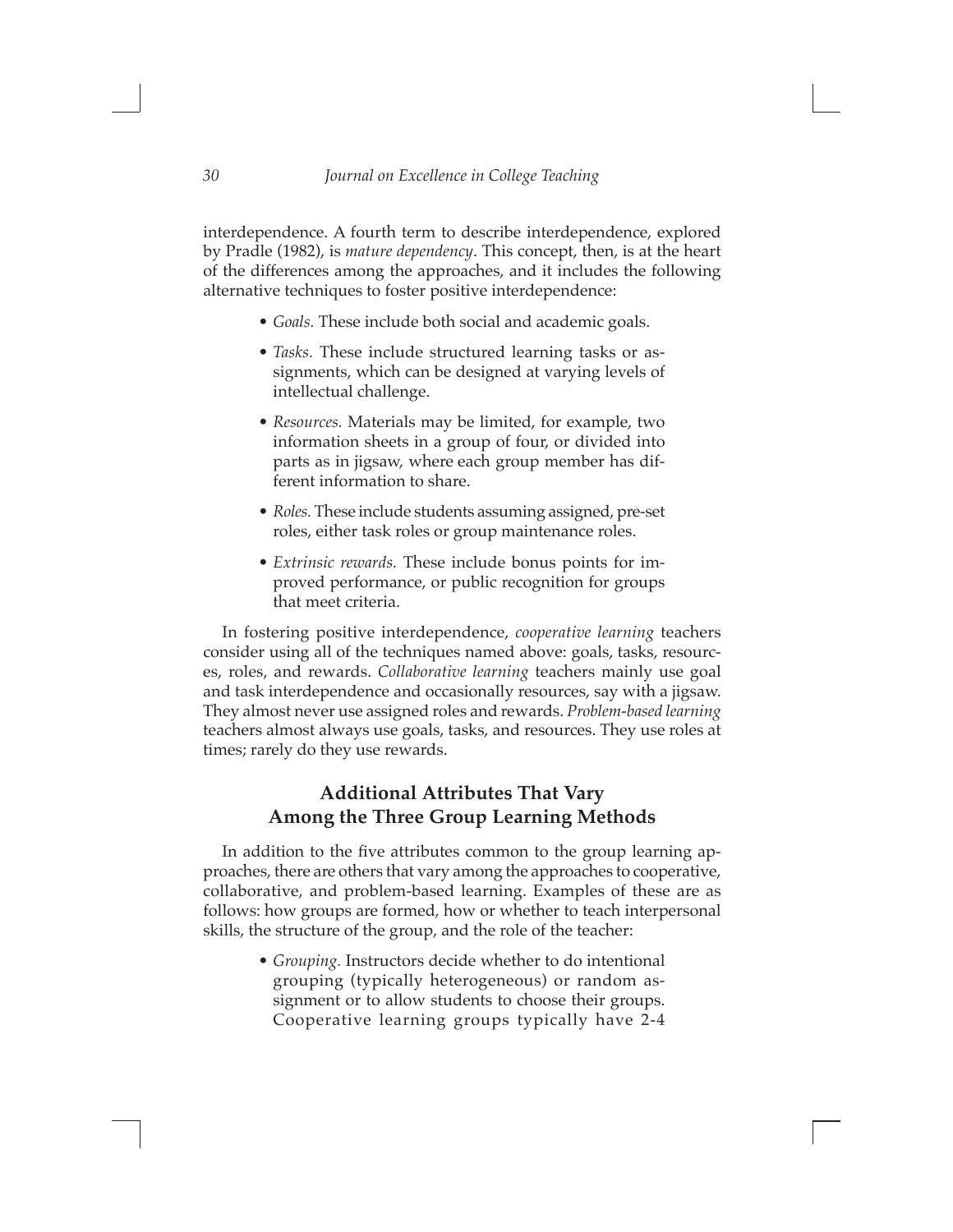$\Box$ 

members, occasionally 5 if required by the class size. Collaborative learning groups sometimes have 2 members but typically have 4-5 members. PBL groups range in size, with approximately 5 members, on average.

- *• Teaching and processing social skills (for example, listening without interrupting, paraphrasing, summarizing, disagreeing agreeably, and so on).* Processing refers to reflection on group process, as described next.
- *Reflecting on group process after an activity.* Students reflect on how well their group worked together and employed social skills effectively, and what needs to be improved.
- *• Community building activities (AKA class building or trust building).* Whole class activities get everyone acquainted by interacting in a positive manner.
- *• Team building activities.* Students participate in activities to become better acquainted and to build group cohesiveness.
- *• Use of structures.* There are prescribed ways of organizing the communication pattern in the group. Examples include three-step interview, think–pair–share, round robin, and pairs check (Kagan & Kagan, 2009).
- *• Simultaneous interaction.* In pairs, 50% of the class members are speaking simultaneously; in quads, 25% are speaking simultaneously.
- *• Role of the instructor.* The role of the cooperative teacher in some models is activist—akin to McWilliam's (2009) "meddler in the middle," in contrast to the "sage on the stage" or "guide on the side."
- *• Classroom management.* Strategies include the quiet signal, timed activities, making sure that everyone has a partner or group.
- *• Status treatments.* The instructor, for example, notices a commendable performance by a student of low status and calls this to the attention of the entire class (Cohen, 1994).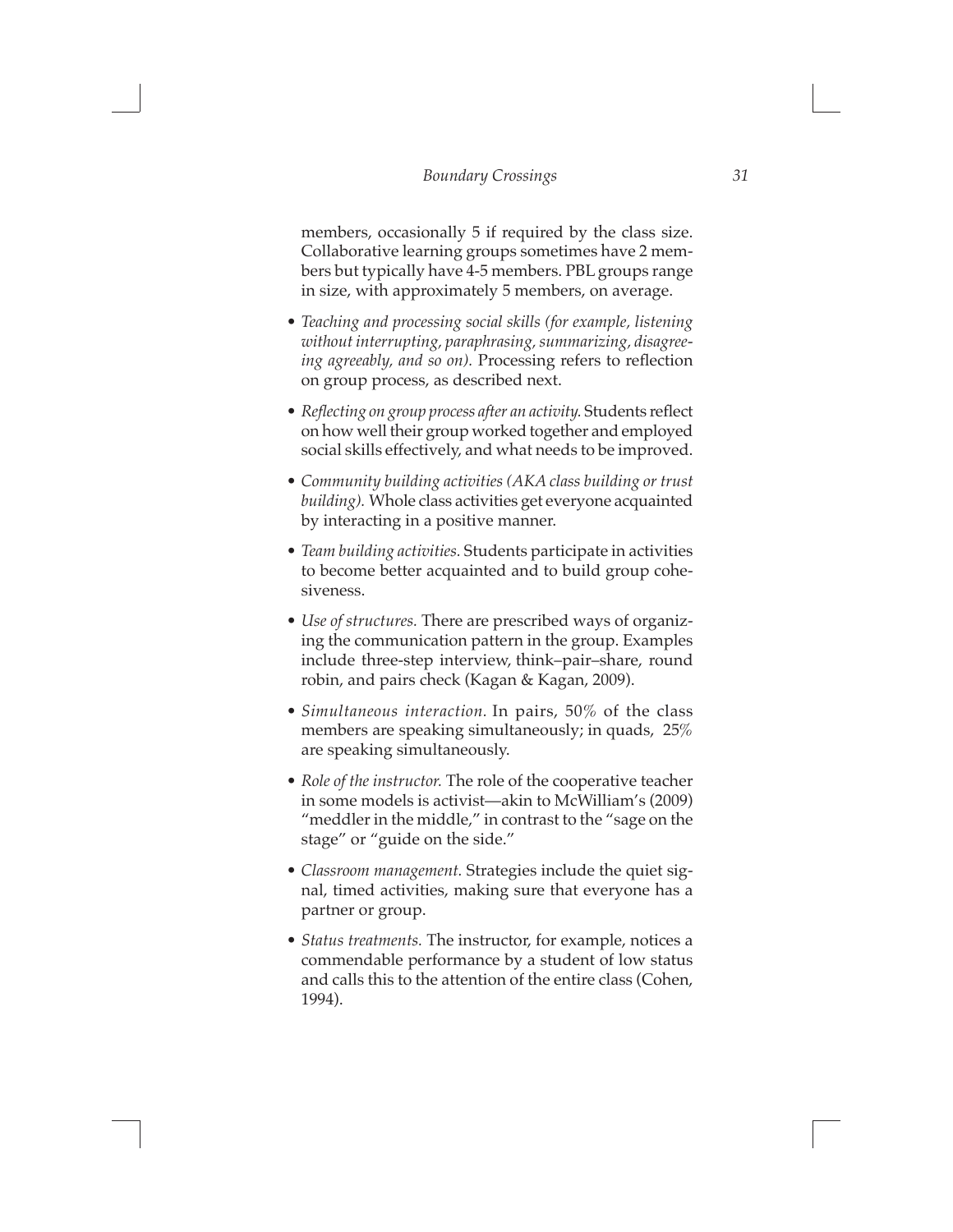$\Box$ 

*• Perspective-taking activities.* These are designed to help students understand the perspective (or viewpoint) of another person, whether or not one agrees with it. This is related to empathy.

(These attributes are refined slightly from the ones given by Davidson, 1994, 2002.)

Table 2 provides a comparison of the essential elements of the most commonly used forms of collaborative, cooperative, and problem-based learning.

In sum, all three of these approaches share some common features. Each has characteristics that it may share with one or both of the other approaches. They all have differences as well. The analysis in Table 2 leads to the following conclusion: The cooperative learning approaches all employ certain elements which are not used by the collaborative teachers and which are not accepted by them. Hence, cooperative learning is not a form of collaborative learning (and vice versa). Likewise, PBL is not a form of either. Cooperative learning, collaborative learning, and PBL are all forms of small-group learning and have some major points in common. However, none of the approaches is a special case of any of the others. In the following sections, we lay out in detail the similarities and differences among these approaches.

# **Comparisons and Contrasts Between the Three Approaches**

Several authors have discussed the relationship between cooperative and collaborative learning. We first consider the relationship between cooperative and collaborative learning, and subsequently move on to consider their relationships with PBL. The volume by Brubacher et al. (1990), for example, includes chapters on both cooperative and collaborative learning. An international handbook by Hmelo-Silver, Chinn, Chan, and O'Donnell (2013) includes both approaches. An article by Matthews, Cooper, Davidson, and Hawkes (1995) also examines the relationship between these two approaches to small-group learning, concluding that cooperative learning is more structured and employs more active teacher facilitation than collaborative learning.

Brody (1995, 2009), in contrast to Bruffee (1993), makes the case that collaborative and cooperative learning are complementary educational practices. Jacobs (n.d.) asserts that the two terms should be treated as synonymous, as both represent a flexible, student-centered approach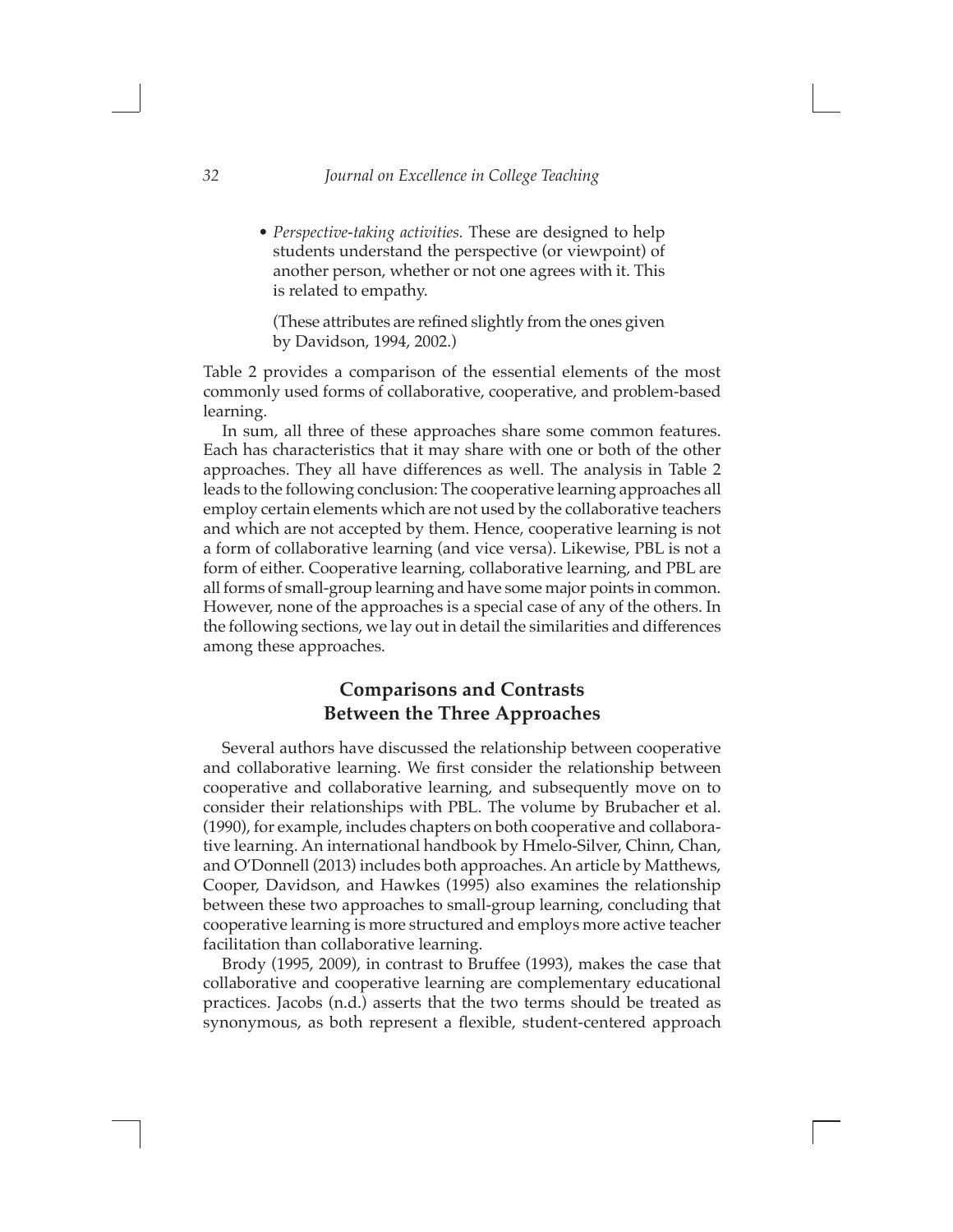$\Box$ 

| Table 2<br><b>Overview of Three Approaches</b>                                      |                    |                                    |                                    |
|-------------------------------------------------------------------------------------|--------------------|------------------------------------|------------------------------------|
|                                                                                     | Collaborative      | Cooperative                        | PBL.                               |
| Value on academic learning                                                          | All                | All                                | All                                |
| Value on social learning                                                            | All                | All                                | All                                |
| A common task or learning<br>activity suitable for group work                       | All                | All                                | All                                |
| Required task that is a "real<br>world" problem                                     |                    |                                    | All                                |
| Small-group interaction focused<br>on the learning activity                         | All                | All                                | All                                |
| Individual accountability and<br>responsibility                                     | All                | All                                | All                                |
| Interdependence in working                                                          | All                | All                                | All                                |
| together, through:<br>• Goals<br>Tasks<br>Resources<br>Roles<br>• Extrinsic rewards | All<br>All<br>Some | All<br>All<br>Some<br>Some<br>Some | All<br>All<br>Some<br>Some<br>Some |
| Intentional grouping                                                                | Some               | Some                               | Some                               |
| Teaching and processing social<br>skills                                            |                    | Some                               | Some                               |
| Reflection on group process                                                         | Some               | Some                               | Some                               |
| Community-building activities                                                       |                    | Some                               |                                    |
| Team-building activities                                                            |                    | All                                | Some                               |
| Use of structures                                                                   | Some               | Some                               | Some                               |
| Simultaneous interaction                                                            |                    | Some                               | Some                               |
| Instructor as activist                                                              | Some               | Some                               | Some                               |
| Classroom management: quiet<br>signal, timed activities                             |                    | All                                | Some                               |
| Status treatments                                                                   |                    | Some                               |                                    |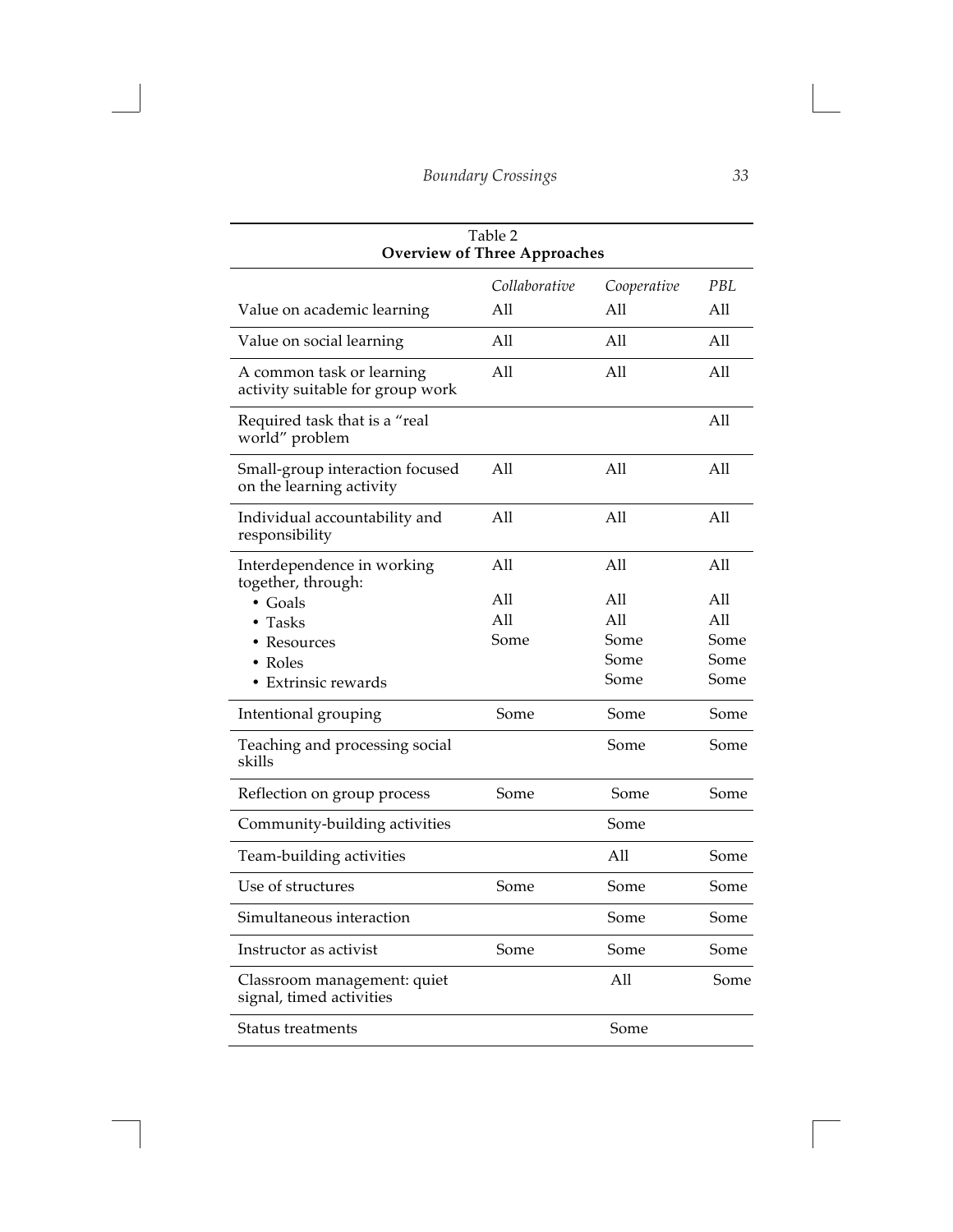| Table 2 ( <i>continued</i> )<br><b>Overview of Three Approaches</b>                                                                              |               |             |     |
|--------------------------------------------------------------------------------------------------------------------------------------------------|---------------|-------------|-----|
|                                                                                                                                                  | Collaborative | Cooperative | PBL |
| Perspective-taking activities                                                                                                                    |               | Some        |     |
| <i>Note.</i> "All" means present in all models/varieties of a given approach.<br>"Some" means present in some models/varieties of an approach No |               |             |     |

"Some" means present in some models/varieties of an approach. No notation means that the characteristic is not typically present in the models/varieties of an approach.

to learning, and that educators should be flexible in how they facilitate peer learning. Panitz (1997) examines several definition of collaborative and cooperative learning to compare the two approaches. Cuseo (1992) proposes a taxonomy of cooperative and collaborative approaches in higher education.

Table 3 provides three sets of illustrative questions from these different perspectives. The first two are adapted from Brubacher (1991); the third is our own construction.

#### *Summary of Contrasts Between the Approaches*

#### **Cooperative and Collaborative Learning**

Some of the main contrasts between cooperative and collaborative learning, as drawn from Table 2 and elaborated upon via the key questions in Table 3, are as follows:

- Cooperative learning fosters interdependence through a combination of goals, tasks, resources, roles, and rewards, while collaborative learning employs only goals, tasks, and, occasionally, limited resources to foster interdependence.
- Collaborative learning never uses assigned group roles, but some cooperative learning approaches do this.
- Similarly, collaborative learning does not teach group interaction skills or group reflection/processing of those skills, while some cooperative approaches do so.
- Most models of cooperative learning employ intentional grouping stipulated by the instructor, or random assignment, while collaborative learning more often employs student choice of group members.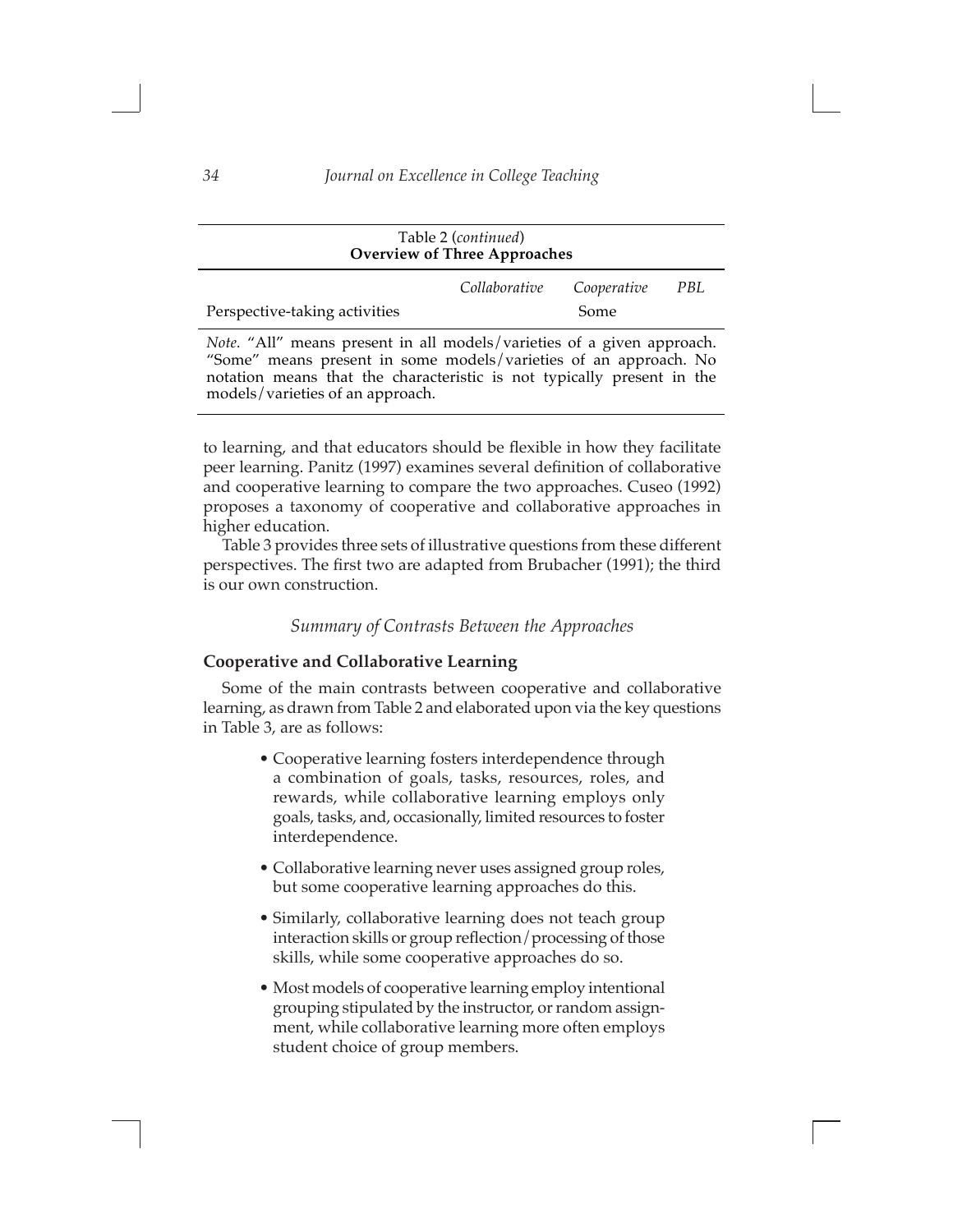# *Boundary Crossings 35*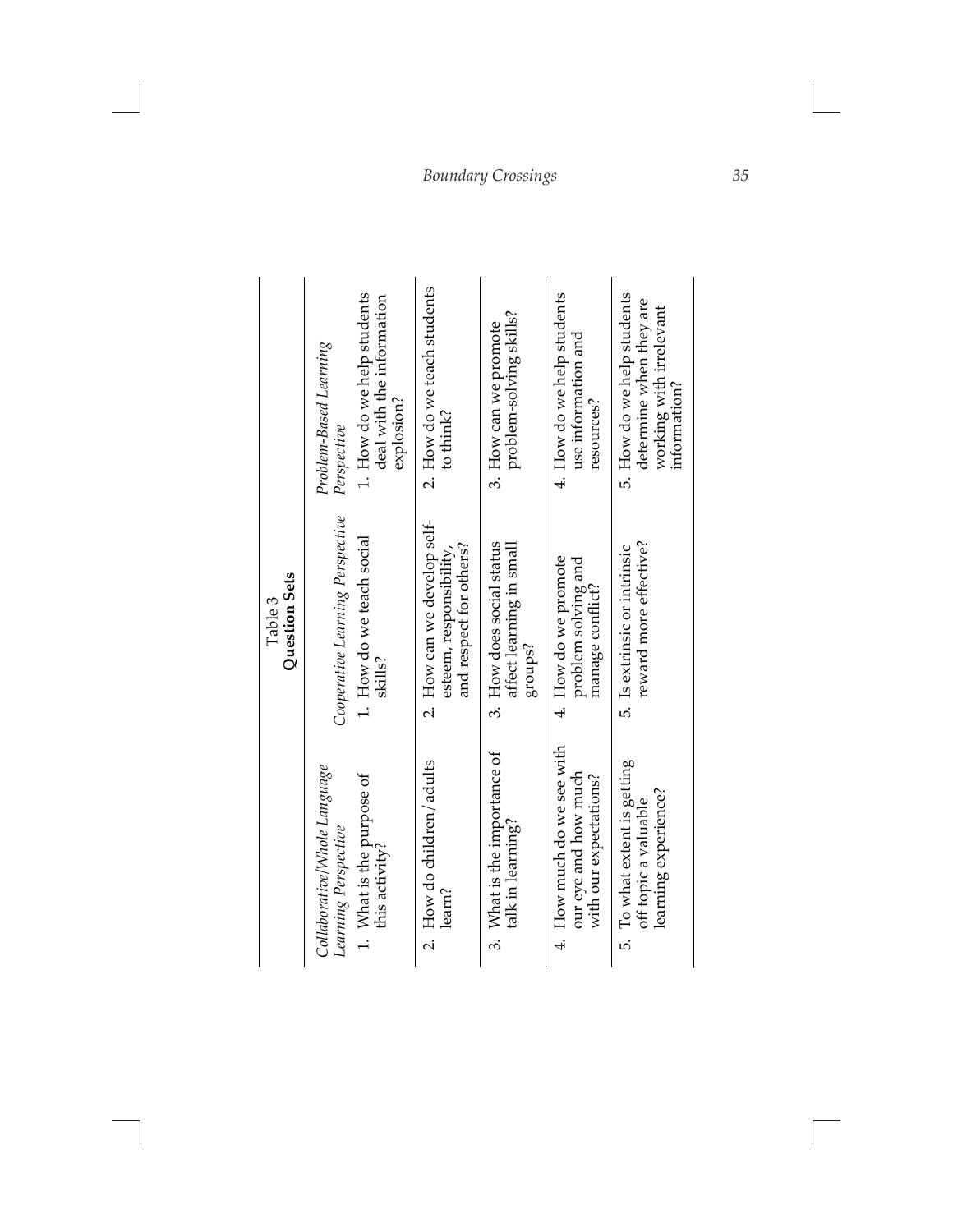|                                      | 6. How do we help students<br>Problem-Based Learning<br>learn to learn?<br>Perspective                                      | 7. How can we help students<br>develop as independent<br>learners? | asking only real questions<br>8. How can we interact with<br>already know the answer<br>students in a real way by<br>rather than those we<br>Ś | nature of learning to create<br>learning environments?<br>awareness of the social<br>effective small-group<br>9. How can we use our |
|--------------------------------------|-----------------------------------------------------------------------------------------------------------------------------|--------------------------------------------------------------------|------------------------------------------------------------------------------------------------------------------------------------------------|-------------------------------------------------------------------------------------------------------------------------------------|
| Table 3 (continued)<br>Question Sets | Cooperative Learning Perspective<br>6. Should competition be an<br>element in the learning<br>experience?                   | 7. How do we teach thinking<br>skills?                             | positive interdependence?<br>8. How do you ensure                                                                                              | individual and group<br>9. How do we achieve<br>accountability?                                                                     |
|                                      | Collaborative/Whole Language<br>6. How can we empower<br>autonomous learners?<br>students to become<br>Learning Perspective | 7. How are ideas born?                                             | between using language to<br>learn and learning to use<br>What is the difference<br>language?<br>$\infty$                                      | own learning on that of<br>9. How can we model our<br>our students?                                                                 |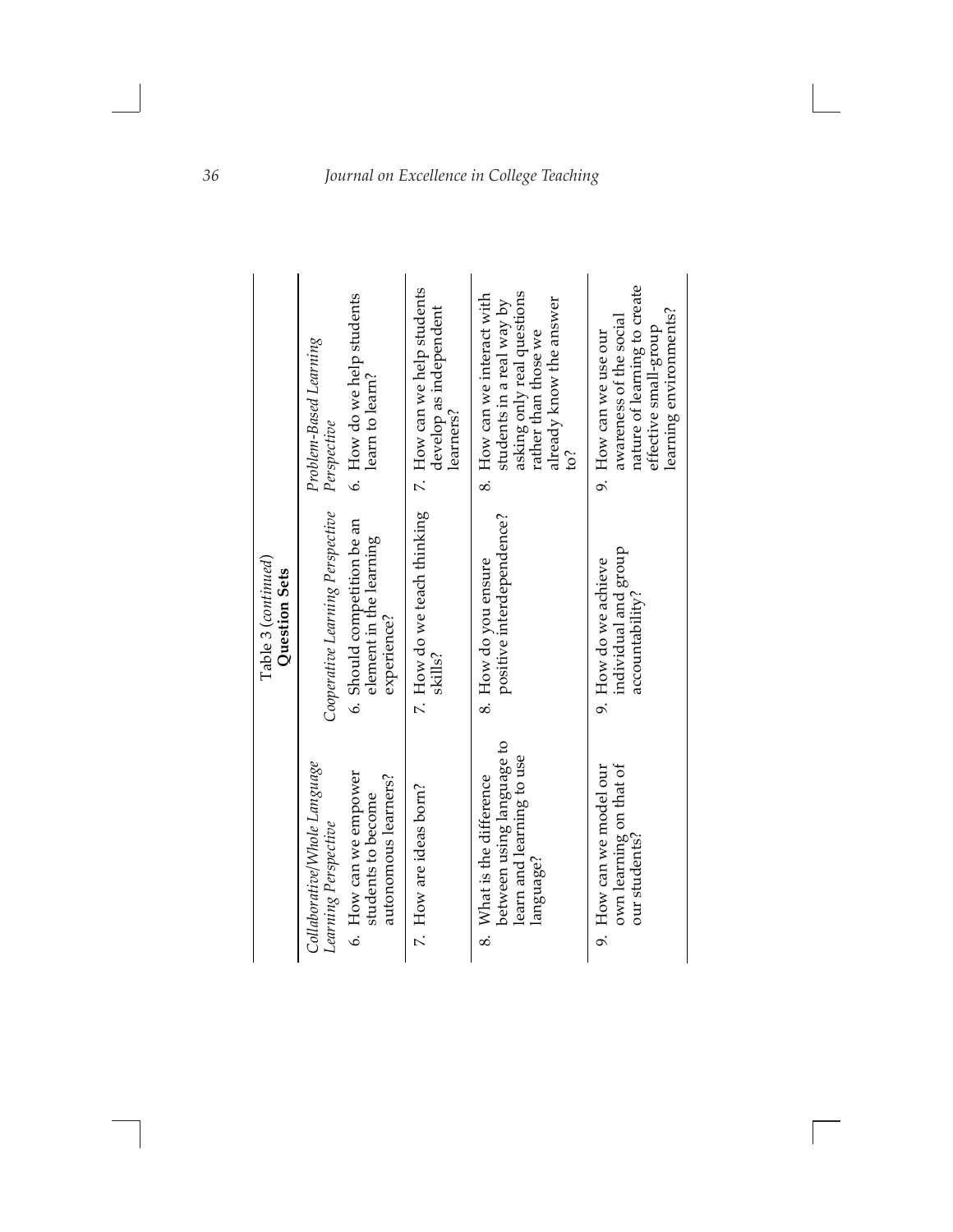| 10. How might we teach<br>students to work<br>together?                                 | students build knowledge<br>11. How can we help<br>together?                                                                                                            | students function in their<br>12. How do we best help<br>future occupations?                                                            |
|-----------------------------------------------------------------------------------------|-------------------------------------------------------------------------------------------------------------------------------------------------------------------------|-----------------------------------------------------------------------------------------------------------------------------------------|
| 10. How can we prove that<br>cooperative learning<br>increases academic<br>achievement? | 11. How do we teach students<br>to take on various roles?                                                                                                               | cooperative activities?<br>12. How do we structure                                                                                      |
| 10. How can we negotiate<br>experiences with our<br>relevant learning<br>students?      | asking only real questions<br>already know the answer<br>students in a real way by<br>11. How can we ensure that<br>rather than those we<br>we interact with our<br>io? | awareness of the social<br>nature of learning to<br>12. How can we use our<br>create effective small<br>group learning<br>environments? |

# *Boundary Crossings 37*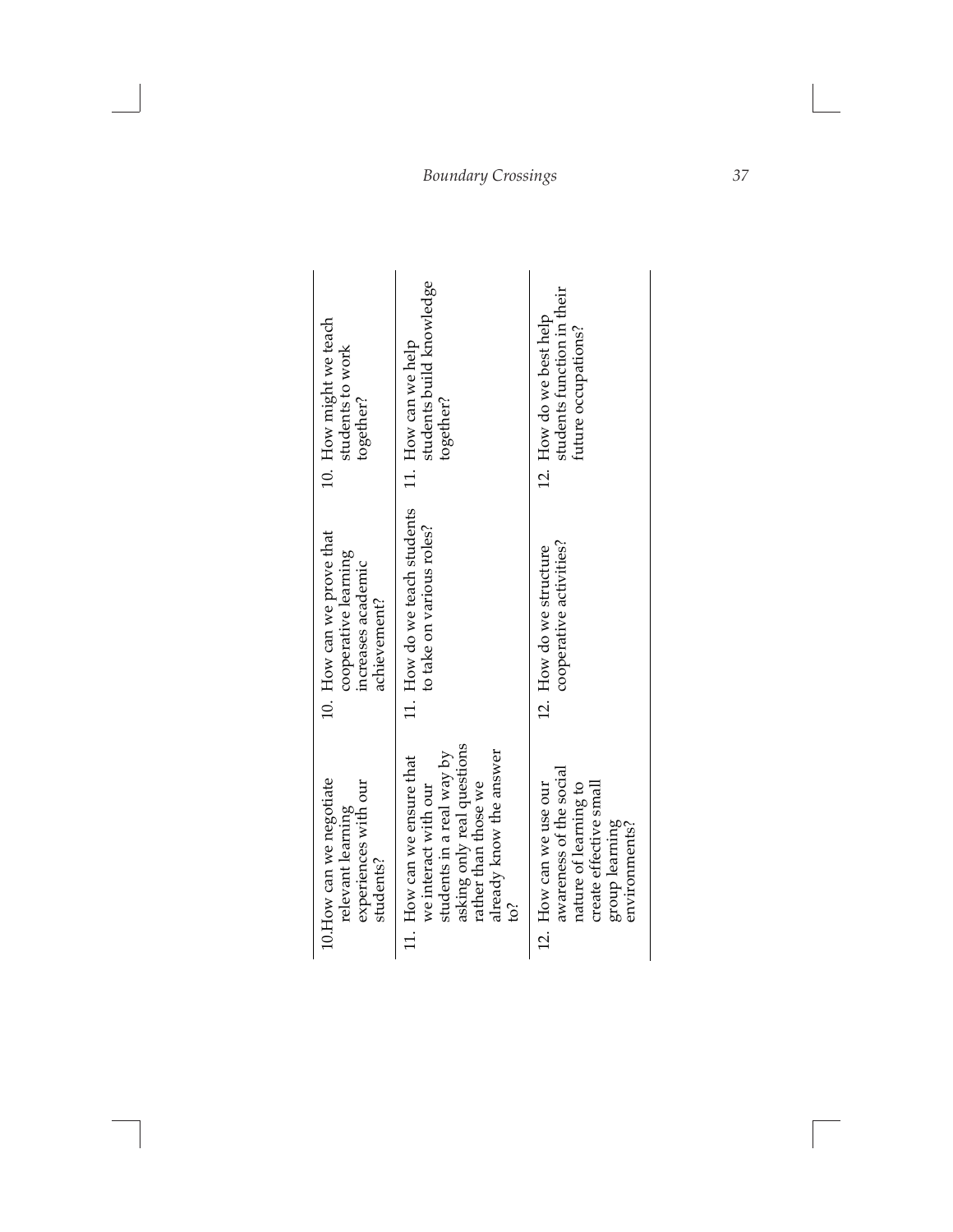$\Box$ 

- Collaborative learning groups are mostly self-managed, while cooperative groups sometimes need help from the instructor, and often use group methods or structured procedures stipulated by the instructor.
- In designing instructional activities, cooperative learning instructors tend to plan for and employ specific group processes and methods in order to arrive at a learning outcome, with individual accountability in a given time frame. Collaborative learning instructors tend to be less deliberate about these design conditions.

Cooperative learning instructors generally are more activist in interacting with the groups than are collaborative learning instructors, some of whom keep their "hands off" of the groups. Some university-level collaborative learning instructors utilize a *laissez-faire* leadership style, while others typically act as a constant silent observer ready to offer support when needed—being careful not to take away the ownership of learning from the students. Cooperative learning instructors are usually inclined to use a democratic style ("guide on the side") or benevolent directive style ("meddler in the middle"). Neither approach employs a "sage on the stage" style, but the degree of instructor guidance is higher in cooperative than in collaborative learning.

In summary, collaborative learning tends not to employ explicitly the following practices, which occur in some of the cooperative learning approaches: team-building or class-building activities, role assignments, teaching social skills, reflection/processing questions on the use of social skills, group structures (except for jigsaw and perhaps group investigation), classroom management techniques, status treatments, and perspective taking. However, this story is not so simple and clear-cut as it appears on the surface.

According to Brubacher (personal communication April 3, 2014), "the instructional practices are engaged in a more organic or natural manner in collaborative learning than in the more direct and explicit methods of cooperative learning. For example, collaborative learning uses a variety of ways to form groups beyond student choice. Those involved in collaborative learning tend to ask students to work at first with friends and then with others with common interests, and gradually have a goal of working with many others. Collaborative teachers may also encourage a time for reflection on how the group functions, but not based on explicit social skills."

Collaborative learning employs several attributes indirectly, informally,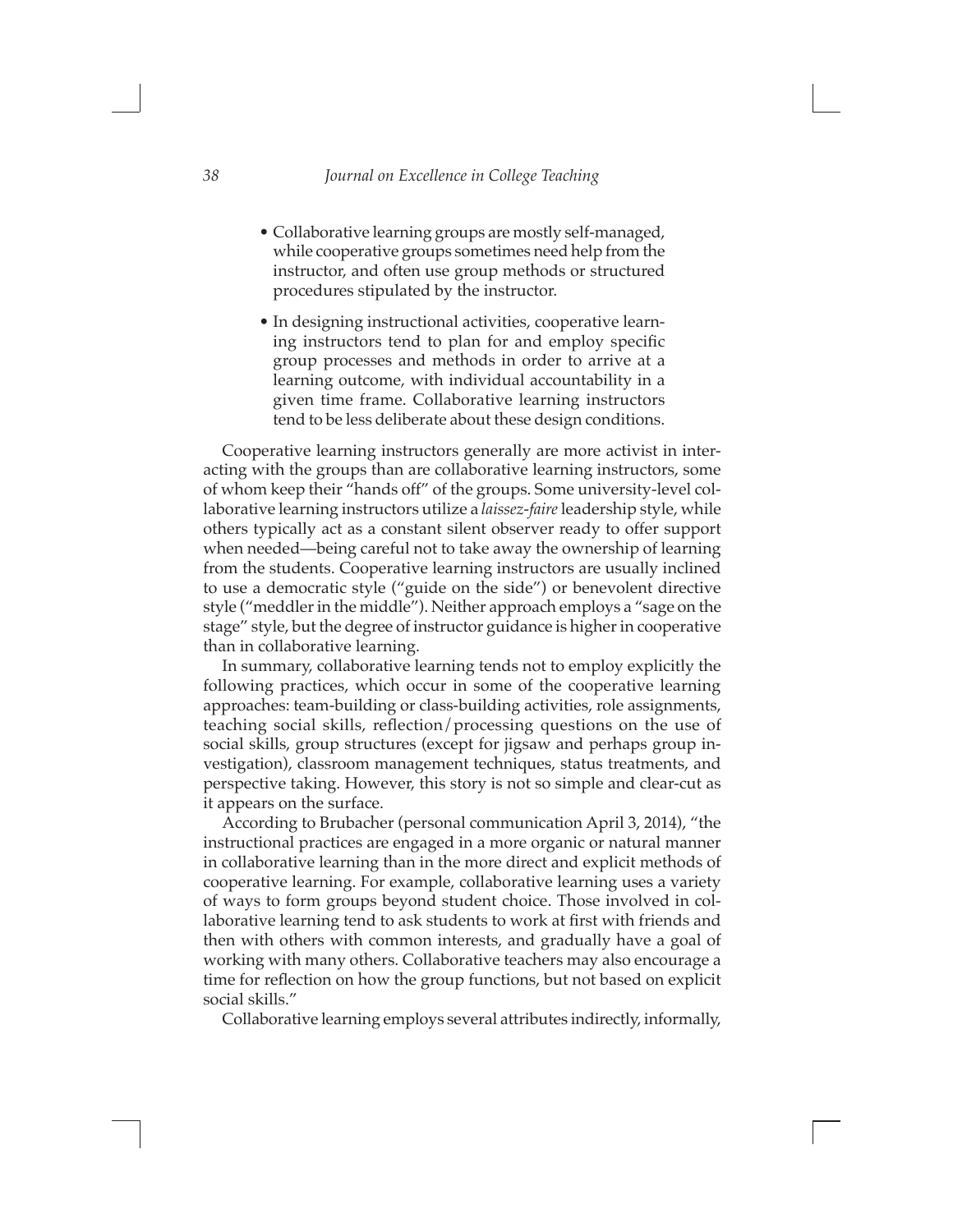and implicitly, in contrast to the conscious use of techniques in cooperative learning. According to Brubacher et al. (1990), five examples in collaborative learning are as follows:

- Collaborative learning uses only intrinsic rewards that arise naturally out of an activity, such as the satisfaction of learning a new concept, the joy of making a discovery, the enthusiasm of a lively discussion, or getting to know a classmate better. (This point and the others below can also occur naturally in cooperative learning, building on the structured activities.)
- Collaborative learning engages in non-explicit community building, which can occur when groups successfully resolve a highly challenging task or experience interesting and varied group presentations, leading to a grand feeling of mutual accomplishment.
- Collaborative learning encourages organic team building through working together: developing group spirit by encouraging lively and creative thinking, by appreciating the contributions of others, and by the rest of the group giving moral and informational support when an individual presents to the class.
- Collaborative learning works toward improving the status of those in need, subtly and not as a deliberate technique.
- Collaborative learning enhances respect for different perspectives through open exploratory discussion.

To what extent will these desired outcomes actually occur in collaborative learning? That depends on the students and on the level of awareness and skill of the teacher. In contrast, cooperative learning designs for these outcomes. In general, collaborative learning practitioners tend to view classroom activities through the lens of psycholinguistics, negotiated learning, and holistic experience, while cooperative learning practitioners tend to view classroom activities through the lens of developing cooperative group interaction via explicit techniques and strategies. Both approaches emphasize the importance of students making knowledge their own through interaction with others in small groups.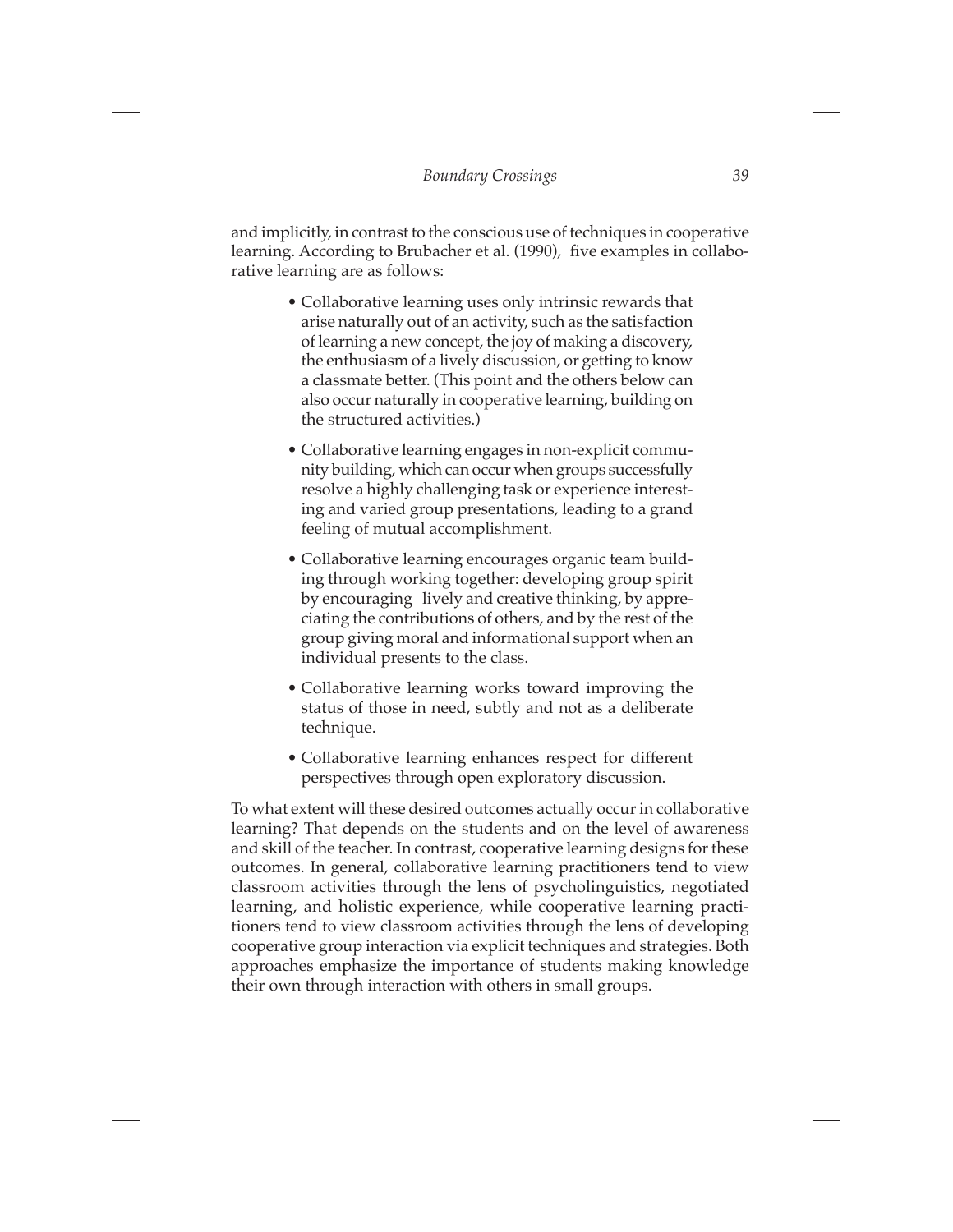$\Box$ 

#### **Problem-Based Learning**

Problem-based learning instructors tend to be more like instructors using collaborative learning in some instances and more like instructors using cooperative learning in others, depending on the needs of the students. Building upon the detailed comparison and contrast between cooperative and collaborative learning, we can readily state contrasts between these two approaches and PBL. In the two CLs, the task might be a problem but might be otherwise. In PBL, the task must be a problem. PBL groups are typically larger than groups in cooperative and collaborative learning. Some PBL models are similar to several cooperative learning models, but unlike certain collaborative models, by employing intentional grouping, teaching and processing social skills, reflection on group process and social skills, use of structures, instructor as activist, and classroom management techniques. PBL often does not employ whole class community building, status treatments, and perspective taking.

# *The Most-Related Subtypes of Cooperative Learning, Collaborative Learning, and Problem-Based Learning*

Thus far in this article, we have compared and contrasted three different approaches to group learning. What complicates the issue further is that there are different varieties within these overarching instructional approaches that appear to be even more closely related than their parent forms. Particularly, when collaborative and cooperative learning take on a task or activity that focuses on a problem, the three approaches share even more than otherwise; however, we argue that they are still different forms philosophically. We have identified versions of each of the three general approaches that we believe to be closely related to each other.

### **Cooperative Learning: Group Investigation (Sharan & Sharan, 1992)**

One form of cooperative learning specifically is focused on problem solving: group investigations, as developed by Sharan and Sharan (1992). The philosophical perspective, again, is on the social construction of knowledge, as is evident in the phases of the approach:

- 1.The class determines subtopics of a multi-faceted problem and organizes into research groups.
- 2.Each group plans what it will investigate and how it will go about it.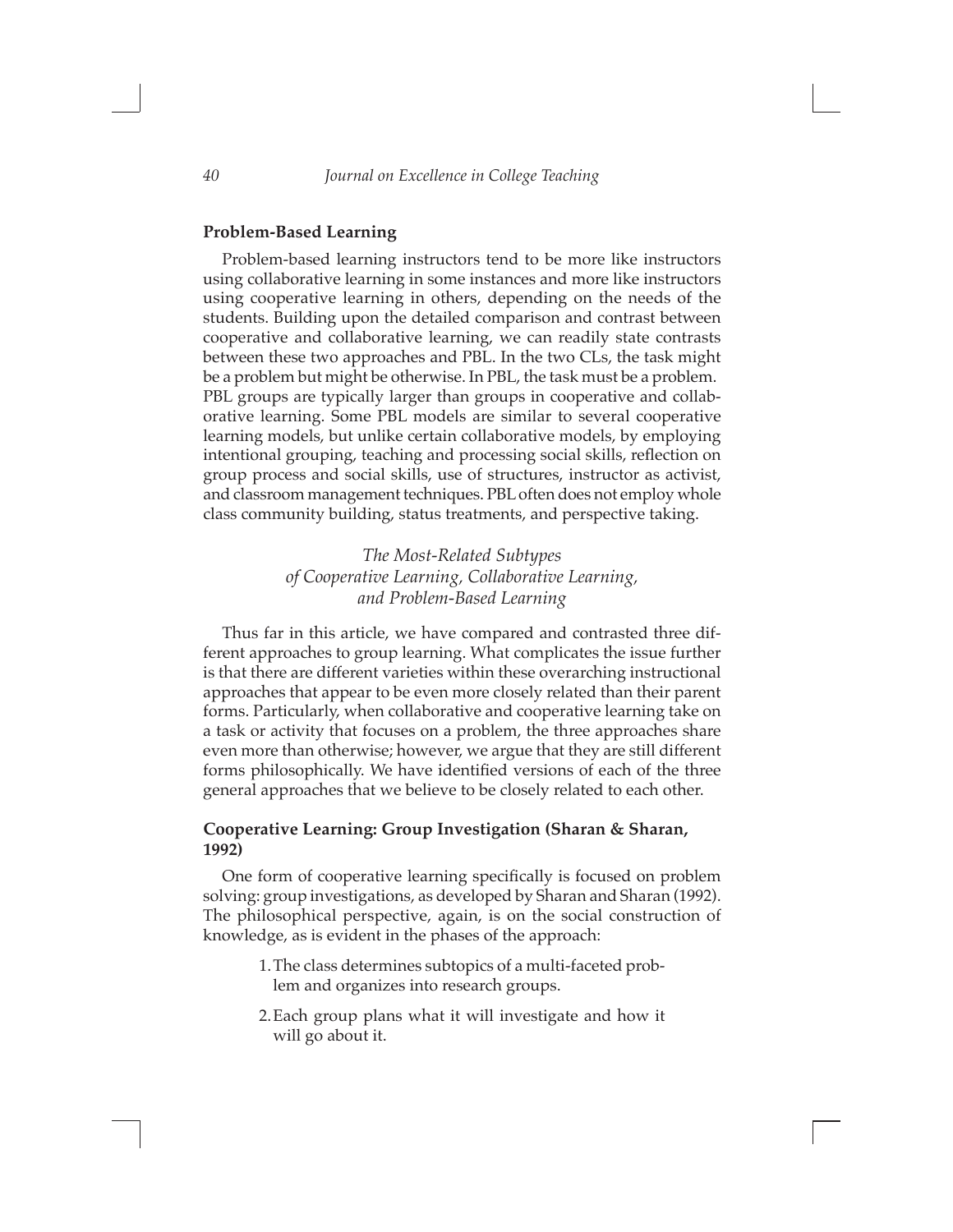$\Box$ 

- 3.All groups carry out their plans.
- 4.Groups plan their presentations.
- 5.Groups make their presentations.
- 6.The whole class evaluates the group investigations and presentations.

#### **Collaborative Learning: Open-Ended Problem Solving**

In describing the use of collaborative learning in science classes, Bruffee (1993) argues that it is still a fundamentally different instructional approach from any other small-group approach. Bruffee's view is that the difference between collaborative and other small group approaches is philosophical and related to the nature of authority in the classroom:

> . . . simply adding "small groups" to science classes, without integrating collaboration systematically into the course by changing the nature of the tasks that students undertake together, will not achieve the fluency in the language of the relevant scientific community that an interpretive approach to science can achieve. The problems that this chemistry student and her fellow students were solving together were closed-ended, result-focused jigsaw-puzzle tasks . . . the kind of tasks usually found in problem sets. In the context of an interpretive course, in which the goal is to confront the uncertainties of science as well as its certainties, problems of an open-ended, interpretive, tool-making kind . . . would make peer-group work more rewarding still. Under these conditions, that is, collaborative learning, student conversation would go beyond helpful cooperation and teamwork to active construction of knowledge, although, of course, of limited scale and authority. (Bruffee, 1993, p. 153)

Thus, open-ended collaborative problem solving provides small groups of students with problems that might be approached in several different ways and that do not necessarily have a single correct response. (This is also true of several of the cooperative problem solving models, for instance, small-group discovery in mathematics. Collaborative and cooperative learning might employ exactly the same open-ended problems, but with more social structure in the cooperative groups.)

#### **Problem-Based Learning: Open-Ended PBL and Seven-Step PBL**

Problem-based learning has many forms, which vary with the degree of structure. Two versions that are at the extreme ends of the PBL spectrum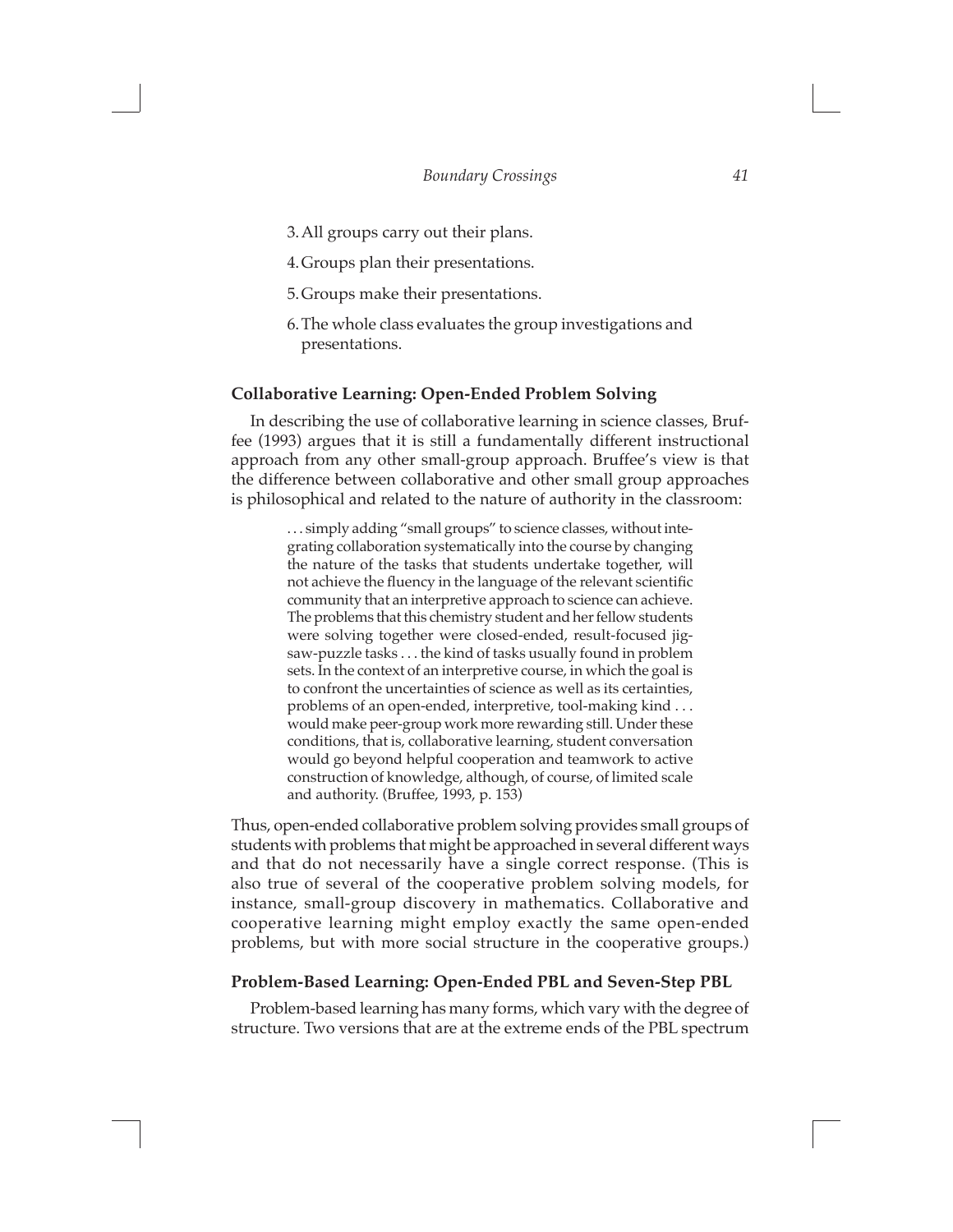are open-ended PBL and seven-step PBL. We highlight the differences in Table 4.

# **Commonalities in Problem-Solving Learning and Small-Group Learning**

At the intersection of problem-solving learning and group learning, there are four approaches that appear in the literature: (1) collaborative learning's open-ended problem-solving model (and other cooperative problem solving approaches such as small-group discovery), (2) problem-based learning's open-ended model, (3) PBL's 7-step model, and (4) cooperative learning's group investigation (see Figure 1 for a conceptual model of the relationship of these approaches). Learning in groups is not specifically restricted to problem solving, yet when cooperative and collaborative learning employ problem solving for their learning activities or tasks, they take on characteristics of inquiry learning compatible with problem-based learning. Specifically, open-ended collaborative learning is similar to open-ended PBL, and group investigation is similar to 7-step PBL. Alternately, problem-based learning, a form of inquiry learning itself, can be less structured (meaning less interdependence), aligning more closely with collaborative learning, or more structured (like 7-step PBL), aligning more closely with cooperative learning.

# **What Advocates for One of These Approaches Can Learn From the Others**

Earlier in this article we suggested that those who use any given approach might learn from those who use the other approaches. In the spirit of learning together, we offer the following suggestions:

- *• What cooperative learning might learn from collaborative learning:* You don't always have to structure everything, especially after students develop some skill in group work.
- *• What collaborative learning might learn from cooperative learning:* You can't assume that students have skills in working together; some of them don't. Be prepared to teach some social skills as needed.
- *• What PBL might learn from cooperative and collaborative learning:* There are many interesting and productive as-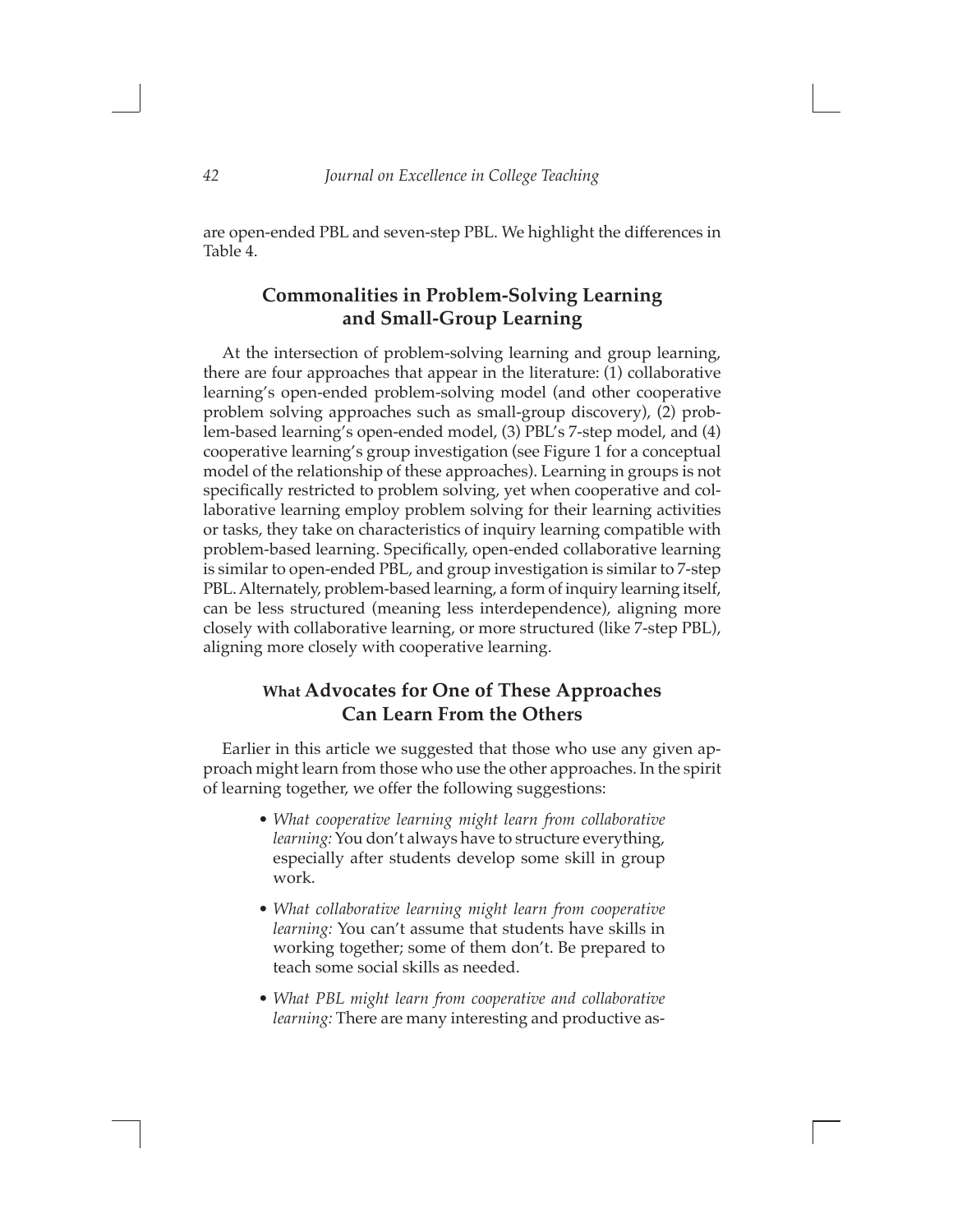$\Box$ 

| Table 4<br><b>Comparison of 7-Step and Open-Ended PBL</b>                                                                                                                                                                                                                                                                                |                                                                                                                           |  |
|------------------------------------------------------------------------------------------------------------------------------------------------------------------------------------------------------------------------------------------------------------------------------------------------------------------------------------------|---------------------------------------------------------------------------------------------------------------------------|--|
| 7-Step PBL                                                                                                                                                                                                                                                                                                                               | Open-Ended PBL<br>Boud (1985) outlined eight<br>characteristics of more open-<br>ended problem-based learning<br>courses: |  |
| 1. Examination of the case. The group<br>studies the case material.                                                                                                                                                                                                                                                                      | An acknowledgement of the<br>1. .<br>base of experience of<br>learners.                                                   |  |
| 2. Identification of the problem. The<br>group discusses the overarching<br>problem.                                                                                                                                                                                                                                                     | 2. An emphasis on students<br>taking responsibility for their<br>own learning.                                            |  |
| 3. Brainstorming. Individual students<br>in a group discuss their ideas about<br>the problem. They try to identify<br>what they collectively already know<br>and discuss how the case relates to<br>their previous knowledge. The<br>ideas are said aloud or written on<br>self-stick notes, which may be<br>organized on a white board. | 3. A crossing of boundaries<br>between disciplines.                                                                       |  |
| 4. Sketching of an explanatory model. The<br>group constructs an initial version<br>of the explanation for the problem,<br>and the most important concepts<br>and their relations are identified.                                                                                                                                        | 4. An intertwining of theory<br>and practice.                                                                             |  |
| 5. Establishing the learning goals. The<br>parts of an explanatory model that<br>seem mysterious, unclear, or<br>unknown are identified, and the<br>central ones are chosen as learning<br>goals for the group.                                                                                                                          | 5. A focus on the processes<br>rather than the products of<br>knowledge acquisition.                                      |  |
| 6. Independent studying. Each<br>student studies independently to<br>accomplish all learning goals. This<br>phase includes information<br>gathering, including significant<br>reading.                                                                                                                                                   | 6. A change in the tutor's role<br>from that of instructor to that<br>of facilitator.                                     |  |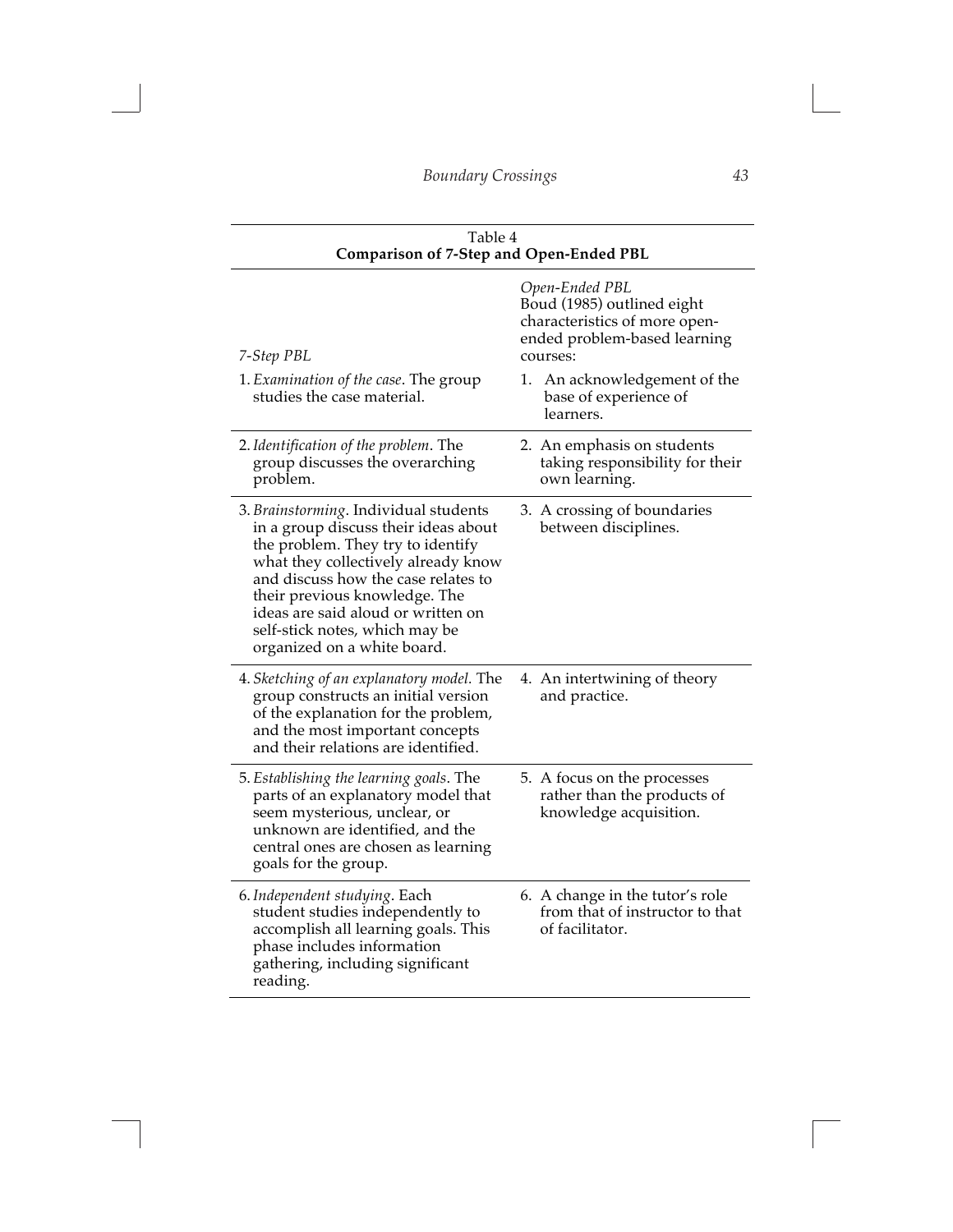| Table 4 (continued)<br><b>Comparison of 7-Step and Open-Ended PBL</b>                                                                                                                                                                                                                                                                                                                          |                                                                                                                                                                                                                                                             |  |
|------------------------------------------------------------------------------------------------------------------------------------------------------------------------------------------------------------------------------------------------------------------------------------------------------------------------------------------------------------------------------------------------|-------------------------------------------------------------------------------------------------------------------------------------------------------------------------------------------------------------------------------------------------------------|--|
| 7-Step PBL                                                                                                                                                                                                                                                                                                                                                                                     | Open-Ended PBL<br>Boud (1985) outlined eight<br>characteristics of more open-<br>ended problem-based learning<br>courses:                                                                                                                                   |  |
| 7. Discussion about learned materials.<br>The group reconvenes to discuss the<br>case. The discussion focuses on<br>explanation of central concepts and<br>mechanisms and analysis of the<br>material as well as evaluation of its<br>validity and importance.<br>It is the individual construction of<br>knowledge then, aided by group<br>discussion, that is the focus of this<br>approach. | 7. A change in focus from<br>tutors' assessment of<br>outcomes of learning to<br>student self-assessment and<br>peer assessment.                                                                                                                            |  |
|                                                                                                                                                                                                                                                                                                                                                                                                | 8. A focus on communication<br>and interpersonal skills so<br>that students understand<br>that in order to relate their<br>knowledge, they require<br>skills to communicate with<br>others, skills which go<br>beyond their area of<br>technical expertise. |  |

signments other than real-world problems that students can work on together to develop meaningful learning; variety in tasks is the spice of life in groups.

*• What cooperative and collaborative learning might learn from PBL:* Real-world problems can form the foundation of meaningful and productive group work.

# **Conclusions**

In this article, we have compared and contrasted cooperative learning, collaborative learning, and problem-based learning, arguing that while they share many elements, they are unique from a philosophical perspec-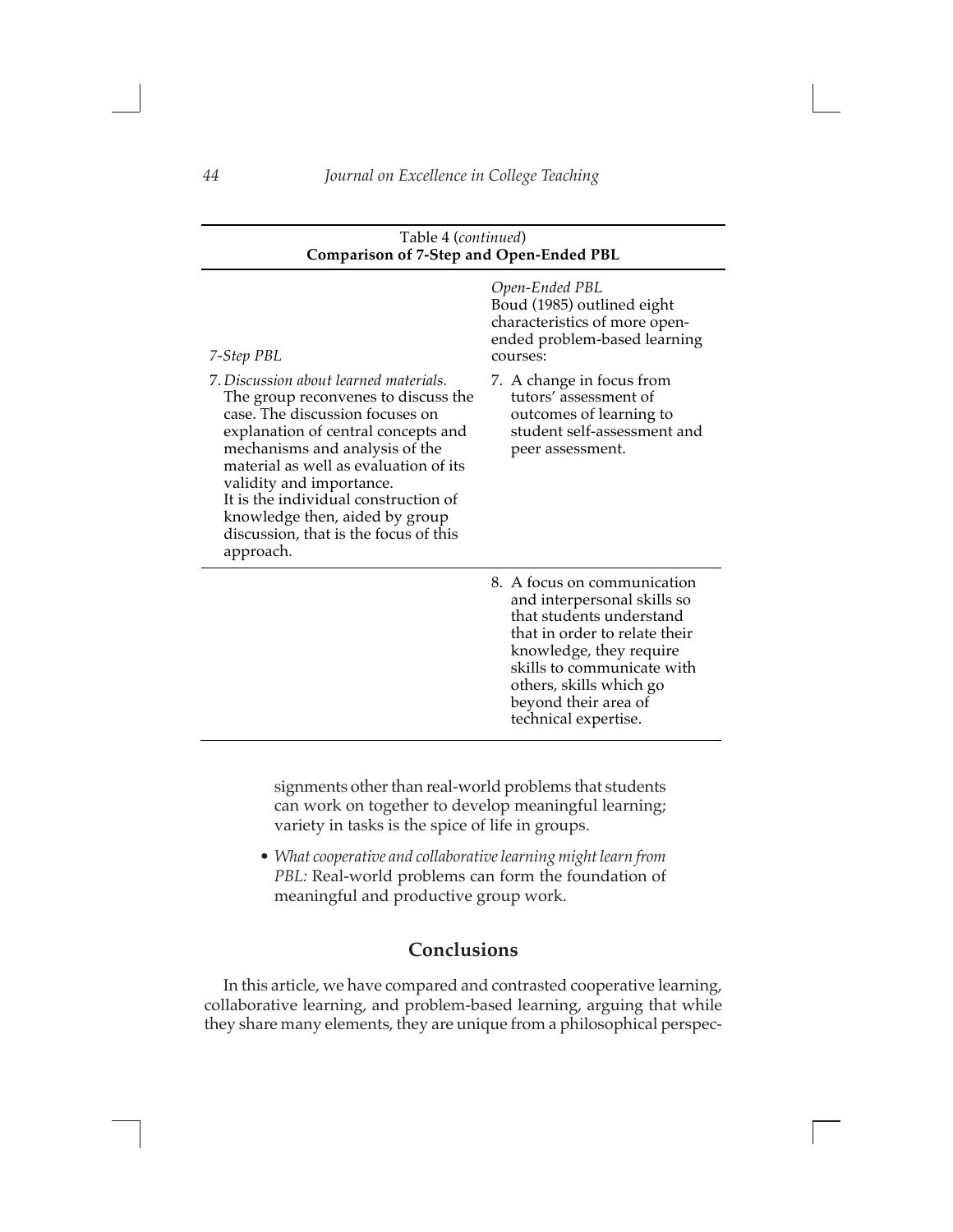$\overline{\phantom{0}}$ 

 $\Box$ 



tive and that their underlying philosophies drive the learning. All three are forms of small-group learning, related but different, and none is a special case of another. Yet all of these forms of small-group learning promote active engagement in learning and student-to-student interaction in small groups, resulting in enhanced student motivation and achievement and the development of critical- and creative-thinking capabilities. Proponents of any small-group learning approach have much more in common with one another than with proponents of passive learning modalities such as the lecture.

We end this article by providing a series of conjectures about how students with experience in one small-group method might fare in another. We argue that exposing students to problem-solving learning in sequence from more structured to less structured will provide scaffolding to prepare them to succeed.

 $\overline{\phantom{a}}$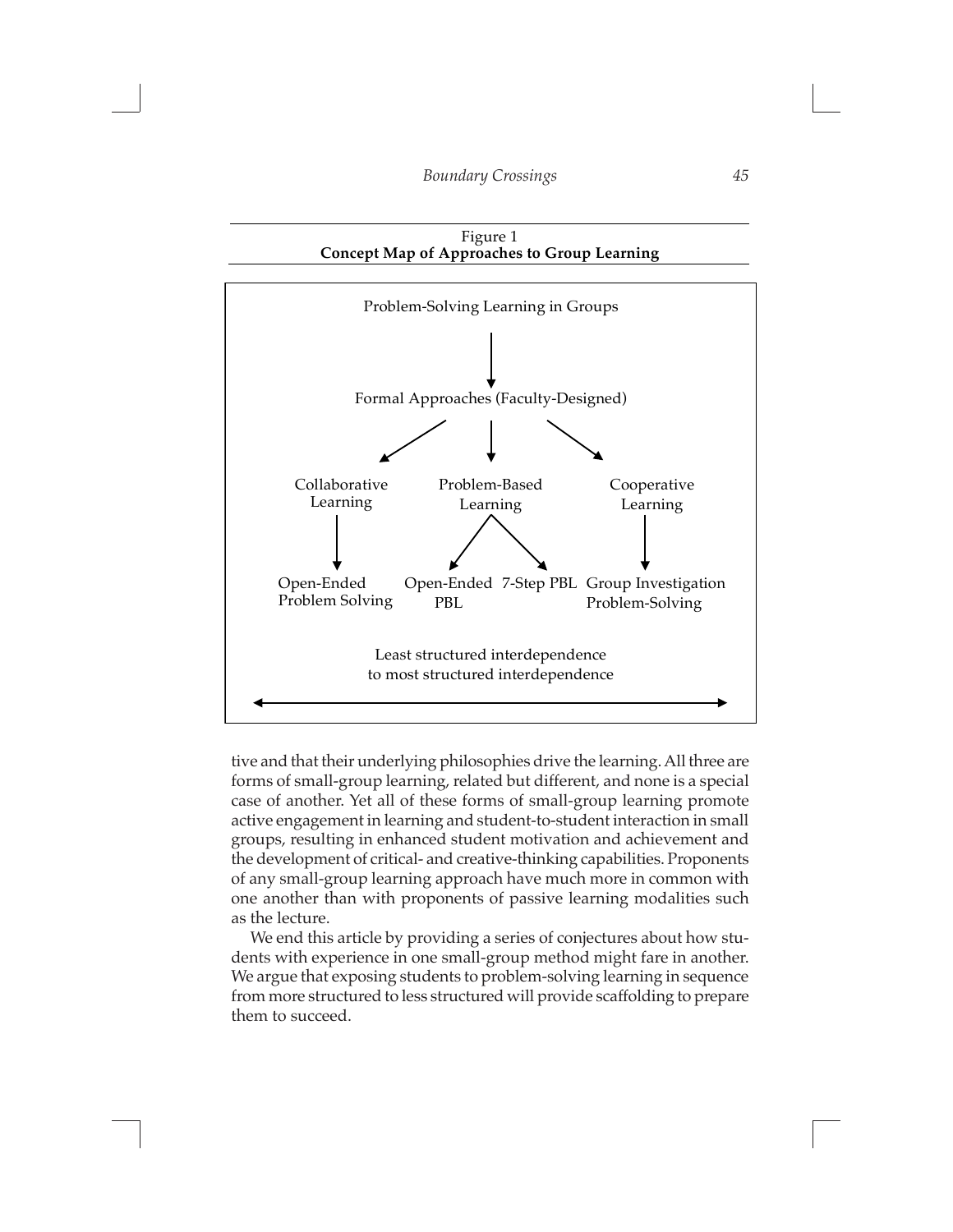$\Box$ 

No research exists to show any optimal sequence in which students need to experience these three approaches. In fact, very few teachers have experience in using more than one of them. The following statements or questions are all conjectures for investigation.

- Students with experience in structured cooperative learning will be enabled to participate in problem-based learning and collaborative learning. We believe that participation in cooperative learning provides students with models, scaffolding, and social skills developed through social negotiation of meaning that enables them to perform problem-solving learning in other group settings.
- Students with well-developed social skills and teamwork skills developed through structured cooperative learning eventually need less structure and are able to participate in any form of group work.
- Students with experience in more structured problem-based learning will be enabled to participate in both cooperative learning and less structured collaborative learning, as PBL will provide them with mental models necessary to understand and engage in problem solving.
- Students with preparation in cooperative and problem-based learning will perform well in the open-ended collaborative problem-solving model, as they will be ready to make meaning with each other and to solve real-world problems.
- Students with experience in structured cooperative learning in a particular academic discipline will be enabled to participate in problem-based learning and collaborative learning in that discipline. For example, students with experience in the cooperative small-group discovery method in mathematics will be enabled to participate in collaborative problem solving and in problem-based learning in mathematics.
- Skills in cooperation and teamwork developed in any academic discipline will transfer to small-group learning in any other academic discipline.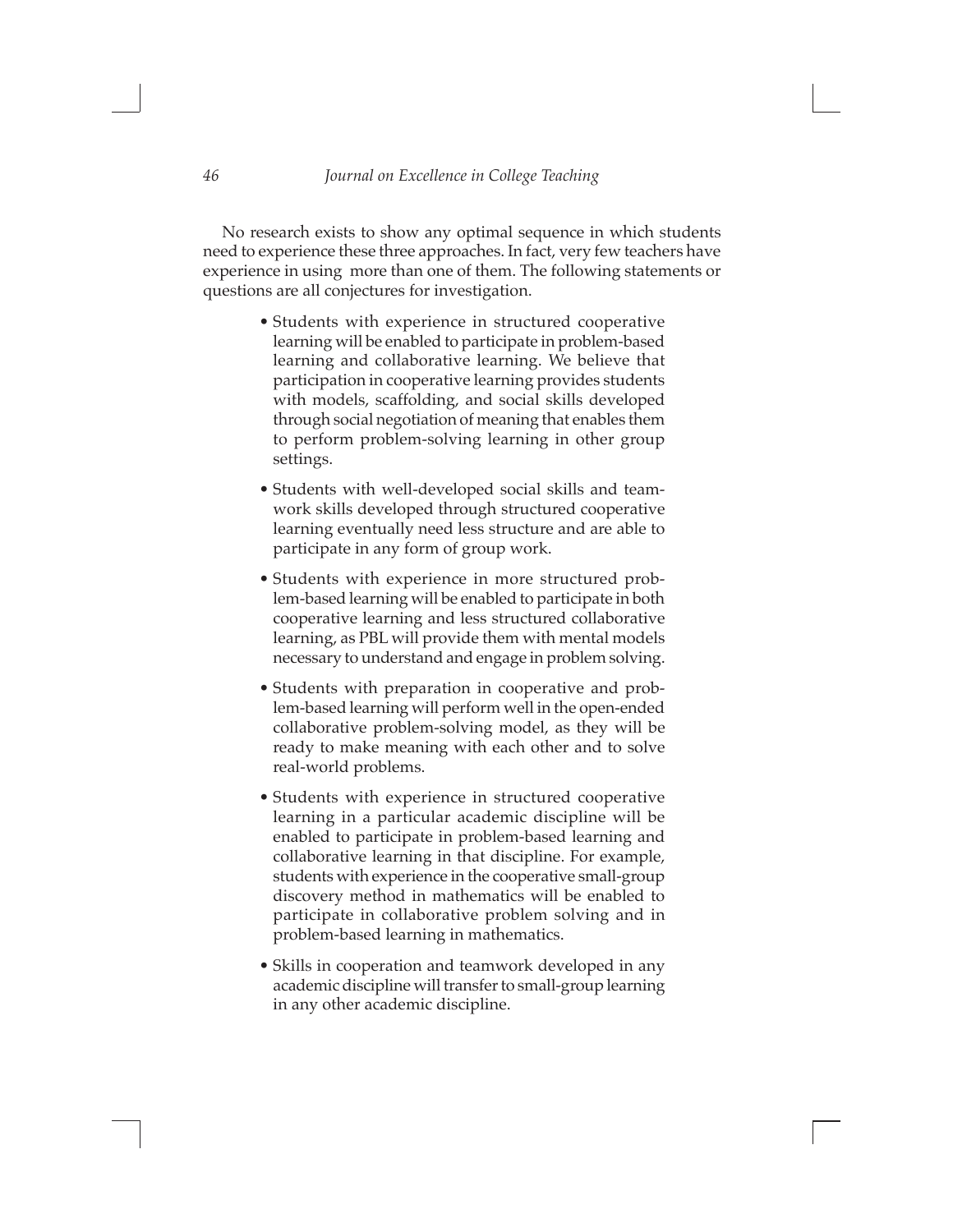$\Box$ 

- Proponents of collaborative learning might argue as follows: Students in collaborative learning will be better prepared to participate in problem-based learning as well as in the more structured and socially conscious methods employed in cooperative learning.
- Is there an optimal sequence for using cooperative, collaborative, and problem-based learning?

Thus, while unique, these three approaches, when used singly or together in sequence, can offer a powerful approach to helping students develop knowledge and skills, both intellectual and social.

### **References**

- Agashe, L. (2012). Cooperative learning in a post graduate research methodology course. *HEF Indian Journal of Higher Education, 3*(2), 43-49.
- Albanese, M. A., & Mitchell, S. (1993). Problem-based learning: A review of literature on its outcomes and implementation issues. *Academic Medicine, 68*, 52-81.
- Aronson, E. (2000). *The jigsaw classroom.* Retrieved from http://www. jigsaw.org
- Aronson, E., Blaney, N., Stephan, C., Sikes, J., & Snapp, M. (1978). *The jigsaw classroom*. Beverly Hills, CA: Sage.
- Asch, S. E. (1960). Effects of group pressure upon the modification and distortion of judgments. In D. Cartwright & A. Zander (Eds.), *Group*  dynamics: Research and theory (2<sup>nd</sup> ed.; pp. 189-200). New York, NY: Harper & Row.
- Bales, R. F., & Borgatta, E. F. (1961). Size of group as a factor in the interaction profile. In A. P. Hare, E. F. Borgatta, & R. F. Bales (Eds.), *Small groups: Studies in social interaction* (pp. 365-413). New York, NY: Knopf.
- Baloche, L. (1998). *The cooperative classroom: Empowering learning*. Upper Saddle River, NJ: Prentice-Hall.
- Barkley, E. F., Major, C. H., & Cross, K. P. (2014). *Collaborative learning techniques: A resource for college faculty* (2nd ed.). San Francisco, CA: Jossey-Bass.
- Barnes, D. (1976). *From communication to curriculum*. Hammondsworth, UK: Penguin.
- Barnes, D. (2008). The value of exploratory talk. In N. Mercer & S. Hodgkinson (Eds.), *Exploring talk in school* (pp. 1-15). Los Angeles, CA: Sage.
- Barnes, D., & Todd, F. (1977). *Communicating and learning in small groups*. London, UK: Routledge, Kegan Paul.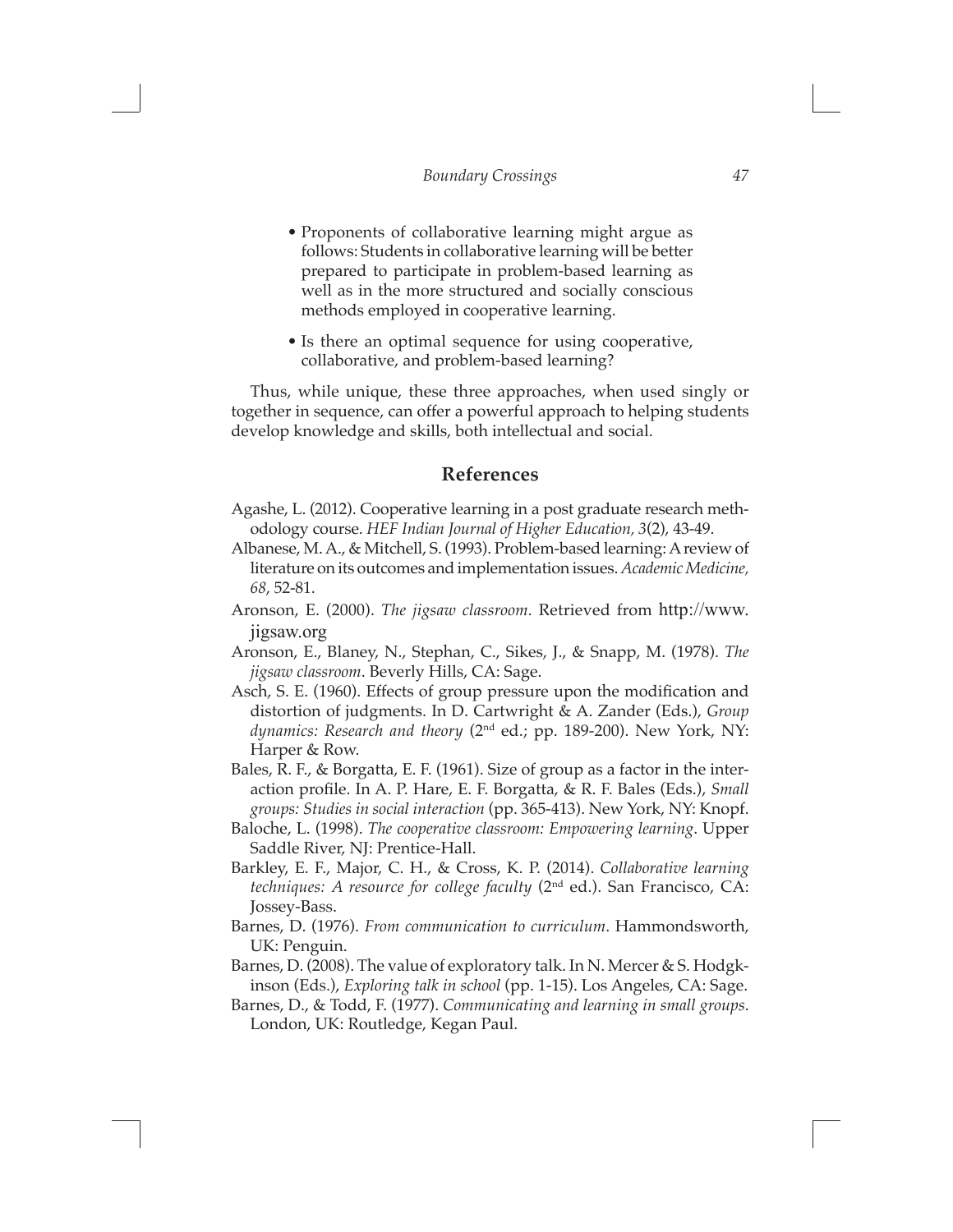- Barrows, H. S. (1986). A taxonomy of problem-based learning methods. *Medical Education*, *20*, 481-486.
- Bellanca, J., & Fogarty, R. (1991). *Blueprints for thinking in the cooperative classroom.* Palatine, IL: Skylight.
- Bennett, B., Rohlheiser-Bennett, C., & Stevahn, L. (1991). *Cooperative learning: Where heart meets mind.* Edina, MN: Interaction.
- Bloom, B. S., Engelhart, M. D., Furst, E. J., Hill, W. H., & Krathwohl, D. R. (1956). *Taxonomy of educational objectives: The classification of educational goals*. *Handbook I: Cognitive domain.* New York, NY: McKay.
- Bonwell, C. C., & Eison, J. A. (1991). *Active learning: Creating excitement in the classroom* (ASHE-ERIC Higher Education Report, No. 1)*.* Washington, DC: The George Washington University.
- Boud, D., & Feletti, G. (1997). *The challenge of problem based learning*. London, UK: Kogan Page.
- Breeze, M. (Ed.). (2011). Cooperation in education. *UK Journal of Co-operative Studies*, *44*(3).
- Britton, J. (1973). *Language and learning*. Baltimore, MD: Penguin.
- Brody, C. (1995). Collaborative or cooperative learning: Complementary practices for instructional reform. *The Journal of Staff and Organizational Development, 12*(3), 133-143.
- Brody, C. (2009). Cooperative learning and collaborative learning: Is there a difference? *IASCE Newsletter, 28*(1), 7-9. Retrieved from https://docs. google.com/a/iasce.net/viewer?a=v&pid=sites&srcid=aWFzY2UubmV0fGhvbWV8Z3g6MWUxYjI2MTUwOWU3ODA4MA
- Brody, C., & Davidson, N. (1998). (Eds.). *Professional development for cooperative learning: Issues and approaches.* Albany, NY: SUNY Press.
- Brubacher, M., Payne, R., & Rickett, K. (Eds). (1990*). Perspectives on small group learning: Theory and practice.* Oakvale, Ontario: Rubicon.
- Brubacher, M. (1991). But that´s not why I´m doing it. *Cooperative* Learning, *2*(1), 2-3.
- Bruffee, K. (1984). Collaborative learning and the "Conversation of Mankind." *College English, 46*(7), 635-652.
- Bruffee, K. (1993). *Collaborative learning: Higher education, interdependence, and the authority of knowledge*. Baltimore, MD: The Johns Hopkins University Press.
- Bruffee, K. A. (1973). Collaborative learning: Some practical models. *College English, 34*, 634-643.
- Cabrera, A. F., Crissman, J. L., Bernal, E. M., Nora, A., Terenzini, P. T., & Pascarella, E. T. (2002). Collaborative learning: Its impact on college students' development and diversity. *Journal of College Student Development, 43*(1), 20-34.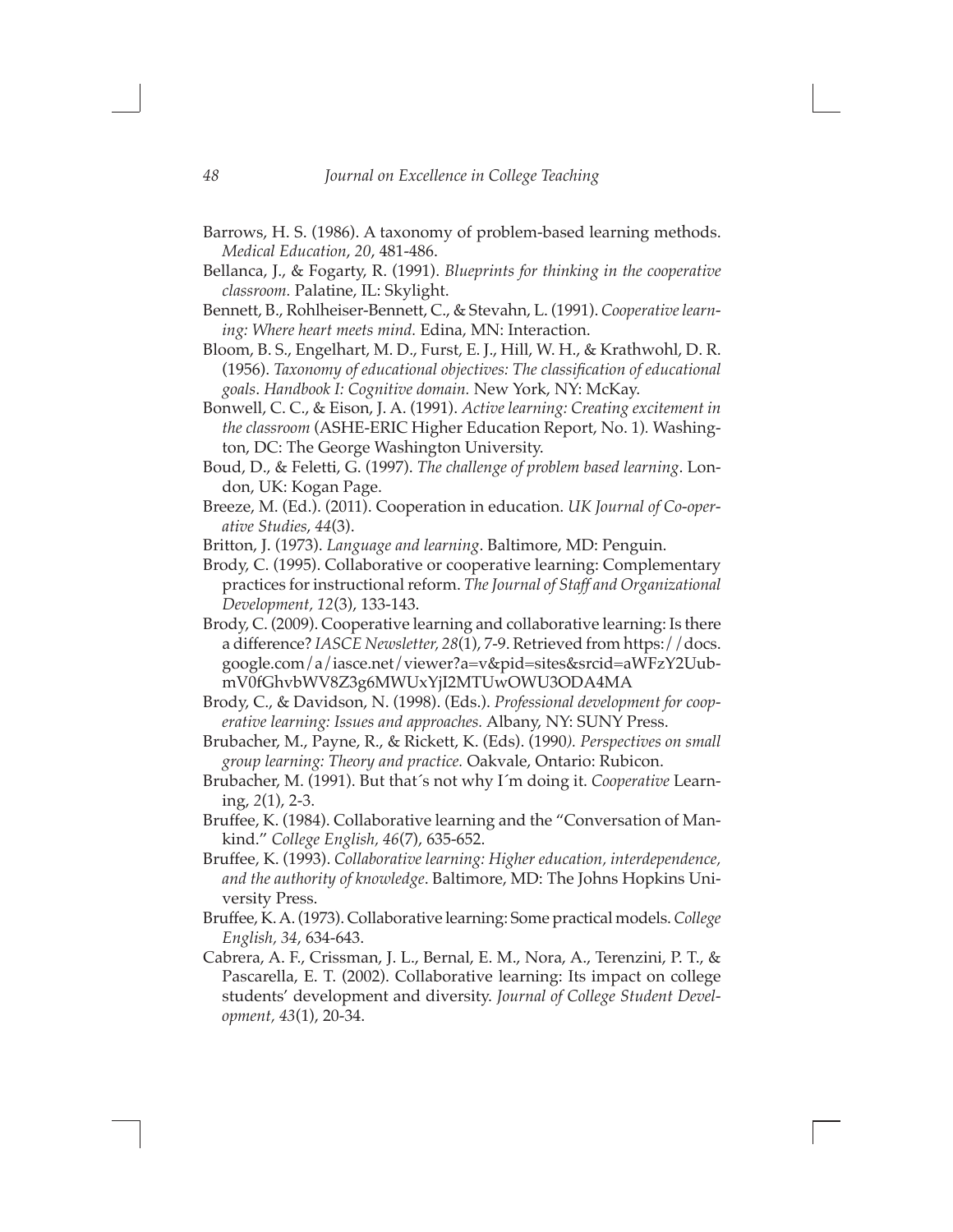$\Box$ 

- Cangro, R. (2004). *The effects of cooperative learning strategies on the music achievement of beginning instrumentalists* (Unpublished doctoral dissertation). University of Hartford, Hartford, CT.
- Clark, J., & Baker, T. (2009, October). *Research that works: A practical approach to student collaborative work.* Paper presented at ITPNZ Research That Works Conference, Tauranga, New Zealand.
- Cohen, E. G. (1994). Restructuring the classroom: Conditions for productive small groups. *Review of Educational Research, 64*(1), 1-35.
- Cohen, E. G., Brody, C. M., & Sapon-Shevin, M. (2004). *Teaching cooperative learning: The challenge for teacher education.* Albany, NY: SUNY Press.
- Colliver, J. A. (2000). Effectiveness of problem-based learning curricula: Research and theory. *Academic Medicine, 75*(3), 259-266.
- Cooper, J. L., & Robinson, P. (2011). *Small group learning in higher education: Research and practice.* Stillwater, OK: New Forums Press.
- Crouch, C. H., & Mazur, E. (2001). Peer instruction: Ten years of experience and results. *American Journal of Physics, 69*, 970-977.
- Cuseo, J. (1992). Cooperative & collaborative learning in higher education: A proposed taxonomy. *Cooperative Learning and College Teaching, 2*(2), 2-5.
- Davidson, N. (1970, 1971). *The small discovery method of mathematics instruction as applied in calculus* (Doctoral dissertation). University of Wisconsin, Madison. Madison, WI: Wisconsin Research and Development Center for Cognitive Learning.
- Davidson, N. (1971). The small group discovery method as applied in calculus instruction. *American Mathematical Monthly*, *78*(7), 789-791.
- Davidson, N. (1994, 2002). Cooperative and collaborative learning: An integrative perspective. In J. Thousand, R. Villa, & A. Nevin (Eds.), *Creativity and collaborative learning: A practical guide for empowering teachers and students* (pp. 13-30). Baltimore, MD: Brookes.
- Davidson, N., & Worsham, T. (1992). *Enhancing thinking through cooperative learning.* New York, NY: Teachers College Press.
- de Vries, M., Schmidt, H. G., & de Graaf, E. (1989). Dutch comparisons: cognitive and motivational effects of problem-based learning on medical students. In H. G. Schmidt, M. Lipkin, M. W. de Vries, & J. M. Greep (Eds.), *Problem-based learning and community oriented medical education* (pp. 230-240). New Directions for Medical Education. New York, NY: Springer-Verlag.
- DeLong, M., & Winter, D. (2001). Learning to teach and teaching to learn mathematics: Resources for professional development. *Mathematical Association of America MAA Notes Series, 57.*
- Deutsch, M. (1960). The effects of cooperation and competition upon group process. In D. Cartwright & A. Zander (Eds.), *Group dynamics: Research and theory* (2nd ed.; pp. 414-448). New York, NY: Harper & Row.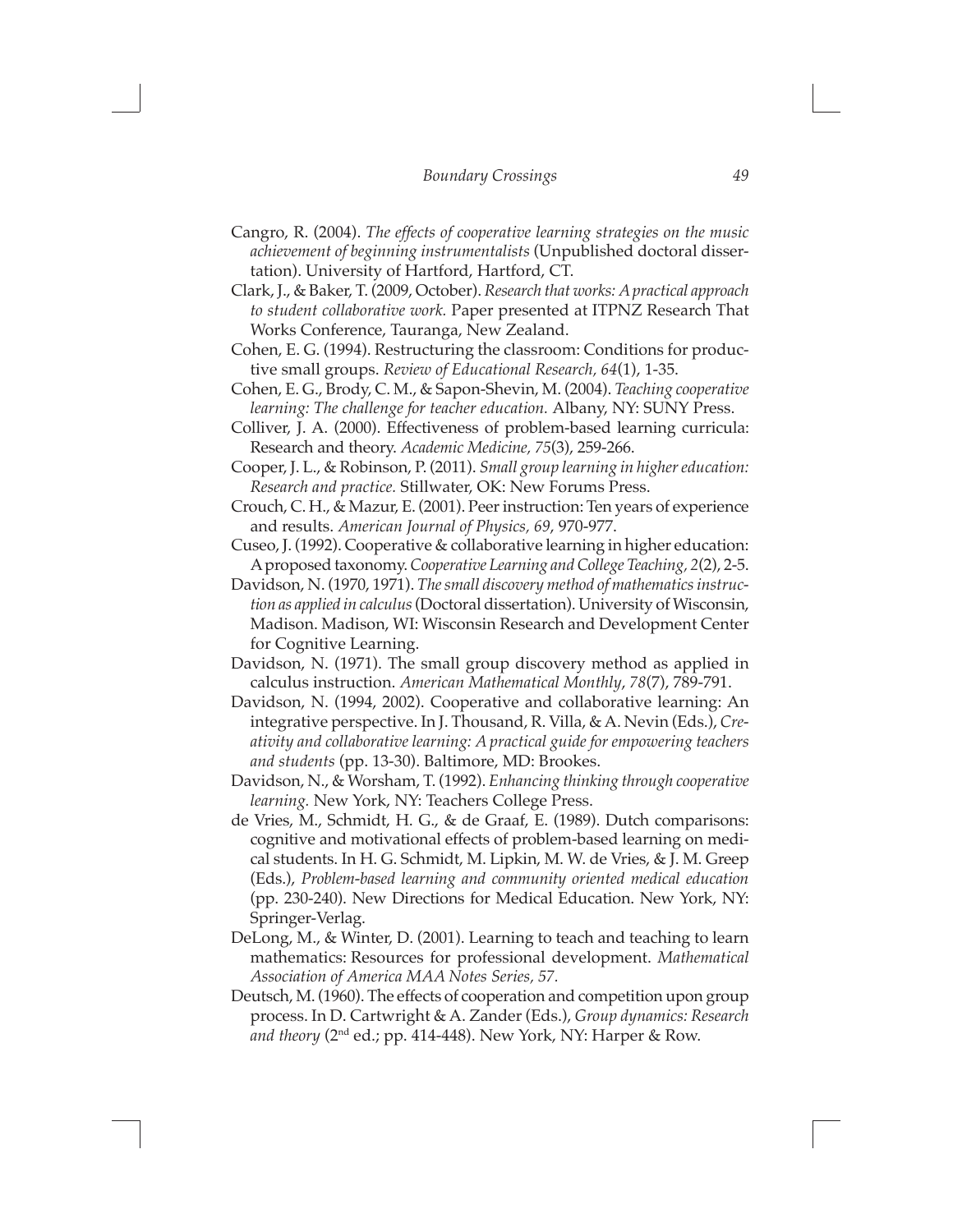- Dewey, J. (1916). *Democracy and education*. New York, NY: Macmillan. (Republished by Collier, 1966).
- Dewey, J. (1938). *Experience and education.* New York, NY: Kappa Delta Pi. (Republished by Collier, 1963).
- Dochy, F., Segers, M., Van den Bossche, P., & Gijbels, D. (2003). Effects of problem based learning: a meta-analysis. *Learning and Instruction, 13*, 533-568.
- Dubinsky, E., Reynolds, B., & Mathews, D. (Eds.). (1997). Readings in cooperative learning for undergraduate mathematics. *Mathematical Association of America MAA Notes Series, 44.*
- Duch B. J., Groh S. E., & Allen D. E. (Eds.). (2001). *The power of problem-based learning: A practical "how to" for teaching undergraduate courses in any discipline*. Sterling, VA: Stylus.
- Farivar, S., & Webb, N. M. (1991). *Helping behavior activities handbook*. Los Angeles, CA: Graduate School of Education, University of California.
- Flood, P., Liebling, E., Gilmer, D., Kinzie, C., & Markovchick, K. (2007). Gearing-up for college: Utilizing celebratory learning to promote systemic change. *IASCE Newsletter, 26*(2), 9-12.
- Flynn, P., Mesibov, D., Vermette, P., & Smith, R. (2013). *Captivating classes with constructivism: Practical strategies for pre-service and in-service teachers.*  Potsdam, NY: Institute for Learning Centered Education.
- Fullan, M. G. (1991). *The new meaning of educational change.* New York, NY: Columbia University, Teachers College Press.
- Fullan, M. G. (1993). *Change forces: Probing the depths of education reform.*  London: Palmer Press.
- Fushino, K. (2010). Changes in students' readiness for foreign language group work over a year. In R. Gillies & M. Boyle (Eds.), *Cooperative learning: Pedagogy, policy and practice.* Queensland, Australia: IASCE.
- Gabelnick, F., MacGregor, J., Matthews, R. S., & Smith, B. L. (Eds.). (1990). *Learning communities: Creating connections among students, faculty, and disciplines*. New Directions for Teaching and Learning, No. 41. San Francisco, CA: Jossey-Bass.
- Gijbels, D., Dochy, F., Van den Bossche, P., & Segers, M. (2005). Effects of problem-based learning: A meta-analysis from the angle of assessment. *Review of Educational Research, 75*(1), 27-61.
- Gillies, R. M. (2007). *Cooperative learning: Integrating theory and practice*. Thousand Oaks, CA: Sage.
- Golub, J. (Ed.). (1988). *Focus on collaborative learning*. Urbana, IL: National Council of Teachers of English.
- Hagelgans, N., Reynolds, B., Schwingendorf, K., Vidakovic, D., & Dubinsky, E. (1995). *Practical guide to cooperative learning in collegiate mathematics. Mathematical Association of America MAA Notes Series, 37.*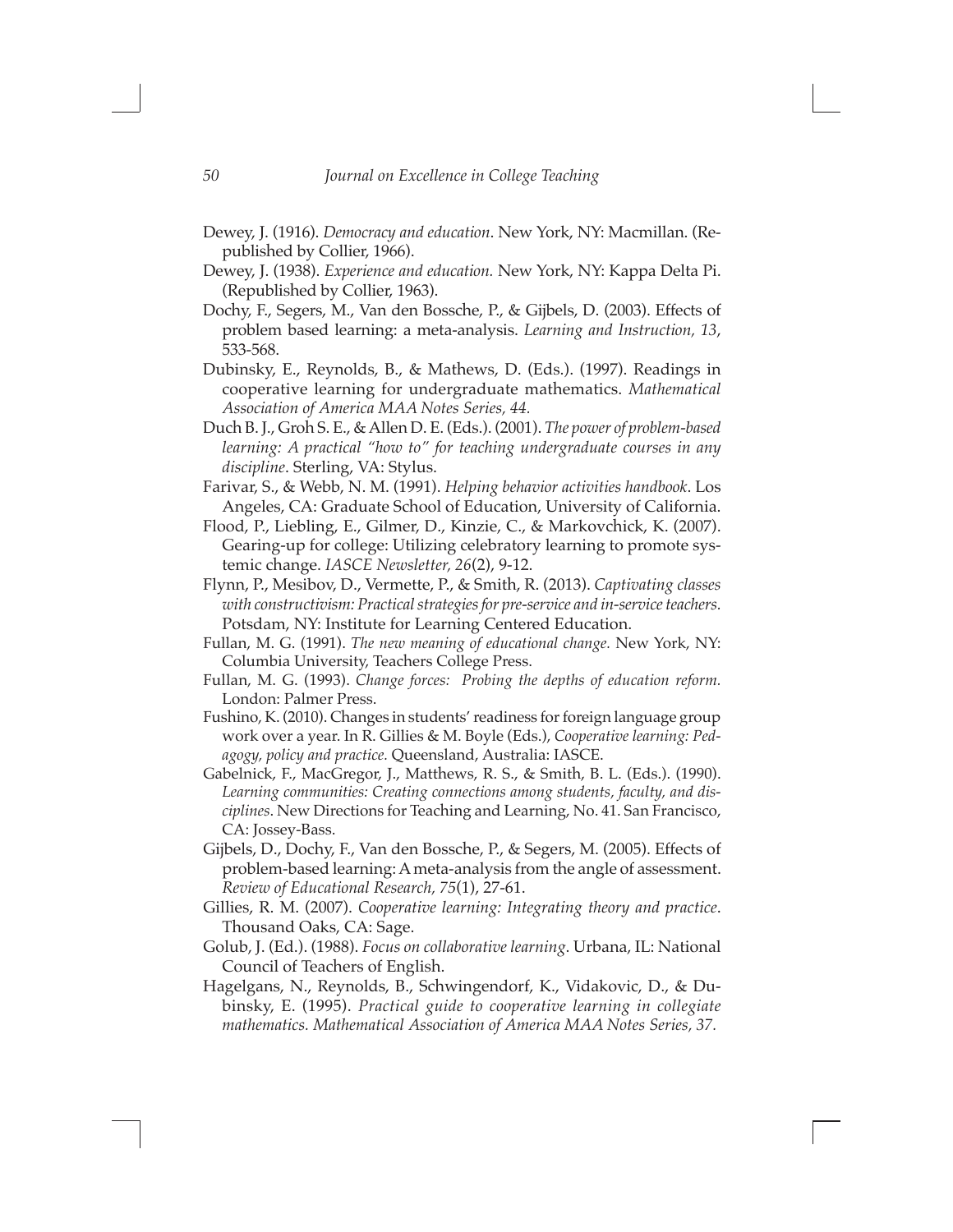$\Box$ 

- Hall, G. E., & Hord, S. (1987). *Change in schools: Facilitating the process*. Albany, NY: State University of New York Press.
- Hill, S., & Hill, T. (1990). *The collaborative classroom*. Portsmouth, NH: Heinemann.
- Hmelo-Silver, C. E., Chinn, C. A., Chan, C. K. K., & O'Donnell, A. (Eds.). (2013). *The international handbook of collaborative learning.* New York, NY: Routledge.
- Jacobs, G. (n.d.). *Collaborative learning or cooperative learning? The name is not important; flexibility is.* Unpublished manuscript.
- Johnson, D. W., & Johnson, R. (1989). *Cooperation and competition: Theory and research.* Edina, MN: Interaction.
- Johnson, D. W., & Johnson, R. T. (1994). Structuring academic controversy. In S. Sharan (Ed.), *Handbook of cooperative learning methods* (pp. 66-81). Westport, CT: Greenwood Press.
- Johnson, D., Johnson, R., & Holubec, E. (1998). *Cooperation in the classroom*. Boston, MA: Allyn and Bacon.
- Johnson, D. W., Johnson, R. T., & Smith, K. A. (1991). *Cooperative learning: Increasing college faculty instructional productivity* (ASHE ERIC Higher Education Report, No. 4). Washington, DC: The George Washington University.
- Johnson, D. W., Johnson, R. T., & Smith, K.A. (1998; 3rd ed. 2006). *Active learning: Cooperation in the college classroom*. Edina, MN: Interaction.
- Kagan, S. (1989). The structural approach to cooperative learning. *Educational Leadership*, *47*, 12-15.
- Kagan, S., & Kagan, M. (2009). *Kagan cooperative learning*. San Clemente, CA: Kagan Publishing.
- Kalaian, H. A., Mullan, P. B., & Kasim, R. M. (1999). What can studies of problem based learning tell us? Synthesizing and modeling PBL effects on National Board of Medical Examination performance: Hierarchical Linear Modeling meta-analytic approach. *Advances in Health Sciences Education, 4*, 209-221.
- Kalman, C. S. (2007). *Successful science and engineering teaching in colleges and universities.* Bolton, MA: Anker.
- Kelly, G. A. (1955). *The psychology of personal constructs.* New York, NY: Norton.
- Kendler, B. S., & Grove, P. A. (2004). Problem-based learning in the biology curriculum. *American Biology Teacher, 5*, 348-355.
- Lee, K. E. C., Ng, M., & Jacobs, G. M. (1998). Cooperative learning in the thinking classroom. *Educational Practice and Theory*, *20*(1), 59-73.
- Light, R. J. (1992). *The Harvard Assessment Seminars* (2nd Report). Cambridge, MA: Harvard University, Graduate School of Education and Kennedy School of Government.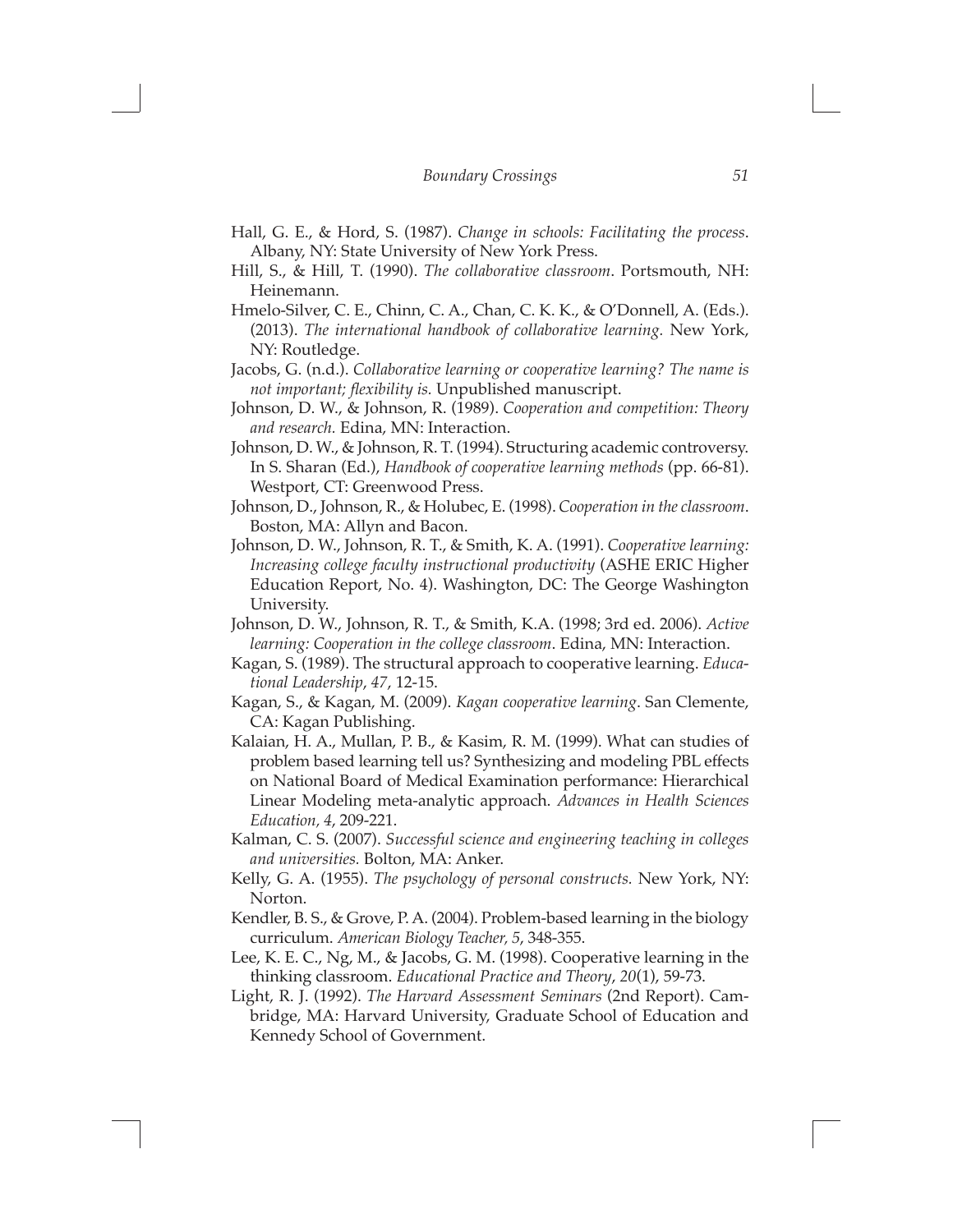- Lyman, F. (1992). Think-pair-share, thinktrix, thinklinks, and weird facts: An interactive system for cooperative thinking. In N. Davidson & T. Worsham (Eds.), *Enhancing thinking through cooperative learning* (pp. 169-181). New York, NY: Teachers College Press.
- Major, C. H., & Eck, J. C. (2000). Connecting goals, methods, and measures: A problem for problem-based learning. *Assessment Update, 12*(1), 1-2, 10-11.
- Matthews, R. S. (1996). Collaborative learning: Creating knowledge with students. In R. J. Menges, M. Weimer, & Associates (Eds.), *Teaching on solid ground: Using scholarship to improve practice* (pp. 101-124). San Francisco, CA: Jossey-Bass.
- Matthews, R. S., Cooper, J. L., Davidson, N., & Hawkes, P. (1995). Building bridges between cooperative and collaborative learning. *Change, 27*(4), 34-37.
- McKeachie, W. J. (1951). Anxiety in the college classroom. *The Journal of Educational Research, 45,* 153-160.
- McKeachie, W. J., Pintrich, P. R., Lin, Y., & Smith, D. A. (1986). *Teaching and learning in the college classroom: A review of the literature*. Ann Arbor, MI: University of Michigan, National Center for Research to Improve Postsecondary Teaching and Learning.
- McWilliam, E. (2009). Teaching for creativity: From sage to guide to meddler. *Asia Pacific Journal of Education, 29*(3), 281-293.
- Miel, A. (1952). *Cooperative procedures in learning*. New York, NY: Columbia University, Teachers College Press.
- Millis, B. J. (Ed.) (2010). *Cooperative learning in higher education.* Sterling, VA: Stylus.
- Millis, B. J., & Cottell, P. G. (1998). *Cooperative learning for higher education faculty.* American Council on Education. Phoenix, AZ: Oryx Press.
- Myers, J. (2004). Assessment and evaluation in social studies classrooms: A question of balance. In A. Sears (Ed.), *Challenges and prospects for Canadian social studies (*pp. 290-301). Vancouver, BC: Pacific Educational Press.
- Newmann, F., & Thompson, J. (1987). *Effects of cooperative learning on achievement in secondary schools: A summary of research*. Madison, WI: National Center on Effective Secondary Schools.
- Newman, M. (2003). *Special Report 2: A pilot systematic review and meta-analysis on the effectiveness of problem-based learning* (ITSN Learning and Teaching Support Network). Middlesex,UK: Middlesex University.
- Palincsar, A. S. (1998). Social constructivist perspectives on teaching and learning. *Annual Review of Psychology, 49,* 345-375.
- Panitz, T. (1997). Collaborative versus cooperative learning: Comparing the two definitions helps understand the nature of interactive learning. *Cooperative Learning and College Teaching, 7*(2), 9-11.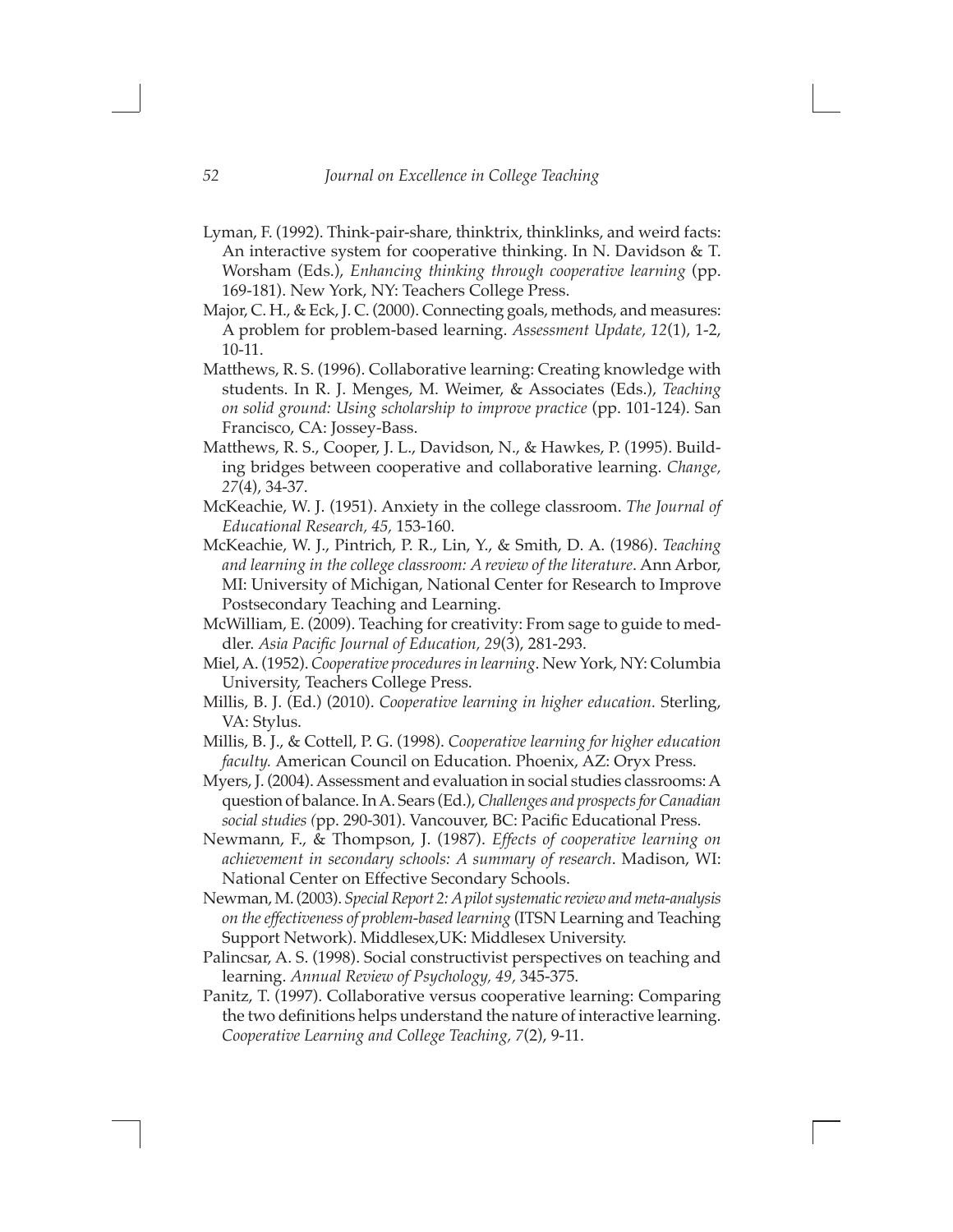$\Box$ 

- Papert, S. (1991). Preface. In I. Harel & S. Papert (Eds.), *Constructionism, research reports and essays*, *1985-1990* (p. 1). Norwood, NJ: Ablex.
- Parker, M. (1995). Autonomy, problem-based learning, and the teaching of medical ethics. *Journal of Medical Ethics, 21*(5), 305-310.
- Pennell, M., & Miles, L. (2009). "It actually made me think": Problem-based learning in the business communications classroom. *Business Communication Quarterly, 72*, 377-394.
- Peterson, P. L., Janicki, T. C., & Swing, S. R. (1981). Ability x treatment interaction effects on children's learning in large-group and small-group approaches. *American Educational Research Journal, 18*(4*),* 453-473.
- Piaget, J. (1951). *The psychology of intelligence.* London, UK: Routledge and Kegan Paul.
- Pierce, K. M., & Gilles, C. (2008). From exploratory talk to critical conversations. In N. Mercer & S. Hodgkinson (Eds.), *Exploring talk in school* (pp. 37-53). Los Angeles, CA: Sage.
- Plumb, D. (2005). *Structures for success in chemistry.* San Clemente, CA: Kagan .
- Polanyi, M. (1958). Personal knowledge: Towards a post-critical philosophy. Chicago, IL: The University of Chicago Press.
- Pradle, G. (Ed.). (1982). *Prospect and retrospect: Selected essays of James Britton*. Montclair, NJ: Boynton/Cook.
- Rogers, B., Reynolds, B., Davidson, N., & Thomas, A. (Eds.). (2002). Cooperative learning in undergraduate mathematics: Issues that matter and strategies that work. *Mathematical Association of America MAA Notes Series, 55*.
- Sahlberg, P. (2011*). Finnish lessons: What can the world learn from educational change in Finland?* New York, NY: Columbia University, Teachers College Press.
- Savin-Baden, M., & Major, C. H. (2004). *Foundations of problem-based learning*. Buckingham, UK: Society for Research in Higher Education and Open University Press.
- Schmidt, H. G., Dauphnee, W. D., & Patel, V. L. (1987). Comparing the effects of problem-based and conventional curricula in an international sample. *Journal of Medical Education, 62*(4), 305-315.
- Schmuck, R., & Runkel, P. (1994). *The handbook of organization development in schools and colleges (*4th ed.). Prospect Heights, IL: Waveland Press.
- Schmuck, R., & Schmuck, P. (2000). *Group processes in the classroom* (8th ed.)*.* Madison, WI: Brown and Benchmark.
- Schniedewind, N., & Sapon-Shevin, M. (1998). Professional development for socially-conscious cooperative learning. In C. M. Brody & N. Davidson (Eds.), *Professional development for cooperative learning: Issues and approaches*  (pp. 203-219). Albany, NY: State University of New York Press.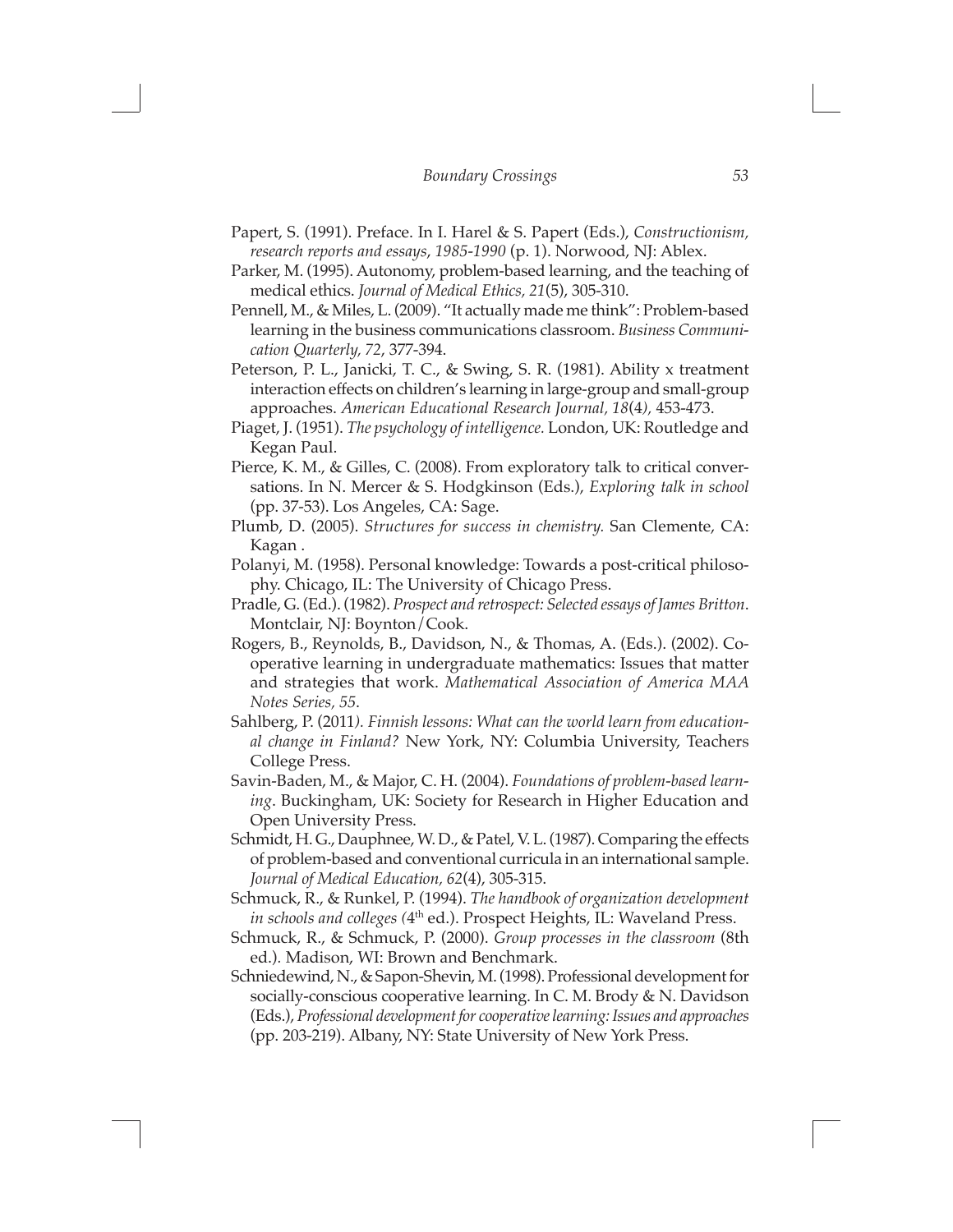- Severiens, S., & Schmidt, H. (2009). Academic and social integration and study progress in problem based learning. *Higher Education, 58*(1), 59-69.
- Sharan, S. (1980). Cooperative learning in small groups: Recent methods and effects on achievement, attitudes, and ethnic relations. *Review of Educational Research, 50*(2), 241-271.
- Sharan, S. (1990). *Cooperative learning: Theory and research*. Westport: CT: Praeger.
- Sharan, S., & Sharan, Y. (1987). Training teachers for cooperative learning. *Educational Leadership, 45*(3), 20-26.
- Sharan, Y., & Sharan, S. (1992). *Expanding cooperative learning through group investigation*. Colchester, VT: Teachers College Press.
- Slavin, R. (1983). When does cooperative learning increase student achievement? *Psychological Bulletin, 94*, 429-445.
- Slavin, R. (1987). Developmental and motivational perspectives on cooperative learning: A reconciliation. *Child Development, 58*, 1161-1167.
- Slavin, R. E. (1990). *Cooperative learning: Theory, research and practice.* Englewood Cliffs, NJ: Prentice-Hall.
- Slavin, R. E. (1995). *Cooperative learning: Theory, research and practice* (2nd ed.). Boston, MA: Allyn and Bacon.
- Smith, B. L., & MacGregor, J. T. (1992). "What is collaborative learning?" In A. Goodsell, M. Maher, & V. Tinto (Eds.), *Collaborative learning: A sourcebook for higher education* (pp. 10-36). University Park, PA: National Center on Post-Secondary Teaching, Learning, and Assessment.
- Sobral, D. T. (1995). The problem-based learning approach as an enhancement factor of personal meaningfulness of learning. *Higher Education, 29*(1), 93-101.
- Solomon, R. D., & Davidson, N. (2009). *Encouraging skillful, critical, and creative thinking* [Graduate course workbook]. Randolph, NJ: Regional Training Center.
- Springer, L., Stanne, M. E., & Donovan, S. (1999). Effects of small-group learning on undergraduates in science, mathematics, engineering, and technology: A meta-analysis (Research Monograph No. 11). *Review of Educational Research, 69*, 21-51.
- Strobel, J., & van Barneveld, A. (2009). When is PBL more effective? A meta-synthesis of meta-analyses comparing PBL to conventional classrooms. *Interdisciplinary Journal of Problem-based Learning, 3*(1), 44-58.
- Tinto, V., Goodsell, A., & Russo, P. (1993). Building community. *Liberal Education 79*(4), 16-21.
- Vernon, D. T. A., & Blake, R. L. (1993). Does problem-based learning work? A meta-analysis of evaluative research. *Academic Medicine, 68*, 550-563.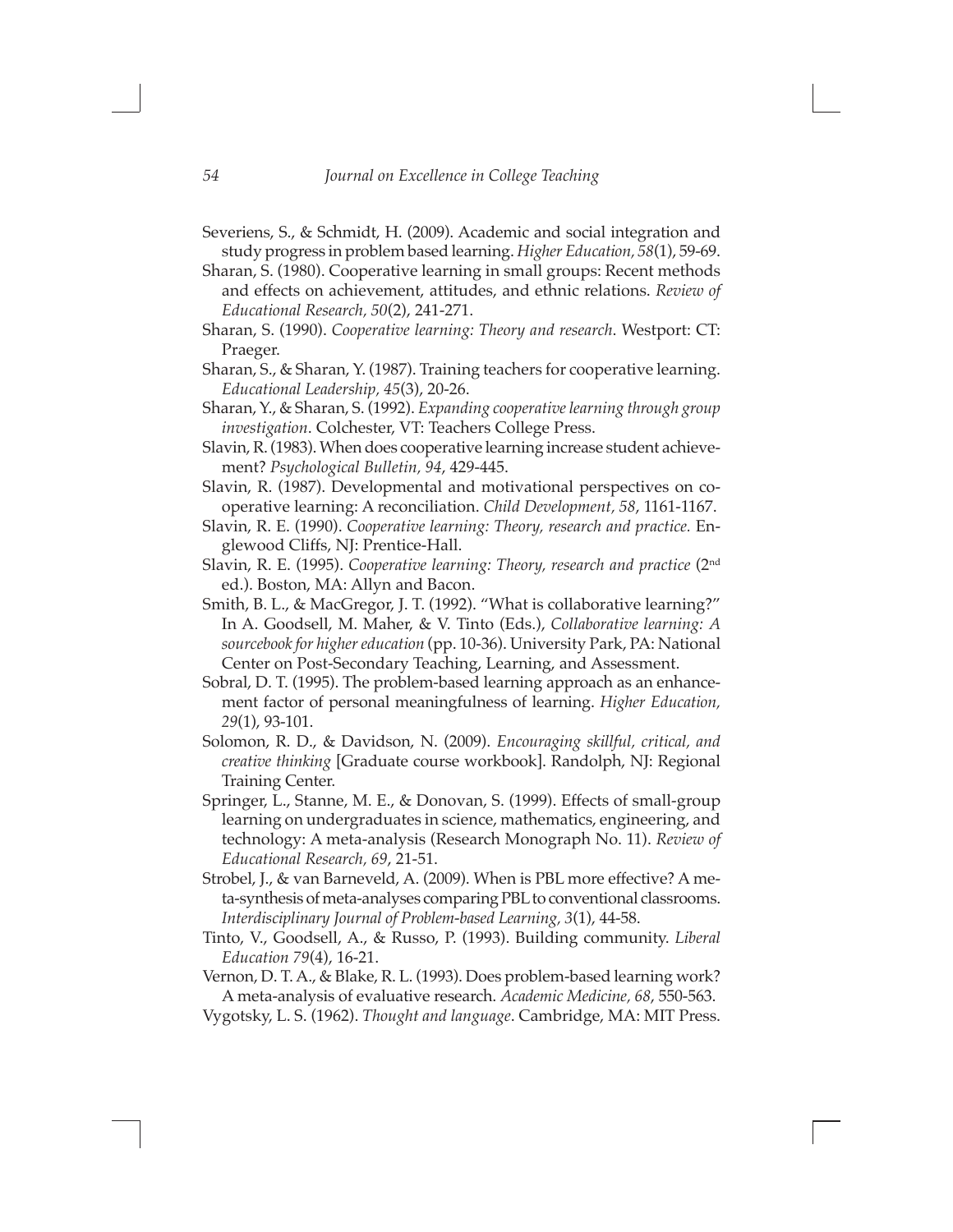$\Box$ 

- Vygotsky, L. S. (1978). *Mind in society*. Cambridge, MA: Harvard University Press.
- Webb, N. (1991). Task-related verbal interaction and mathematics learning in small groups. *Journal for Research in Mathematics Education, 22*(5), 366-389.
- Weimer, M. (2002). *Learner-centered teaching.* San Francisco, CA: Jossey-Bass.
- Weissglass, J. (1976). Small groups: An alternative to the lecture method. *The College Mathematics Journal*, *7*(1), 5-20.
- White, R., & Lippitt, R. (1960). Leader behavior and member reaction in three "social climates." In D. Cartwright & A. Zander (Eds.), *Group*  dynamics: Research and theory (2<sup>nd</sup> ed.; pp. 527-553). New York, NY: Harper & Row.

**Neil Davidson** *did pioneering work in developing small group cooperative learning in mathematics in the 1960s. His publications include the co-edited books, C*ooperative Learning in Mathematics: A Handbook for Teachers; Enhancing Thinking Through Cooperative Learning *(with Toni Worsham);* Professional Development for Cooperative Learning: Issues and Approaches *(with Celeste Brody); and C*ooperative Learning in Undergraduate Mathematics: Issues That Matter and Strategies That Work *(with Elizabeth Rogers, Barbara Reynolds, and Tony Thomas). Neil is a frequent presenter at national and international conferences and a consultant on cooperative learning for school districts, colleges, and universities. He was a founding member of the International Association for the Study of Cooperation in Education (IASCE) and served as its president for five years. Neil's professional specialty areas include mathematics education, teacher education, and faculty and staff development. He is professor emeritus of curriculum and instruction, University of Maryland, where he directed a doctoral program in professional development. He has led numerous faculty development sessions for the University Center for Teaching Excellence, and he developed their Faculty Consultation Program. He also served as associate dean for undergraduate studies for the entire campus. He is currently active in the Academy for Excellence in Teaching and Learning, which he co-founded.* **Claire Howell Major** *is a professor at the University of Alabama, where she teaches courses on college and university teaching, technology*  and higher education, and qualitative research methods. Her research and professional *writing focus on instructional methods, including problem-based, collaborative, and online learning, as well as on research methods, such as qualitative research synthesis and qualitative research. She has published books on problem-based learning (with Maggi Savin-Baden), collaborative learning (with Elizabeth Barkley and K. Patricia Cross), qualitative research synthesis (with Maggi Savin-Baden), and qualitative research (with Maggi Savin-Baden). Her most recent book, titled* Online Learning as Instructional Change, *will be published in 2015.*